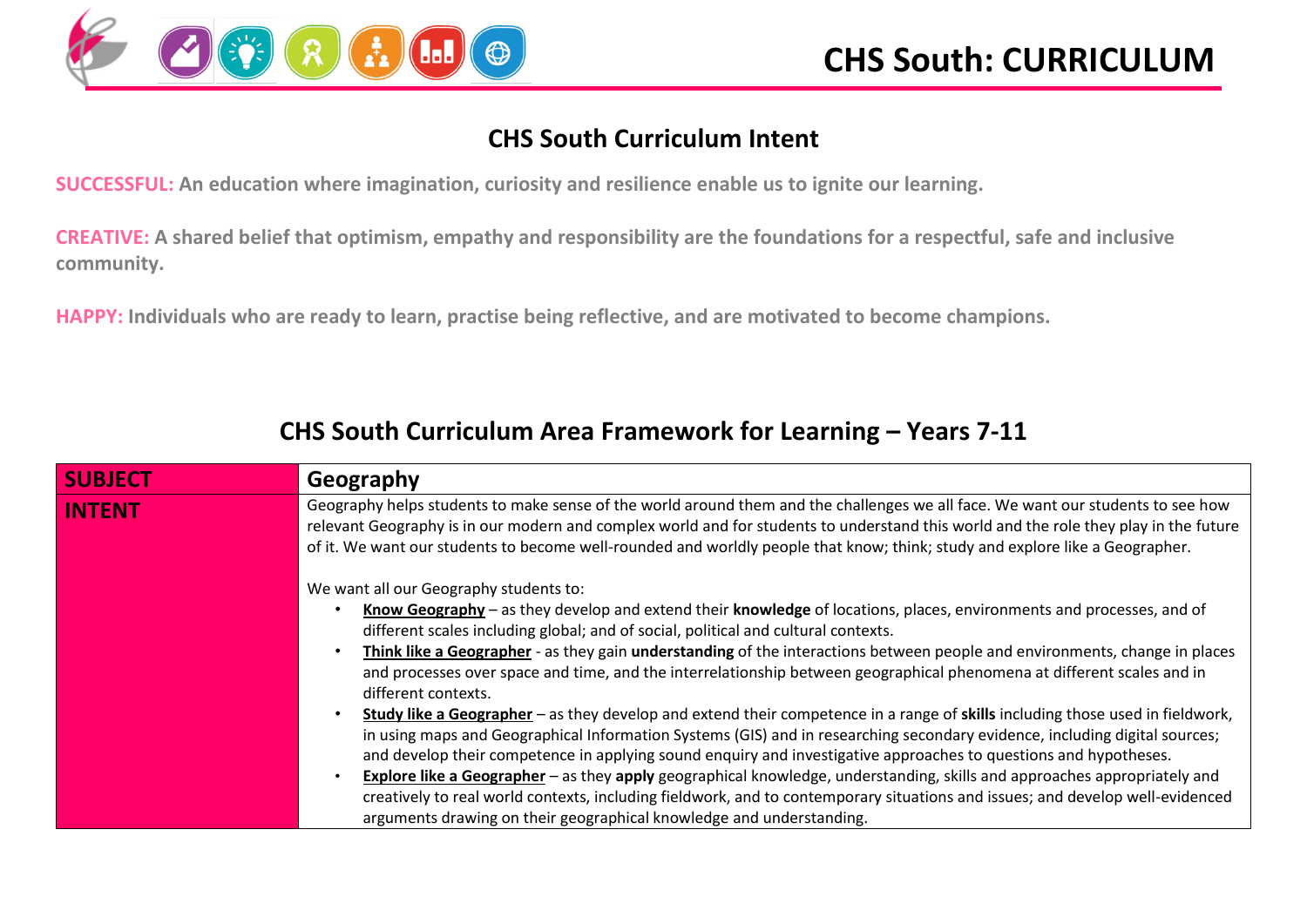

| <b>Year Group</b>                     | $\overline{\mathbf{z}}$                                                                                                                                                                                                                                                                                                                                                                                                                                                             |                                                                                                                                                                                                                                                                                      |                                                                                                                                                                                                                                                                                                                                                                                                               |                                                                                                                                                                                                                                                                                                                                                                                                                                                                                                                                                                        |                                                                                                                                                                                                                                                                                                                                                                                                                                                                       |                                                                                                                                                                                                                                                                                                                                                                                                                                                                                        |
|---------------------------------------|-------------------------------------------------------------------------------------------------------------------------------------------------------------------------------------------------------------------------------------------------------------------------------------------------------------------------------------------------------------------------------------------------------------------------------------------------------------------------------------|--------------------------------------------------------------------------------------------------------------------------------------------------------------------------------------------------------------------------------------------------------------------------------------|---------------------------------------------------------------------------------------------------------------------------------------------------------------------------------------------------------------------------------------------------------------------------------------------------------------------------------------------------------------------------------------------------------------|------------------------------------------------------------------------------------------------------------------------------------------------------------------------------------------------------------------------------------------------------------------------------------------------------------------------------------------------------------------------------------------------------------------------------------------------------------------------------------------------------------------------------------------------------------------------|-----------------------------------------------------------------------------------------------------------------------------------------------------------------------------------------------------------------------------------------------------------------------------------------------------------------------------------------------------------------------------------------------------------------------------------------------------------------------|----------------------------------------------------------------------------------------------------------------------------------------------------------------------------------------------------------------------------------------------------------------------------------------------------------------------------------------------------------------------------------------------------------------------------------------------------------------------------------------|
| <b>Rationale/</b><br><b>Narrative</b> |                                                                                                                                                                                                                                                                                                                                                                                                                                                                                     | classrooms word rich in order to develop their oracy and vocabulary.                                                                                                                                                                                                                 |                                                                                                                                                                                                                                                                                                                                                                                                               | Learners will investigate contemporary issues in geography, they will gain an understanding of the world and how it works. Year 7 is a<br>foundation year for students so that regardless of their background and previous experiences, all students have a basic knowledge in key<br>Geographical skills including the ability to locate places, read maps and graphs and identify geographical features. We aim to introduce<br>students to key terminology that will be used regularly in Geography lessons across the whole of their learning journey and make our |                                                                                                                                                                                                                                                                                                                                                                                                                                                                       |                                                                                                                                                                                                                                                                                                                                                                                                                                                                                        |
|                                       | <b>Autumn 1</b>                                                                                                                                                                                                                                                                                                                                                                                                                                                                     | <b>Autumn 2</b>                                                                                                                                                                                                                                                                      | <b>Spring 1</b>                                                                                                                                                                                                                                                                                                                                                                                               | <b>Spring 2</b>                                                                                                                                                                                                                                                                                                                                                                                                                                                                                                                                                        | <b>Summer 1</b>                                                                                                                                                                                                                                                                                                                                                                                                                                                       | <b>Summer 2</b>                                                                                                                                                                                                                                                                                                                                                                                                                                                                        |
| <b>KNOWLEDGE</b>                      | <b>Our Amazing Earth</b><br>The earth's story<br>$\bullet$<br>- It begins with a<br>bang!<br>The earths<br>$\bullet$<br>geological<br>timescale and<br>where we fit.<br>The UK - a rocky<br>$\bullet$<br>home with 3<br>different rock<br>groups.<br>What are the<br>$\bullet$<br>different types of<br>weathering?<br>What is the rock<br>$\bullet$<br>cycle?<br>How soil works<br>$\bullet$<br>and why is it<br>important to us?<br>The earth our<br>$\bullet$<br>special planet. | <b>Our Amazing Earth</b><br>through Skills.<br>My personal<br>$\bullet$<br>geography<br>Using grid<br>$\bullet$<br>references -& 6.<br>Distance with<br>$\bullet$<br>scale<br>Direction.<br>$\bullet$<br>Height of the land<br>$\bullet$<br>OS Maps<br>$\bullet$<br>GIS<br>$\bullet$ | <b>Our Amazing World</b><br><b>Provides Resources</b><br>What are the<br>$\bullet$<br>world's natural<br>resources?<br>Our water world<br>$\bullet$<br>and challenges.<br>Soil -a precious<br>$\bullet$<br>resource in<br>danger -<br>desertification<br>The fight against<br>٠<br>desertification.<br>Our need for oil.<br>$\bullet$<br>A sustainable<br>$\bullet$<br>$f$ uture $-$<br>Renewable<br>sources. | <b>Our Amazing World of</b><br>Work<br>The types of job<br>and different<br>employment<br>sectors<br>How has the UK's<br>employment<br>structure<br>changed?<br>What do other<br>countries<br>employment<br>structures look<br>like?<br>China A world of<br>Contrast -<br>Misconceptions<br>Factories - The<br>clothing industry<br>and sweatshops.<br>Are we too reliant<br>on China and<br>sweatshops? Do<br>the benefits                                                                                                                                            | <b>Our Amazing World of</b><br><b>Weather and Climate</b><br>Describing the<br>weather.<br>What causes the<br>$\bullet$<br>weather?<br>What causes our<br>$\bullet$<br>weather in the<br>UK?<br>How it rains? 3<br>$\bullet$<br>types of rainfall.<br>What is climate<br>$\bullet$<br>and factors that<br>influence it?<br>Microclimates-<br>$\bullet$<br>Mini fieldwork<br>around school<br>Introduction to<br>$\bullet$<br>our changing<br>climate through<br>time. | Place Study - Africa<br>and Asia (Russia)<br><b>Comparison Focus</b><br>Meet Africa.<br>$\bullet$<br>Countries and<br>capitals<br>Africa of the past<br>$\bullet$<br>and Africa today.<br>Population of<br>$\bullet$<br>Africa.<br>Africa's physical<br>$\bullet$<br>features and<br>biomes.<br>Meet Russia<br>$\bullet$<br>Russia of the past<br>$\bullet$<br>and Russia today.<br>Population of<br>$\bullet$<br>Russia.<br>Russia's physical<br>$\bullet$<br>features and<br>biomes. |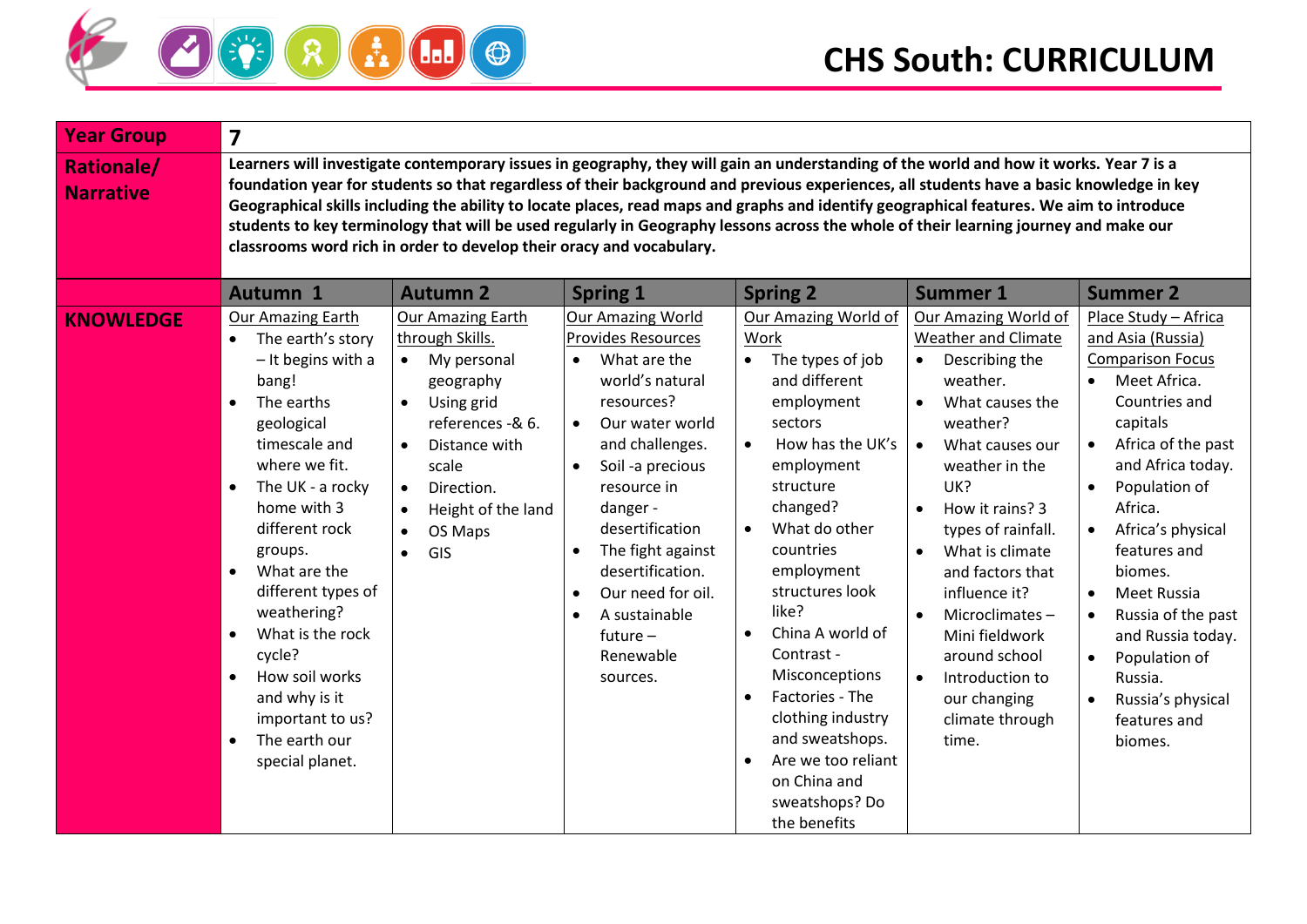

|               |                                                                                                                                                                                                                                                                                                                                                                                                                                                                                                                                                                                                                                                                                                                                                                                                                                                                                                                 |                                                                                                                                                                                                                                                                                                                                                                  | outweigh the<br>risks?                                                                                                                                                                                                                 |                                                                                                                                                                                                                                                                                                                                                                       |                                                                                                                                                                                                                                                                                  |
|---------------|-----------------------------------------------------------------------------------------------------------------------------------------------------------------------------------------------------------------------------------------------------------------------------------------------------------------------------------------------------------------------------------------------------------------------------------------------------------------------------------------------------------------------------------------------------------------------------------------------------------------------------------------------------------------------------------------------------------------------------------------------------------------------------------------------------------------------------------------------------------------------------------------------------------------|------------------------------------------------------------------------------------------------------------------------------------------------------------------------------------------------------------------------------------------------------------------------------------------------------------------------------------------------------------------|----------------------------------------------------------------------------------------------------------------------------------------------------------------------------------------------------------------------------------------|-----------------------------------------------------------------------------------------------------------------------------------------------------------------------------------------------------------------------------------------------------------------------------------------------------------------------------------------------------------------------|----------------------------------------------------------------------------------------------------------------------------------------------------------------------------------------------------------------------------------------------------------------------------------|
| <b>SKILLS</b> | Students are required to develop a range of<br>geographical skills throughout their course of<br>study. The full list of geographical skills is given<br>below. Some geographical skills are specific to<br>particular subject content; these are indicated<br>in the 'integrated skills' sections within the<br>topics throughout the year. As an introduction,<br>skills are taught as a unit and then interleaved<br>throughout other topics.<br>Atlas and map skills:<br>recognise and describe distributions and<br>$\bullet$<br>patterns of both human and physical<br>features at a range of scales using a variety<br>of maps and atlases<br>draw, label, annotate, understand and<br>$\bullet$<br>interpret sketch maps<br>recognise and describe patterns of<br>$\bullet$<br>vegetation, land use and communications<br>infrastructure, as well as other patterns of<br>human and physical landscapes | recognise and<br>$\bullet$<br>describe<br>distributions and<br>patterns of both<br>human and<br>physical features<br>at a range of<br>scales using a<br>variety of maps<br>and atlases<br>recognise and<br>$\bullet$<br>describe patterns<br>of vegetation,<br>land use and<br>communications<br>infrastructure, as<br>well as other<br>patterns of<br>human and | describe and<br>$\bullet$<br>identify<br>structures of<br>employment in a<br>variety of<br>countries in<br>Africa, Asia and<br>the UK.<br>label and<br>annotate<br>different<br>diagrams, maps,<br>graphs, sketches<br>and photographs | recognise and<br>$\bullet$<br>describe<br>distributions and<br>patterns of both<br>human and<br>physical features<br>at a range of<br>scales using a<br>variety of maps<br>and atlases<br>recognise and<br>$\bullet$<br>describe patterns<br>of weather<br>processes as well<br>as other patterns<br>of human and<br>physical<br>landscapes.<br>label and<br>annotate | Oracy, graph and map<br>skills, written skills.<br>label and<br>annotate<br>different<br>diagrams, maps,<br>graphs, sketches<br>and photographs<br>use and interpret<br>aerial, oblique,<br>ground and<br>satellite<br>photographs from<br>a range of<br>different<br>landscapes |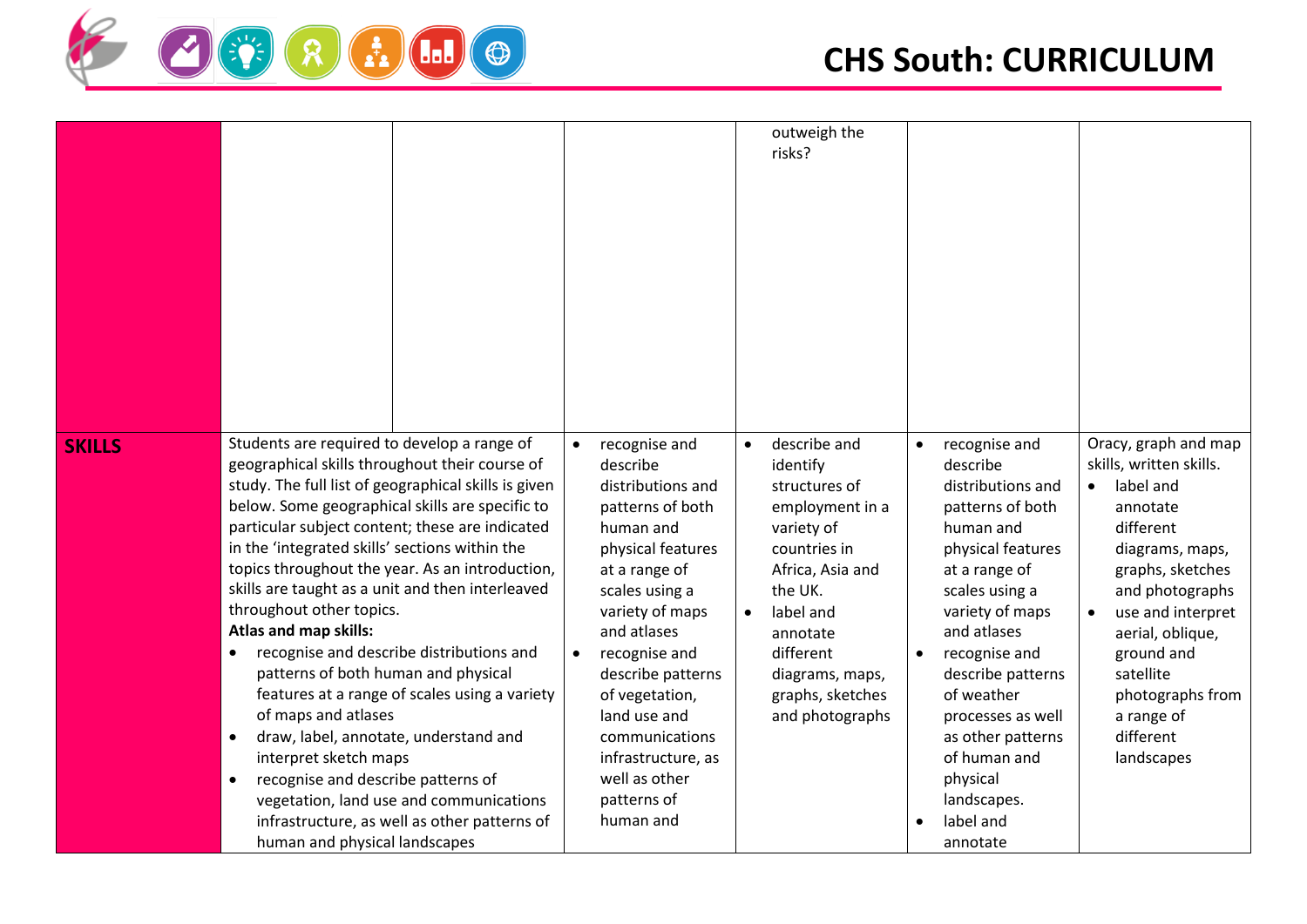

|                                         | describe and identify the site, situation<br>$\bullet$<br>and shape of settlements<br><b>Graphical skills:</b><br>label and annotate different diagrams,<br>$\bullet$<br>Importance and use of GIS<br>$\bullet$<br>$\bullet$<br>different landscapes<br>$\bullet$<br>and sketches and understand links to<br>directions | maps, graphs, sketches and photographs.<br>use and interpret aerial, oblique, ground<br>and satellite photographs from a range of<br>use maps in association with photographs                 | physical<br>landscapes                                                                                                              |                                                                                                                                               | different<br>diagrams, maps,<br>graphs, sketches<br>and photographs                                                                         |                                                                                                                              |
|-----------------------------------------|-------------------------------------------------------------------------------------------------------------------------------------------------------------------------------------------------------------------------------------------------------------------------------------------------------------------------|-----------------------------------------------------------------------------------------------------------------------------------------------------------------------------------------------|-------------------------------------------------------------------------------------------------------------------------------------|-----------------------------------------------------------------------------------------------------------------------------------------------|---------------------------------------------------------------------------------------------------------------------------------------------|------------------------------------------------------------------------------------------------------------------------------|
| <b>ASSESSMENTS</b>                      | <b>Marking Point 1:</b><br>Describe and explain<br>the rock cycle.                                                                                                                                                                                                                                                      | <b>Marking Point 2:</b><br>4 & 6 figure grid<br>references using OS<br>Map.<br><b>Marking Point 3</b><br>Progress Test - this<br>will be multiple<br>choice with a single<br>extended answer. | <b>Marking Point 1:</b><br>Soil - A precious<br>resource.<br><b>Marking Point 2:</b><br>Sustainable future -<br>Renewable Energies. | <b>Marking Point 3:</b><br>Progress Test - this<br>will be multiple<br>choice with a single<br>extended answer.                               | <b>Marking Point 1:</b><br>Explanation of how it<br>rains.<br><b>Marking Point 2:</b><br>Micro-climate write<br>up fieldwork                | <b>Marking point 3:</b><br>Progress test - this<br>will be multiple<br>choice with a single<br>extended answer               |
| <b>HOME</b><br><b>LEARNING</b>          | Home Learning<br>Knowledge Recall<br>Quiz on TEAMS                                                                                                                                                                                                                                                                      | <b>Home Learning</b><br>Knowledge Recall<br>Quiz on TEAMS                                                                                                                                     | Home Learning<br>Knowledge Recall<br>Quiz on TEAMS                                                                                  | Home Learning<br>Knowledge Recall<br>Quiz on TEAMS                                                                                            | Home Learning<br>Knowledge Recall<br>Quiz on TEAMS                                                                                          | Home Learning<br>Knowledge Recall<br>Quiz on TEAMS                                                                           |
| <b>READING,</b><br><b>WRITING, TALK</b> | Reading: Explored<br>through articles on<br>TEAMS as well as well<br>LEARN NE<br>as reading                                                                                                                                                                                                                             | Reading: Break down<br>information. Using<br>Geographic articles to<br>find out information.                                                                                                  | Reading: being able<br>to synthesize<br>information and form<br>opinions based on<br>this.                                          | Reading: Relate to<br>students' own<br>experience. Text to<br>world:<br>Give students the<br>1.<br>basic information<br>about the<br>reading. | <b>Reading:</b><br>Having the ability to<br>read articles and<br>predict what will<br>happen in the future<br>or elsewhere in the<br>world. | <b>Reading:</b><br>Reading articles and<br>having the ability to<br>infer what the article<br>is telling us.<br><b>INFER</b> |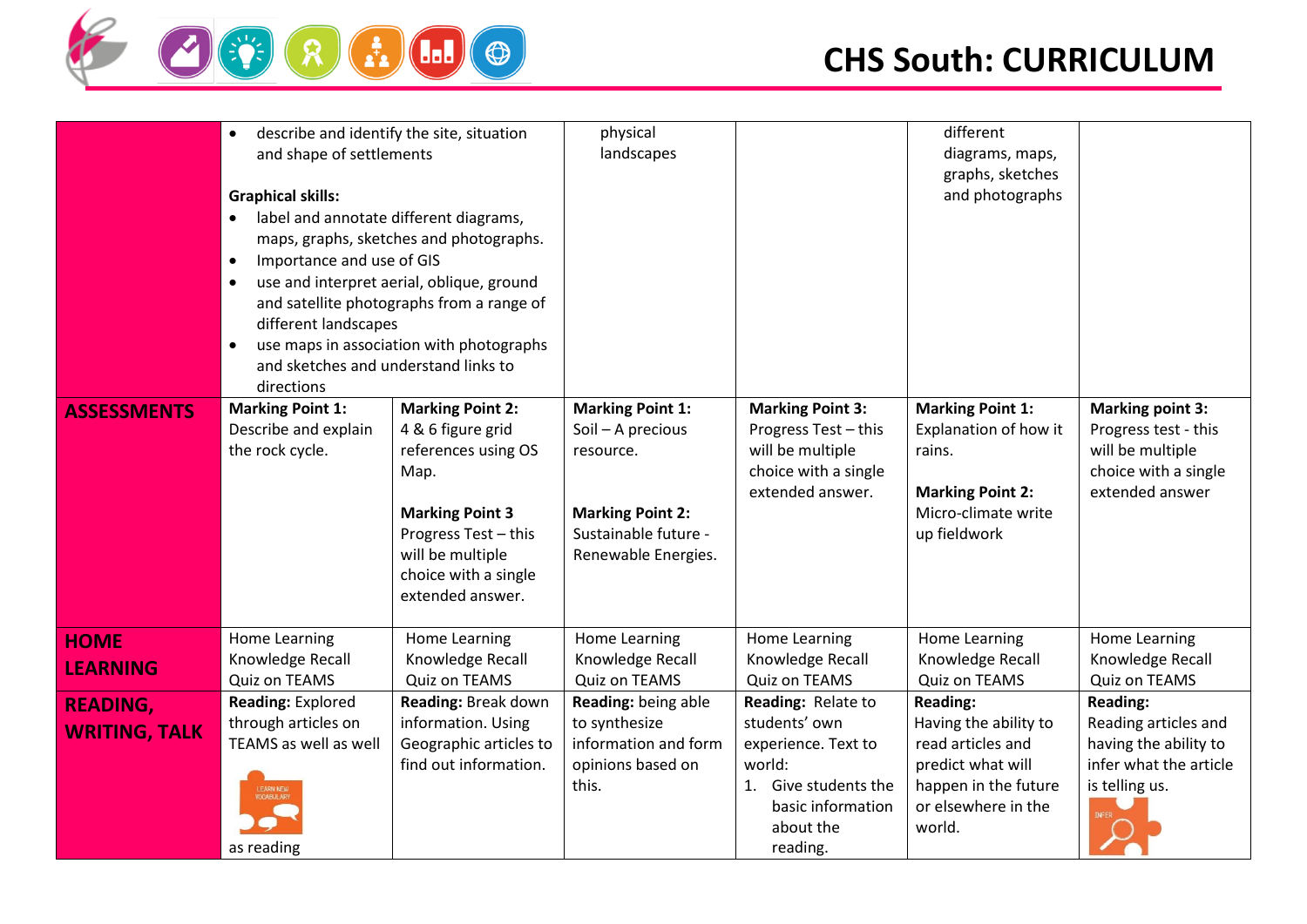

|                                         | texts/casestudies<br>broken down within<br>the lesson so that<br>pupils can access the<br>text.<br>Writing: focus on<br>describing our<br>amazing earth. They<br>will also learn how to<br>describe some<br>photographs and<br>physical processes<br>Talk:<br>Introduction of think,<br>pair, share and<br>questioning to<br>improve factual recall. | N<br>BREAK DOWN<br>INFORMATION<br>Writing: Focus on<br>SPaG. Students will be<br>encouraged to write<br>in full sentences,<br>highlight key words<br>and use dictionaries<br>Talk: Examining the<br>way Manchester has<br>changed and the<br>benefits and<br>problems | Writing: Focus on<br>using geographical<br>language and forming<br>opinions on different<br>current events.<br>Talk: Examining the<br>way certain industries<br>affect our world and<br>being able to express<br>opinions on that | 2. Ask them to list<br>all the ways this is<br>relevant to what<br>they know about<br>the world. Share<br>with the class.<br>Writing: examining<br>changes and writing<br>descriptions of how<br>the world has<br>changed and how this<br>affects their lives.<br>Talk: Speak like a<br>geographer in class<br>discussion. Ensuring<br>that only precise,<br>relevant language is<br>used | PREDICT<br>$\mathbf{Q}$<br>Writing: Focus on<br>making judgements.<br>Explaining the extent<br>of damage, we are<br>causing to the world.<br>Talking:<br>Using Oracy to<br>describe images to<br>another student -<br>they will then have to<br>create a drawing<br>based on this<br>description. | Writing: The ability to<br>compare different<br>landscapes in Asia<br>and Africa.<br>Talk: Oracy strategies<br>such as listening and<br>responding will also<br>be focused on to<br>ensure all points of<br>views are explored. |
|-----------------------------------------|------------------------------------------------------------------------------------------------------------------------------------------------------------------------------------------------------------------------------------------------------------------------------------------------------------------------------------------------------|-----------------------------------------------------------------------------------------------------------------------------------------------------------------------------------------------------------------------------------------------------------------------|-----------------------------------------------------------------------------------------------------------------------------------------------------------------------------------------------------------------------------------|-------------------------------------------------------------------------------------------------------------------------------------------------------------------------------------------------------------------------------------------------------------------------------------------------------------------------------------------------------------------------------------------|---------------------------------------------------------------------------------------------------------------------------------------------------------------------------------------------------------------------------------------------------------------------------------------------------|---------------------------------------------------------------------------------------------------------------------------------------------------------------------------------------------------------------------------------|
| <b>TIER 3 VOCAB</b>                     | Big Bang, Geological,<br>Igneous,<br>Sedimentary,<br>Metamorphic, Rock<br>Cycle, Weathering.                                                                                                                                                                                                                                                         | Continent, Ocean,<br>Grid Reference,<br>Distance, Scale,<br>Contour, Ordnance<br>Survey.                                                                                                                                                                              | Natural resources,<br>Soil, Desertification,<br>Scarcity, Surplus,<br>Non-renewable,<br>Sustainable,<br>Renewable.                                                                                                                | Employment sector,<br>Tertiary, Secondary,<br>Primary, Informal,<br>Formal, Sweatshops.                                                                                                                                                                                                                                                                                                   | Weather, Climate, Air<br>Mass, Relief,<br>Convectional, Frontal,<br>Micro-climate.                                                                                                                                                                                                                | Continents, Oceans,<br>Population, Empire,<br>Independence,<br>Natural resources,<br>Population<br>distribution, Physical,<br>Human, Biomes.                                                                                    |
| <b>PSPSMC,</b><br><b>BRITISH VALUES</b> | Spiritual - The earth<br>our special planet.<br>Moral - Should we<br>allow the rocks of our                                                                                                                                                                                                                                                          | Spiritual-<br>Appreciation of the<br>world in which we live<br>and how expansive it<br>is.                                                                                                                                                                            | Spiritual - Our world<br>is a gift with an<br>abundance of<br>resources that needs<br>to be protected.                                                                                                                            | Spiritual - what<br>would it be like to<br>work in a sweatshop                                                                                                                                                                                                                                                                                                                            | Spiritual-<br>Appreciation of the<br>UK's amazing variety<br>of weather patterns.                                                                                                                                                                                                                 | Spiritual - what<br>would it be like to live<br>in Russia or a country<br>in Africa.                                                                                                                                            |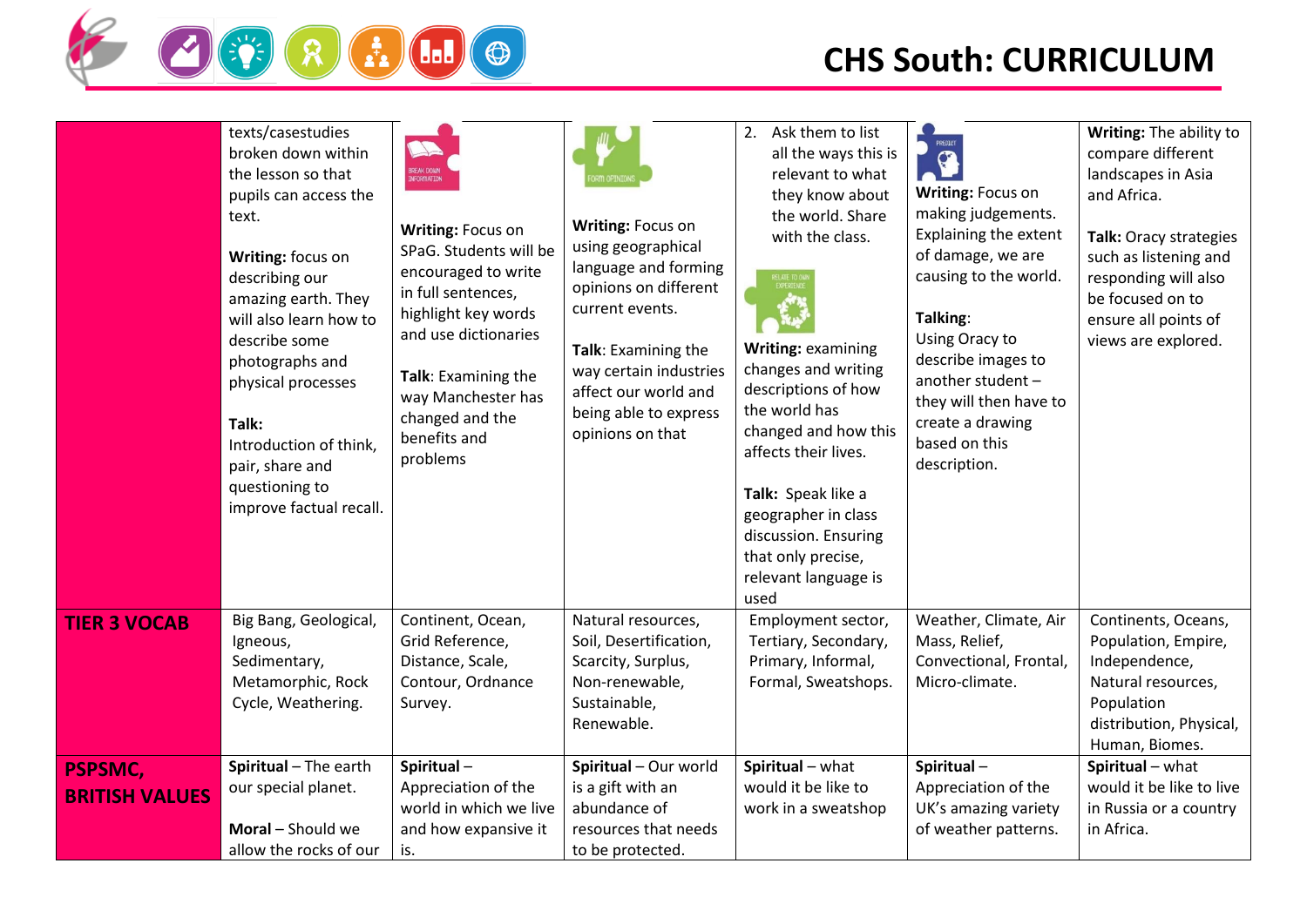

| world to be used for    |                        |                                | Moral - Should there   | Moral - Should we       | Moral - What can we           |
|-------------------------|------------------------|--------------------------------|------------------------|-------------------------|-------------------------------|
| our own use?            | Moral - Should more    | <b>Moral</b> $-$ is renewables | be a global minimum    | allow climate           | learn from Africa and         |
|                         | areas of British       | the answer to the              | wage?                  | refugees to migrate     | Russia?                       |
| Social - working in     | countryside be         | energy crisis.                 |                        | to where-ever they      |                               |
| ethnically, culturally  | protected              |                                | Social - working in    | want.                   | Social - working in           |
| and gender mixed        |                        | Social - working in            | ethnically, culturally |                         | ethnically, culturally        |
| groups; students        | Social - working in    | ethnically, culturally         | and gender mixed       | Social - working in     | and gender mixed              |
| explore our amazing     | ethnically, culturally | and gender mixed               | groups; students       | ethnically, culturally  | groups; students              |
| world and how it all    | and gender mixed       | groups; students               | explore the            | and gender mixed        | explore Africa and            |
| began                   | groups; students       | explore the                    | continents and         | groups; students        | Russia                        |
|                         | explore the            | continents and                 | oceans                 | explore the weather     |                               |
| <b>British values -</b> | continents and         | oceans                         |                        | and climate.            | <b>Cultural - Exploration</b> |
| Democracy; Rule of      | oceans and maps of     |                                | Cultural - developed   |                         | of two contrasting            |
| Law; Individual         | the UK                 | Cultural - Explored            | through looking at the | <b>British values -</b> | areas, Africa and             |
| Liberty; Mutual         |                        | through studying               | cultures of China      | Democracy; Rule of      | Russia.                       |
| respect; Tolerance of   | Cultural - developed   | desertification in             |                        | Law; Individual         |                               |
| different faiths and    | through looking        | Africa.                        | British values-        | Liberty; Mutual         | British values -              |
| beliefs.                | where we live.         |                                | Democracy; Rule of     | respect; Tolerance of   | Democracy; Rule of            |
|                         |                        | British values -               | Law; Individual        | different faiths and    | Law; Individual               |
|                         | British values -       | Democracy; Rule of             | Liberty; Mutual        | beliefs.                | Liberty; Mutual               |
|                         | Democracy; Rule of     | Law; Individual                | respect; Tolerance of  |                         | respect; Tolerance of         |
|                         | Law; Individual        | Liberty; Mutual                | different faiths and   |                         | different faiths and          |
|                         | Liberty; Mutual        | respect; Tolerance of          | beliefs.               |                         | beliefs.                      |
|                         | respect; Tolerance of  | different faiths and           |                        |                         |                               |
|                         | different faiths and   | beliefs.                       |                        |                         |                               |
|                         | beliefs.               |                                |                        |                         |                               |
|                         |                        |                                |                        |                         |                               |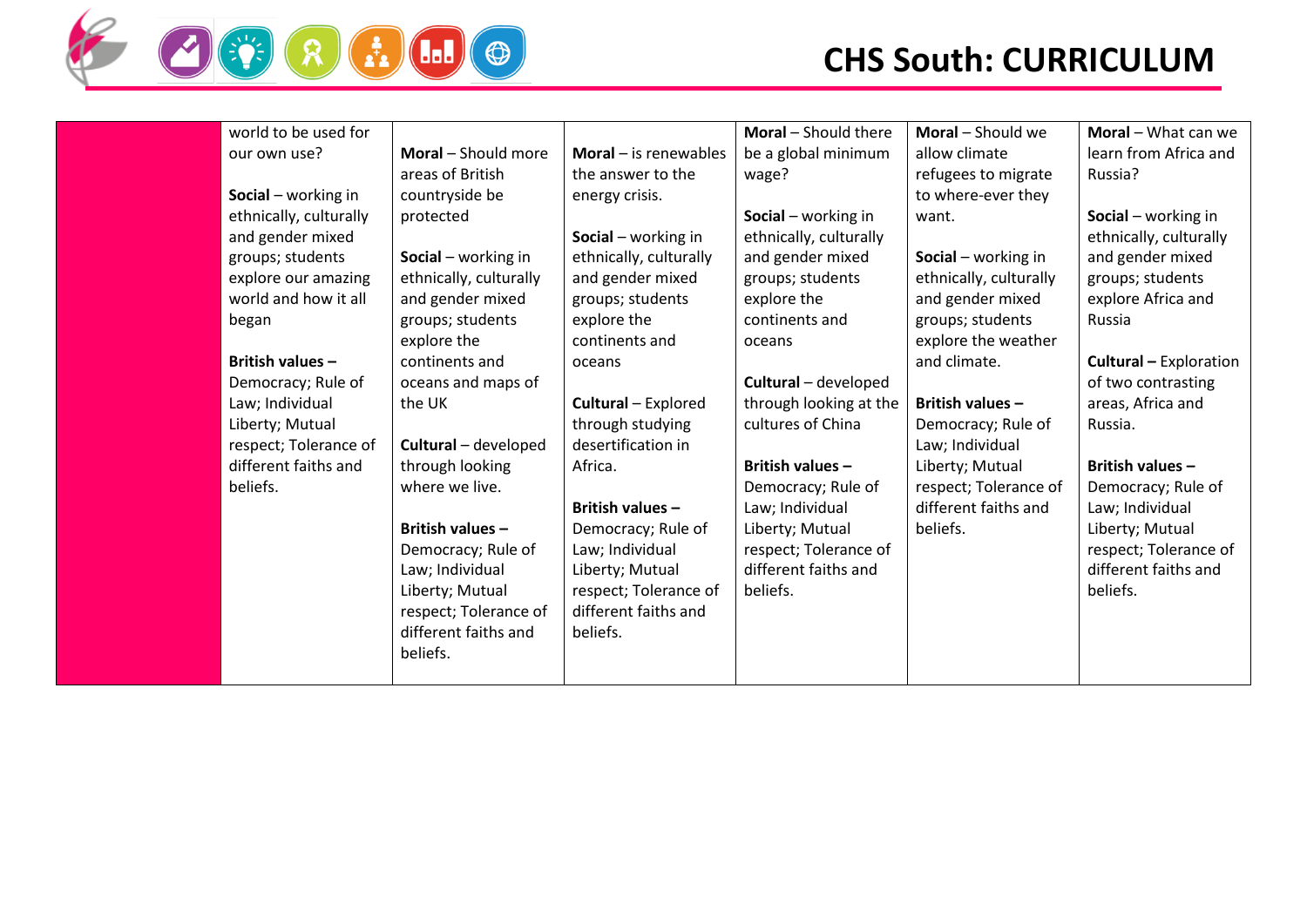

| From establishing a knowledge of place and issues in Year 7, students will develop that understanding and start to explore how the world is<br><b>Rationale/</b><br>changing. They will gain a variety of knowledge from how natural hazards shape our world to how human actions are changing ecosystems<br><b>Narrative</b><br>and climates. They will explore in more depth and build on learning from Year 7 as issues ranging from development leading into population<br>and how urbanized areas are being shaped globally.<br><b>Autumn 1</b><br><b>Autumn 2</b><br><b>Spring 2</b><br><b>Summer 2</b><br><b>Spring 1</b><br><b>Summer 1</b><br>Our changing world -<br>Our changing world -<br>Our Changing World -<br>Our Changing World -<br>Our Changing World -<br>Place Study - Middle<br><b>KNOWLEDGE</b><br>A World Divided<br>Population and<br>Hazards<br>Ecosystems<br>Glaciation<br>East<br>The difference<br>Where different<br>What is<br>Urbanisation<br>Our world 20,000<br>Where is the<br>$\bullet$<br>$\bullet$<br>$\bullet$<br>$\bullet$<br>$\bullet$<br>between a hazard<br>World<br>Middle East?<br>$\bullet$<br>years ago.<br>development and<br>ecosystems are in<br>What<br>and a risk<br>What are glaciers<br>population<br>the world<br>where are AC's<br>growth and<br>continents/<br>and how do they<br>What are<br>$\bullet$<br>and LIDC's<br>The features of<br>where do<br>work?<br>countries are<br>earthquakes and<br>different<br>located?<br>part of it?<br>what causes them<br>people live.<br>Glaciation $-$<br>$\bullet$<br>Development<br>ecosystems<br>$\bullet$<br>What is it<br>The Mexico City<br>The changing<br>Erosional<br>$\bullet$<br><b>Where Coral</b><br><b>Indicators</b><br>$\bullet$<br>like?<br>population of<br>Landforms<br>Earthquake<br>Causes of uneven<br>Reefs are located<br>$\bullet$<br>the UK.<br>What is the<br>Volcanoes<br>$\bullet$<br>Glaciation $-$<br>$\bullet$<br>$\bullet$<br>and their<br>development and<br>physical<br>Urbanisation -<br>Depositional<br>The impacts and<br>$\bullet$<br>the development<br>importance.<br>Geography<br>the growth of<br>Landforms<br>responses of the<br><b>Coral Reef</b><br>gap.<br>like of the<br>towns and<br>Guatemala and<br>OS Maps<br>$\bullet$<br>Enquiry $-$<br><b>Escaping from</b><br>Middle East?<br>cities and<br>Hawaii eruptions<br>Glaciers - Do<br>$\bullet$<br>Menjangan Island<br>impact on the<br>What are the<br>poverty -<br>$\bullet$<br>The spread of<br>glaciers matter?<br>$\bullet$<br><b>Coral Reef</b><br>different<br>world.<br>Refugees<br>diseases and how<br>Climate change.<br>Where are<br>climate zones<br>Migration -<br>they can become<br>Putting an end to<br>$\bullet$<br>and biomes?<br>tropical<br>Manchester a<br>a major disaster<br>poverty.<br>What is the<br>rainforests are<br>changing<br>Covid and its<br>$\bullet$<br>$\bullet$<br>population-<br>population<br>located and why<br>impact.<br>Industrial<br>like in the<br>are they<br>Middle East?<br>Britain.<br>important?<br>Conflict in<br>Migration -<br>$\bullet$<br>Madagascar<br>$\bullet$<br>Life in slums.<br>The Middle<br>Rainforest DME | <b>Year Group</b> | 8 |  |  |  |
|------------------------------------------------------------------------------------------------------------------------------------------------------------------------------------------------------------------------------------------------------------------------------------------------------------------------------------------------------------------------------------------------------------------------------------------------------------------------------------------------------------------------------------------------------------------------------------------------------------------------------------------------------------------------------------------------------------------------------------------------------------------------------------------------------------------------------------------------------------------------------------------------------------------------------------------------------------------------------------------------------------------------------------------------------------------------------------------------------------------------------------------------------------------------------------------------------------------------------------------------------------------------------------------------------------------------------------------------------------------------------------------------------------------------------------------------------------------------------------------------------------------------------------------------------------------------------------------------------------------------------------------------------------------------------------------------------------------------------------------------------------------------------------------------------------------------------------------------------------------------------------------------------------------------------------------------------------------------------------------------------------------------------------------------------------------------------------------------------------------------------------------------------------------------------------------------------------------------------------------------------------------------------------------------------------------------------------------------------------------------------------------------------------------------------------------------------------------------------------------------------------------------------------------------------------------------------------------------------------------------------------------------------------------------------------------------------------------------------------------------------------------------------------------------------------------------------------------------------------------------------------------------------------------------------------------------------------------------------------------------------------------------------------------------------------------------------------------------------------------------------------------------------------------------------------|-------------------|---|--|--|--|
|                                                                                                                                                                                                                                                                                                                                                                                                                                                                                                                                                                                                                                                                                                                                                                                                                                                                                                                                                                                                                                                                                                                                                                                                                                                                                                                                                                                                                                                                                                                                                                                                                                                                                                                                                                                                                                                                                                                                                                                                                                                                                                                                                                                                                                                                                                                                                                                                                                                                                                                                                                                                                                                                                                                                                                                                                                                                                                                                                                                                                                                                                                                                                                                    |                   |   |  |  |  |
|                                                                                                                                                                                                                                                                                                                                                                                                                                                                                                                                                                                                                                                                                                                                                                                                                                                                                                                                                                                                                                                                                                                                                                                                                                                                                                                                                                                                                                                                                                                                                                                                                                                                                                                                                                                                                                                                                                                                                                                                                                                                                                                                                                                                                                                                                                                                                                                                                                                                                                                                                                                                                                                                                                                                                                                                                                                                                                                                                                                                                                                                                                                                                                                    |                   |   |  |  |  |
|                                                                                                                                                                                                                                                                                                                                                                                                                                                                                                                                                                                                                                                                                                                                                                                                                                                                                                                                                                                                                                                                                                                                                                                                                                                                                                                                                                                                                                                                                                                                                                                                                                                                                                                                                                                                                                                                                                                                                                                                                                                                                                                                                                                                                                                                                                                                                                                                                                                                                                                                                                                                                                                                                                                                                                                                                                                                                                                                                                                                                                                                                                                                                                                    |                   |   |  |  |  |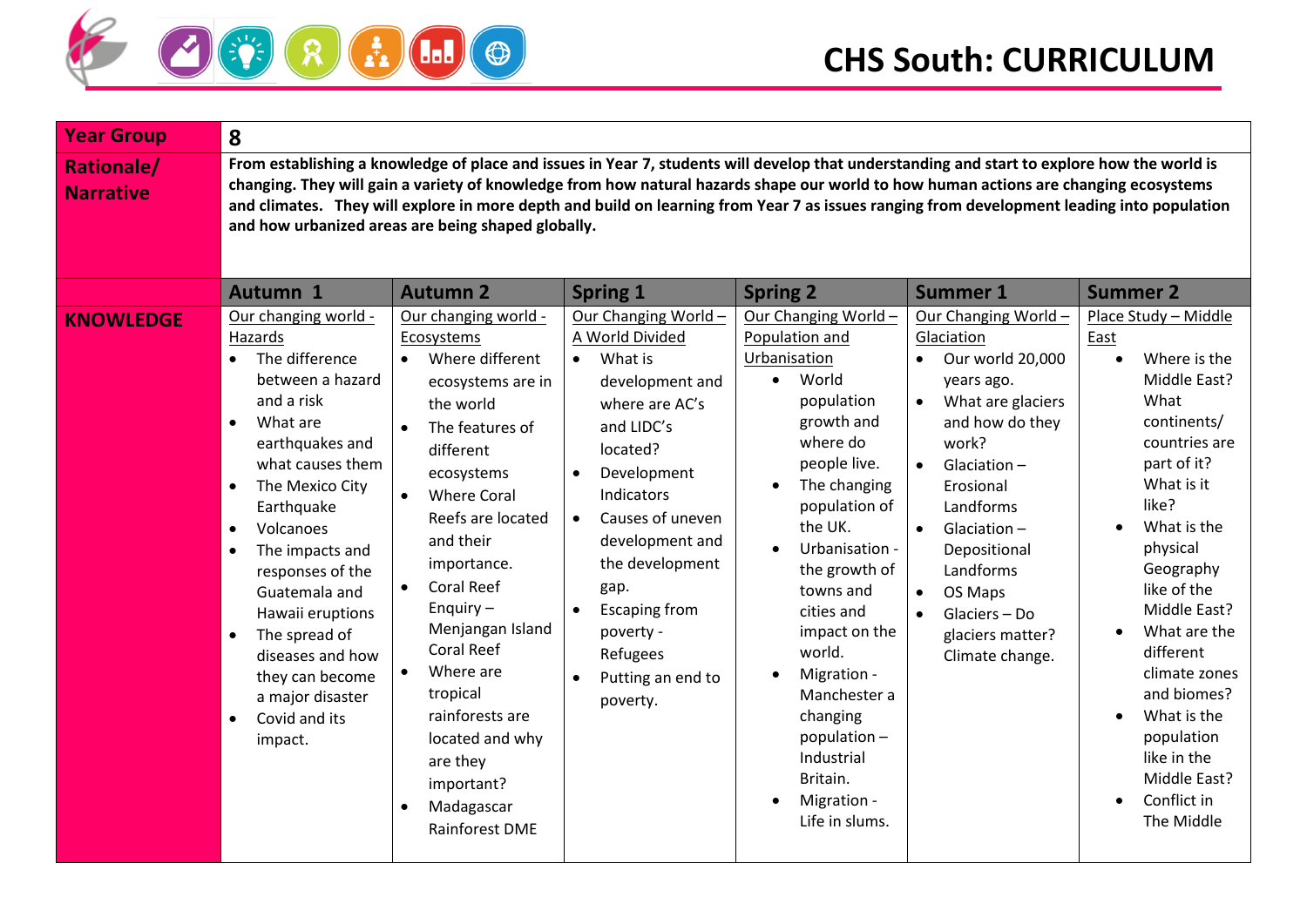

|                      |                         |                         |                         | Cities of the<br>$\bullet$ |                         | East. Israel            |
|----------------------|-------------------------|-------------------------|-------------------------|----------------------------|-------------------------|-------------------------|
|                      |                         |                         |                         | future.Our                 |                         | and                     |
|                      |                         |                         |                         | changing                   |                         |                         |
|                      |                         |                         |                         |                            |                         |                         |
| <b>SKILLS</b>        | Use and understand;     | Use and understand;     | Use and understand;     | Use and understand;        | Map and atlas skills to | Create climate          |
|                      | atlas and map skills to | atlas and map skills to | pictures to judge the   | pictures to                | locate glaciated areas  | graphs, analyse and     |
|                      | describe and analyse    | describe and analyse    | wealth of different     | understand different       | and environments        | compare climates        |
|                      | the distribution of     | the distribution of     | locations, choropleth   | locations, choropleth      | Label and annotate      | using climate graphs.   |
|                      | hazards,                | ecosystems,             | maps to analyse data    | maps to analyse data       | different diagrams,     | Map and atlas skills to |
|                      | communicate data        | communicate data        | on development          | on population, create      | maps, graphs,           | locate The Middle       |
|                      | through graphs and      | through graphs and      | indicators, create and  | and analyse scatter        | sketches and            | East and create a       |
|                      | charts, draw and use    | charts, draw and use    | analyse scatter graphs  | graphs on population       | photographs             | biome map. Use maps     |
|                      | annotated diagrams      | annotated diagrams      | to compare              | data.                      |                         | to describe the         |
|                      | to show                 | to show                 | development             |                            |                         | distribution of         |
|                      | understanding of        | understanding of        | indicators.             |                            |                         | environments.           |
|                      | processes               | processes               |                         |                            |                         |                         |
| <b>ASSESSMENTS</b>   | <b>Marking Point 1:</b> | <b>Marking Point 3:</b> | <b>Marking Point 1:</b> | <b>Marking Point 3:</b>    | <b>Marking Point 1:</b> | <b>Marking point 3:</b> |
|                      | Explain the causes of   | Progress Test - this    | Causes of uneven        | Progress Test - this       | Describe the physical   | Progress test - this    |
|                      | earthquakes.            | will be multiple        | development             | will be multiple           | processes of glaciers   | will be multiple        |
|                      |                         | choice with a single    | <b>Marking Point 2:</b> | choice with a single       | at work.                | choice with a single    |
|                      | <b>Marking Point 2:</b> | extended answer.        | Oracy assessment on     | extended answer.           | <b>Marking Point 2:</b> | extended answer         |
|                      | Comparison -            |                         | the Millennium          |                            | Glaciers do they        |                         |
|                      | Similarities and        |                         | Development Goals.      |                            | matter? DME             |                         |
|                      | differences of          |                         | Comparing the           |                            |                         |                         |
|                      | Volcanic eruptions.     |                         | development of two      |                            |                         |                         |
|                      |                         |                         | countries               |                            |                         |                         |
|                      |                         |                         |                         |                            |                         |                         |
|                      |                         |                         |                         |                            |                         |                         |
| <b>HOME</b>          | Home Learning           | Home Learning           | Home Learning           | Home Learning              | Home Learning           | Home Learning           |
| <b>LEARNING</b>      | Knowledge Recall        | Knowledge Recall        | Knowledge Recall        | Knowledge Recall           | Knowledge Recall        | Knowledge Recall        |
|                      | Quiz on TEAMS           | Quiz on TEAMS           | Quiz on TEAMS           | Quiz on TEAMS              | Quiz on TEAMS           | Quiz on TEAMS           |
| <b>READING,</b>      | Reading - news          | Reading - news          | Reading - Using real    | Reading - Identifying      | Reading - being able    | Reading - identifying   |
| <b>WRITING, TALK</b> | reports from the        | reports from issues     | life stories to ask     | facts about the            | to read a climate       | key geographical        |
|                      | event. Students will    | surrounding             | questions about         | Millennium                 | graph and understand    | words in texts and      |
|                      | have to form opinions   | ecosystems.             | development             | development goals          | what that is showing    |                         |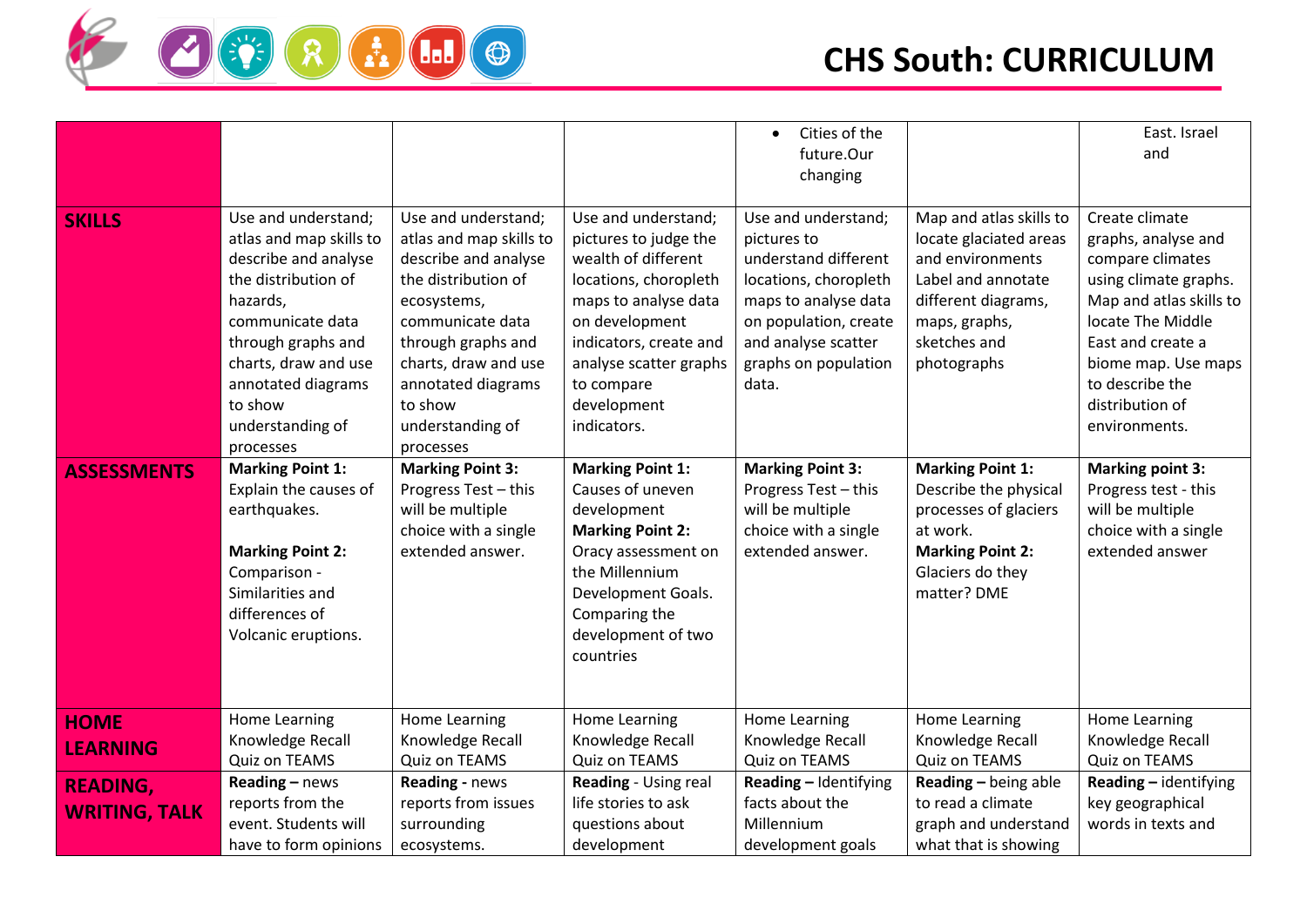

|                                         | on whether they were<br>good or poor<br>responses.<br>Writing - Including<br>geographic language<br>and describing the<br>responses of a natural<br>hazards<br>Talk-Class discussion<br>about the successes<br>of the responses to a<br>natural hazard                                                       | Writing - DME<br>Madagascar<br>Rainforest.<br>$Talk - Class$<br>discussion on best<br>option for<br>Madagascar RF.                                                                                                                                       | Writing - Explaining<br>why certain countries<br>are more or less<br>developed than<br>others and<br>questioning whether<br>this is fair<br>Talk - Asking opinions<br>of classmates and<br>arguing against their<br>decisions                         | and doing research on<br>them. Using images<br>to visualize each of<br>the goals.<br>Writing - Describing<br>to what extent the<br>millennium<br>Development goals<br>were successful<br>Talk $-$ Using oracy to<br>write a speech on<br>which of the<br>sustainable<br>development goals<br>are most important | Writing - describing a<br>climate graph<br>showing trends and<br>giving examples and<br>anomalies<br>$Talk - Peer teaching$<br>on different<br>ecosystems                                                                                                                                       | learning the new<br>vocabulary<br>Writing $-$ Using the<br>new vocabulary<br>learned to write like a<br>geographer about<br>rainforests<br>Talk - Speak like a<br>geographer using new<br>vocabulary relevant<br>to the tropical<br>rainforest                                                |
|-----------------------------------------|--------------------------------------------------------------------------------------------------------------------------------------------------------------------------------------------------------------------------------------------------------------------------------------------------------------|----------------------------------------------------------------------------------------------------------------------------------------------------------------------------------------------------------------------------------------------------------|-------------------------------------------------------------------------------------------------------------------------------------------------------------------------------------------------------------------------------------------------------|-----------------------------------------------------------------------------------------------------------------------------------------------------------------------------------------------------------------------------------------------------------------------------------------------------------------|-------------------------------------------------------------------------------------------------------------------------------------------------------------------------------------------------------------------------------------------------------------------------------------------------|-----------------------------------------------------------------------------------------------------------------------------------------------------------------------------------------------------------------------------------------------------------------------------------------------|
| <b>TIER 3 VOCAB</b>                     | Hazard, cause, effect,<br>response,<br>earthquake, tsunami,<br>volcanoes                                                                                                                                                                                                                                     | Tropical storm, cause,<br>effect, response,<br>disease, Ebola,<br>distribution                                                                                                                                                                           | Development,<br>Economic, Advanced<br>country                                                                                                                                                                                                         | Millennium,<br>Sustainable,<br>Development,<br>Economic, Advanced<br>country                                                                                                                                                                                                                                    | Ecosystem,<br>environment,<br>photosynthesis,<br>biome, rainforest,<br>Madagascar, climate<br>abiotic, biotic,                                                                                                                                                                                  | Similarities,<br>Differences, Middle<br>East, Physical<br>features, Human<br>Features, Climate,<br>Ecosystem,<br>Environment, Biome.                                                                                                                                                          |
| <b>PSPSMC,</b><br><b>BRITISH VALUES</b> | Spiritual - A reflective<br>look at what it would<br>feel like being<br>involved in a weather<br>hazard. Students<br>empathise with<br>disaster victims<br>Moral $-$ is it the job of<br>rich countries to help<br>poor countries when<br>they are affected by a<br>weather/tectonic<br>event? Is prevention | Spiritual - A reflective<br>look at life in coral<br>and rainforest<br>environments and<br>how this life has<br>created unique<br>cultures.<br>Moral $-$ Is it fair that<br>global pollution is<br>affecting people living<br>in extreme<br>environments | Spiritual-<br>empathizing with<br>those in less<br>developed countries<br>and show<br>understanding of<br>what it would be like<br>to live there.<br>Moral - should<br>wealth be spread<br>evenly?<br>Social- in ethnically,<br>culturally and gender | Spiritual - To<br>appreciate the<br>challenges and<br>opportunities in slum<br>districts.<br>Moral - Who is<br>responsible for our<br>sustainable future?<br>Social - working in<br>ethnically, culturally<br>and gender mixed<br>groups; students<br>explore the impact of                                     | Spiritual - A reflective<br>look glaciated upland<br>areas and<br>appreciation of their<br>beauty.<br>Moral - Is it fair that<br>global pollution is<br>affecting people living<br>in glaciated areas?<br>Social - working in<br>ethnically, culturally<br>and gender mixed<br>groups; students | Spiritual - A reflective<br>look at life is like in<br>Middle East. How<br>does this compare to<br>the UK? This life has<br>created unique<br>cultures.<br>Moral - Conflict in<br>The Middle East-Who<br>is responsible?<br>Social - working in<br>ethnically, culturally<br>and gender mixed |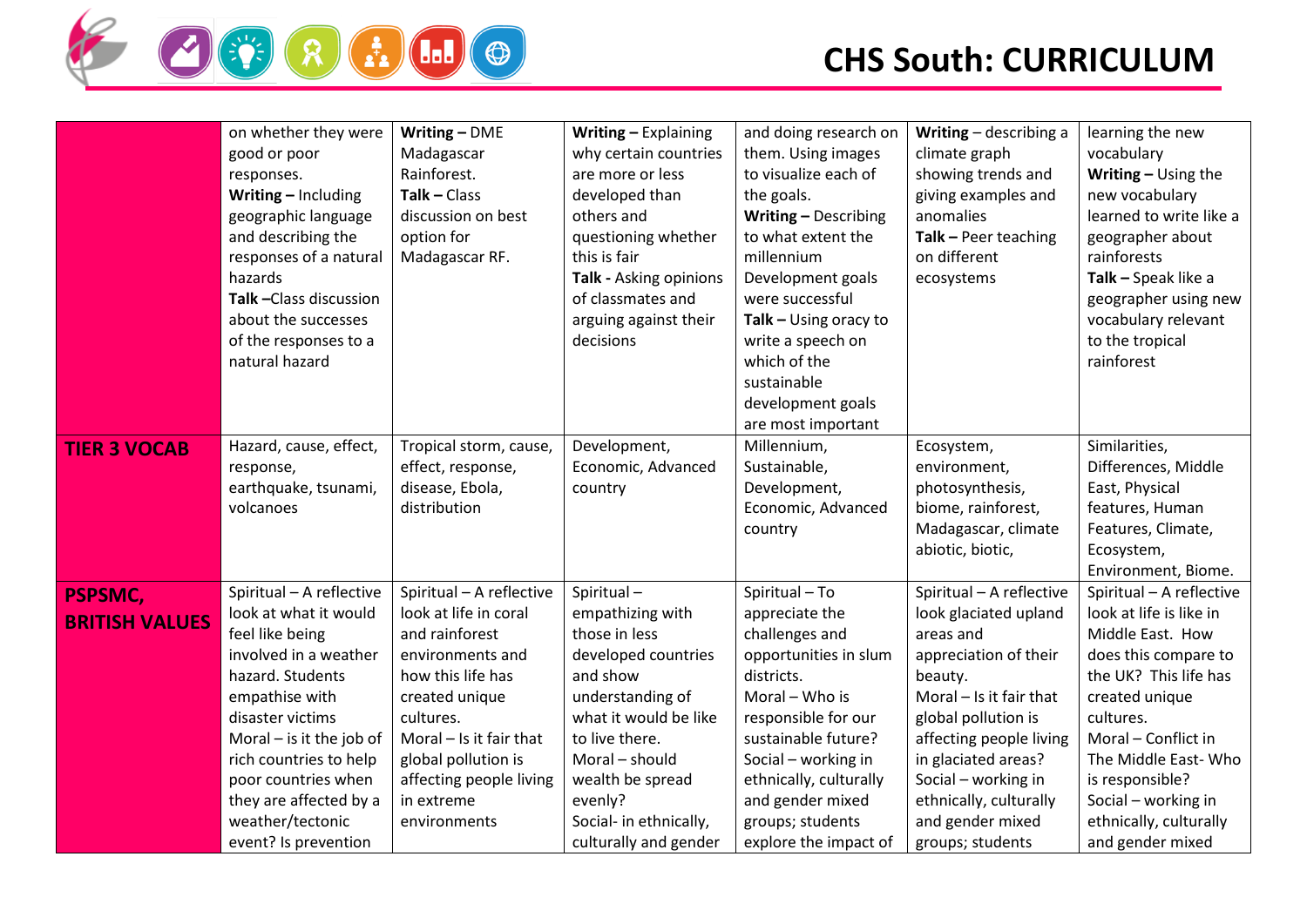

| better than help with  | Social - working in    | mixed groups;          | hazards. Develop       | explore different      | groups; students       |
|------------------------|------------------------|------------------------|------------------------|------------------------|------------------------|
| the clean up?          | ethnically, culturally | students explore the   | empathy skills for     | world climates and     | explore different      |
| Social – working in    | and gender mixed       | impact of hazards.     | those affected.        | the people of these    | climates and the       |
| ethnically, culturally | groups; students       | Develop empathy        | Cultural - developed   | climates               | people of these        |
| and gender mixed       | explore different      | skills for those       | through looking at the | Cultural - developed   | climates               |
| groups; students       | world climates and     | affected.              | cultures of areas      | through looking at the | Cultural - developed   |
| explore the impact of  | the people of these    | Cultural - developed   | studied during the     | cultures of people in  | through looking at the |
| hazards. Develop       | climates               | through looking at the | topic.                 | glaciated areas that   | cultures of            |
| empathy skills for     | Cultural - developed   | cultures of areas      |                        | rely on them for       | The Middle Eastern     |
| those affected.        | through looking at the | studied during the     |                        | water supply.          | people.                |
| Cultural - developed   | cultures of            | topic.                 |                        |                        |                        |
| through looking at the | Madagascar.            |                        |                        |                        |                        |
| cultures of areas      |                        |                        |                        |                        |                        |
| studied during the     |                        |                        |                        |                        |                        |
| topic.                 |                        |                        |                        |                        |                        |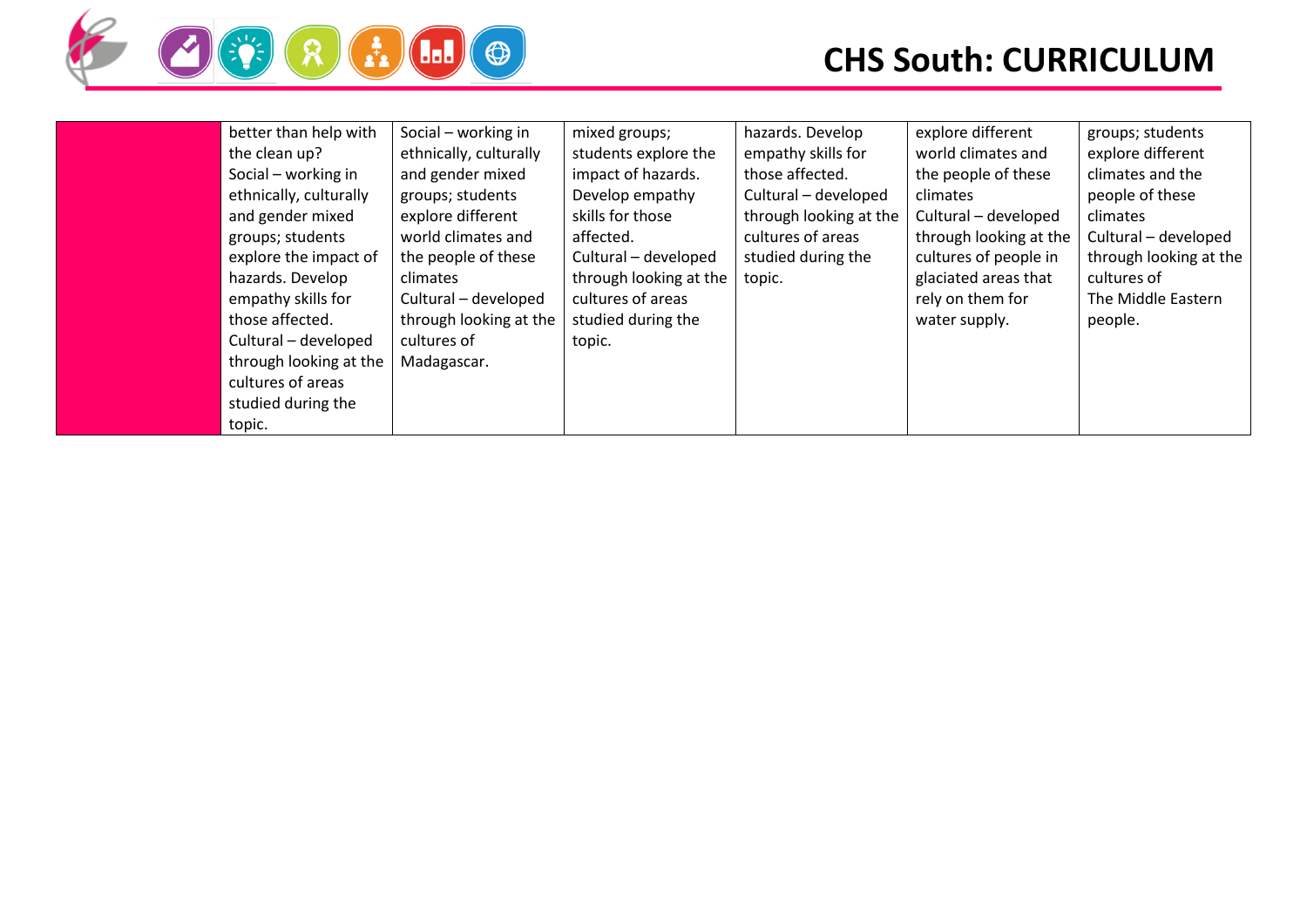

| <b>Year Group</b>                     | 9 Pathway                                                                                                                                                                                                                                                                                                                                           |                                                                                                                                                                                                                                                                                                                                                                                                                                                                                                                                                                                                                                                                                                                                                                                                                                       |                                                                                                                                                                                                                                                                                            |                                                                                                                                                                                                                                                                                                                 |                                                                                                                                                                                                                                                                                                              |                                                                                                                                                                                                                                                                                                                                                  |
|---------------------------------------|-----------------------------------------------------------------------------------------------------------------------------------------------------------------------------------------------------------------------------------------------------------------------------------------------------------------------------------------------------|---------------------------------------------------------------------------------------------------------------------------------------------------------------------------------------------------------------------------------------------------------------------------------------------------------------------------------------------------------------------------------------------------------------------------------------------------------------------------------------------------------------------------------------------------------------------------------------------------------------------------------------------------------------------------------------------------------------------------------------------------------------------------------------------------------------------------------------|--------------------------------------------------------------------------------------------------------------------------------------------------------------------------------------------------------------------------------------------------------------------------------------------|-----------------------------------------------------------------------------------------------------------------------------------------------------------------------------------------------------------------------------------------------------------------------------------------------------------------|--------------------------------------------------------------------------------------------------------------------------------------------------------------------------------------------------------------------------------------------------------------------------------------------------------------|--------------------------------------------------------------------------------------------------------------------------------------------------------------------------------------------------------------------------------------------------------------------------------------------------------------------------------------------------|
| <b>Rationale/</b><br><b>Narrative</b> |                                                                                                                                                                                                                                                                                                                                                     | Our world is a rich and diverse mix of human and physical landscapes and features which are constantly changing. In Year 9, foundation students get<br>the opportunity to explore our physical and human landscapes and seek to understand the patterns and processes that shape them. Students<br>explore the physical elements of our planet including global hazards, changing climate and distinctive landscapes of the UK. Students explore the<br>patterns and processes that shape the human planet as well as how human interactions can alter these processes. At the end of this year, all CORE<br>students will have experienced the breadth of content necessary for them to have a well-rounded knowledge of the processes that are constantly<br>shaping our world and how us as humans we can influence these changes. |                                                                                                                                                                                                                                                                                            |                                                                                                                                                                                                                                                                                                                 |                                                                                                                                                                                                                                                                                                              |                                                                                                                                                                                                                                                                                                                                                  |
|                                       | Autumn 1                                                                                                                                                                                                                                                                                                                                            | <b>Autumn 2</b>                                                                                                                                                                                                                                                                                                                                                                                                                                                                                                                                                                                                                                                                                                                                                                                                                       | <b>Spring 1</b>                                                                                                                                                                                                                                                                            | <b>Spring 2</b>                                                                                                                                                                                                                                                                                                 | Summer 1                                                                                                                                                                                                                                                                                                     | <b>Summer 2</b>                                                                                                                                                                                                                                                                                                                                  |
| <b>KNOWLEDGE</b>                      | Our Global World -<br><b>Weather Hazards</b><br>Introduction<br>$\bullet$<br>to weather<br>hazards<br>around the<br>globe.<br>UK weather<br>hazard $-$ A<br>winter of<br>storms.<br>UK weather<br>hazard $-$<br>Heatwave<br>Global<br>weather<br>hazard $-$<br>Tropical<br><b>Storms</b><br>Case study<br>Hurricane<br>Mitigation of<br>hurricanes. | Our Global World -<br>Plate tectonics<br>A slice of our<br>$\bullet$<br>earth.<br>Plate<br>$\bullet$<br>boundaries.<br>Earthquakes<br>Earthquake<br>$\bullet$<br>in S.W China.<br>Tsunami<br>Iceland.<br>Why live in a<br>hazardous<br>zone?                                                                                                                                                                                                                                                                                                                                                                                                                                                                                                                                                                                          | Our Global World -<br><b>Our Warming World</b><br>Earths<br>$\bullet$<br>temperatures<br>through<br>time.<br>The causes of<br>global<br>warming.<br>The effects of<br>climate<br>change in the<br>UK<br>The global<br>effects of<br>climate<br>change.<br>Mitigating<br>climate<br>change. | Our Natural World -<br>Rivers<br>Rivers of the<br>$\bullet$<br>UK<br>Drainage basin<br>and features<br>of a river.<br>A river at work<br>$-$ erosion,<br>transportation,<br>and<br>deposition.<br>Landforms<br>$\bullet$<br>created by a<br>river.<br>River floods.<br>Mitigating the<br>damage of<br>flooding. | Our Natural World -<br>Coasts<br>What is our<br>$\bullet$<br>coast and how<br>do we use it?<br>Erosional<br>processes at<br>the coast.<br>Landforms<br>$\bullet$<br>created by<br>waves.<br>Happisburgh<br>under threat<br>from the sea.<br><b>DME Should</b><br>we let<br>Happiburgh<br>disappear?          | Fieldwork around<br>school<br>Our school-<br>$\bullet$<br>drawing a field<br>sketch.<br>Environmental<br>issues around<br>school - EQS.<br>Questionnaires<br>on<br>environmental<br>quality of<br>school.<br>Presentation<br>of results.<br>Conclusion-<br>Writing a<br>letter to Mr<br>Prophet on the<br>school's<br>quality of<br>environment. |
| <b>Overall Skills</b>                 |                                                                                                                                                                                                                                                                                                                                                     |                                                                                                                                                                                                                                                                                                                                                                                                                                                                                                                                                                                                                                                                                                                                                                                                                                       | indicated in the 'integrated skills' sections within the topics throughout the specification.                                                                                                                                                                                              |                                                                                                                                                                                                                                                                                                                 | Students are required to develop a range of geographical skills throughout their course of study. These skills may be assessed across any of the<br>examined components. The full list of geographical skills is given below. Some geographical skills are specific to particular subject content; these are |                                                                                                                                                                                                                                                                                                                                                  |
|                                       |                                                                                                                                                                                                                                                                                                                                                     |                                                                                                                                                                                                                                                                                                                                                                                                                                                                                                                                                                                                                                                                                                                                                                                                                                       |                                                                                                                                                                                                                                                                                            |                                                                                                                                                                                                                                                                                                                 |                                                                                                                                                                                                                                                                                                              |                                                                                                                                                                                                                                                                                                                                                  |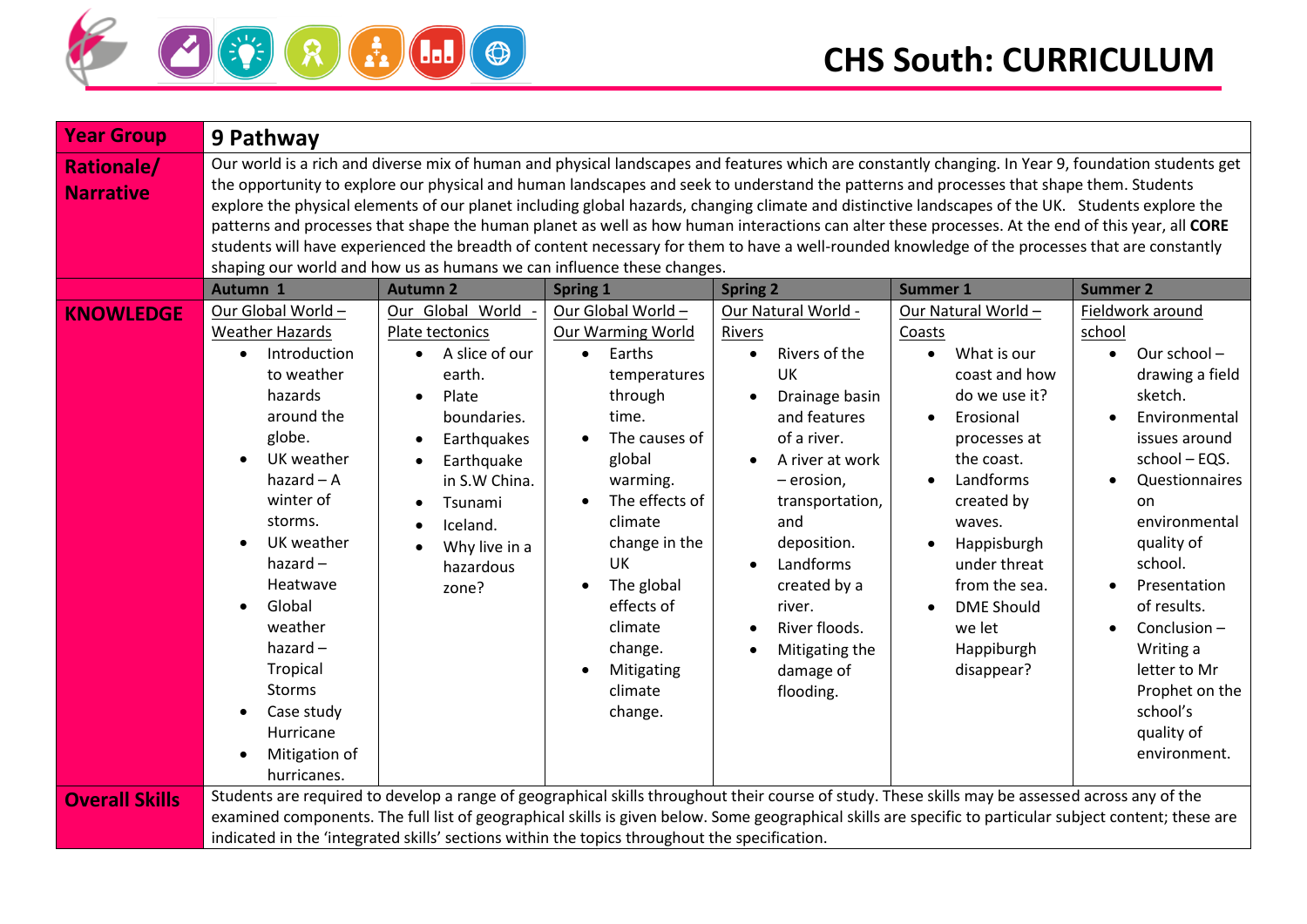



|  |  |  | Atlas and map skills: |
|--|--|--|-----------------------|
|--|--|--|-----------------------|

- recognise and describe distributions and patterns of both human and physical features at a range of scales using a variety of maps and atlases
- draw, label, annotate, understand and interpret sketch maps
- recognise and describe patterns of vegetation, land use and communications infrastructure, as well as other patterns of human and physical landscapes
- describe and identify the site, situation and shape of settlements

#### **Graphical skills:**

- label and annotate different diagrams, maps, graphs, sketches and photographs.
- use and interpret aerial, oblique, ground and satellite photographs from a range of different landscapes.
- use maps in association with photographs and sketches and understand links to directions.

#### **Data and information research skills:**

- use online census sources to obtain population and local geo-demographic information.
- Use GIS to understand changes in a landscape over time.

| <b>Specific Skills</b> | Using the CHS South reading model skills to |                             |                                                  | Use of graphs and data to understand the scope | Use of photo interpretation to analyse a variety |                             |
|------------------------|---------------------------------------------|-----------------------------|--------------------------------------------------|------------------------------------------------|--------------------------------------------------|-----------------------------|
|                        | analyse and interpret texts about Extreme   |                             | and scale of climate change and its impacts on   |                                                | of locations.                                    |                             |
|                        | Weather Hazards. To be able to use data and |                             | people and eco-systems.                          |                                                | Interpret aerial and satellite photographs.      |                             |
|                        | inference skills to identify misconceptions |                             | Use of photo interpretation to analyse a variety |                                                | The use of national ordnance survey maps to      |                             |
|                        | and stereotypes about regions of the world. |                             | of locations.                                    |                                                | understand coastal landscapes.                   |                             |
|                        | Using graphical information to understand   |                             | Interpret aerial and satellite photographs       |                                                | Use fieldwork to collect, analyse and draw       |                             |
|                        | processes and conditions in these regions.  |                             | The use of national ordnance survey maps to      |                                                | conclusions from geographical data, using        |                             |
|                        | The use of GIS to understand the effects of |                             | understand fluvial landscapes.                   |                                                | multiple sources of increasingly complex         |                             |
|                        | these processes on landscapes over time.    |                             |                                                  |                                                | information.                                     |                             |
|                        |                                             |                             |                                                  |                                                |                                                  |                             |
|                        |                                             |                             |                                                  |                                                |                                                  |                             |
| <b>ASSESSMENTS</b>     | Marking point 1:                            | <b>Marking Point 3:</b>     | Marking point 1:                                 | <b>Marking point 3</b>                         | Marking point 1:                                 | <b>Marking point 3</b>      |
|                        | An extended answer -                        | <b>Progress Test - this</b> | Extended answer on                               | <b>Progress Test</b> – this                    | <b>Extended answer</b>                           | <b>Progress Test - this</b> |
|                        | Extreme weather in                          | will be multiple            | climate change                                   | will be multiple choice                        | processes on the coast.                          | will be multiple choice     |
|                        | the UK.                                     | choice with a single        | Marking point 2:                                 | with a single extended                         |                                                  | with a single extended      |
|                        |                                             | extended answer.            | Extended answer on                               | answer.                                        | <b>Marking point 2:</b>                          | answer.                     |
|                        | <b>Marking Point 2:</b>                     |                             | mitigation of climate                            |                                                | <b>Extended answer DME</b>                       |                             |
|                        | An extended answer -                        |                             | change                                           |                                                | Happisburgh                                      |                             |
|                        | Hurricane                                   |                             |                                                  |                                                |                                                  |                             |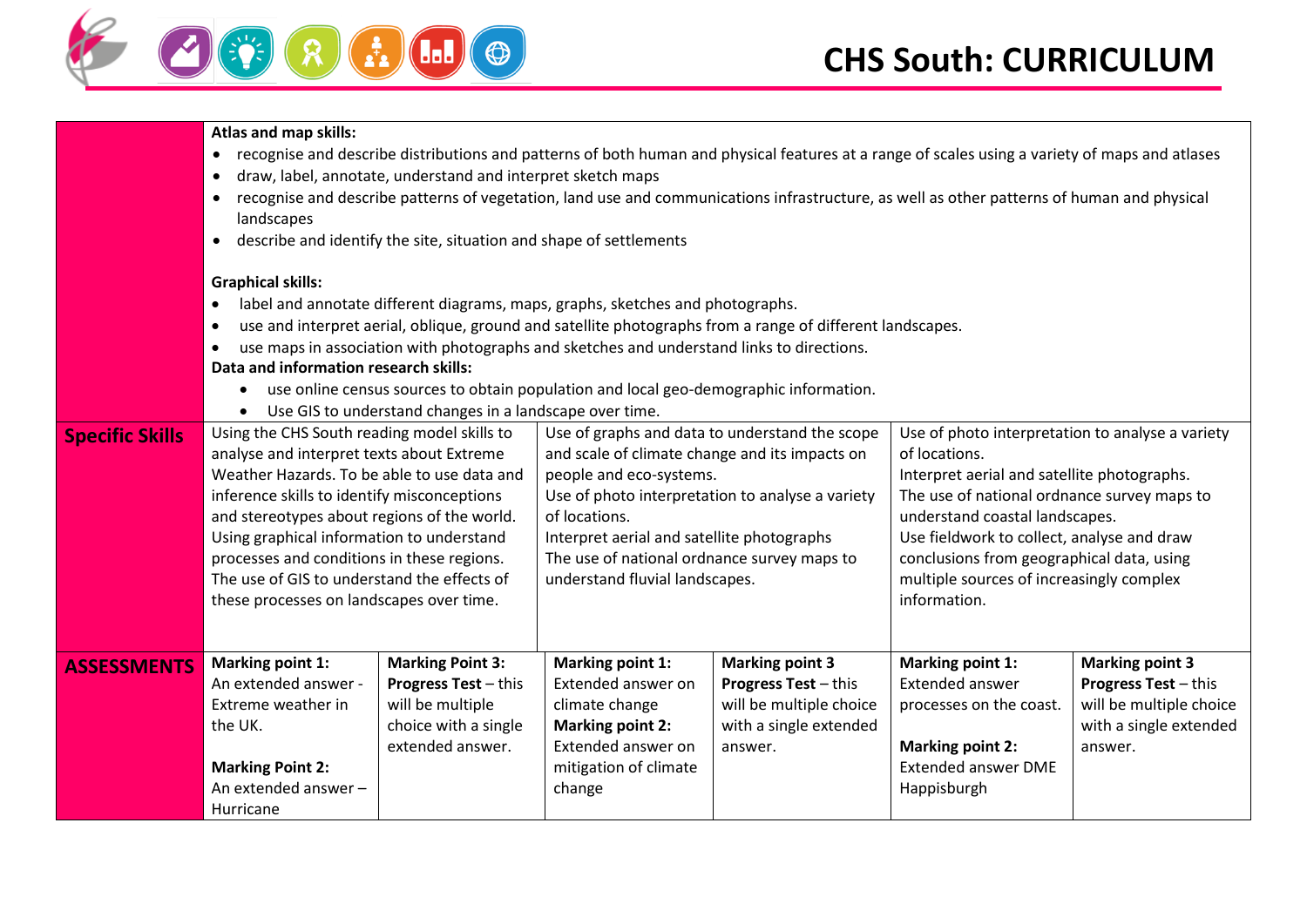

| <b>HOME</b>         | Home Learning                                          | Home Learning          | Home Learning                                 | Home Learning                               | Home Learning                                       | Home Learning           |
|---------------------|--------------------------------------------------------|------------------------|-----------------------------------------------|---------------------------------------------|-----------------------------------------------------|-------------------------|
| <b>LEARNING</b>     | Knowledge Recall Quiz                                  | Knowledge Recall       | Knowledge Recall                              | Knowledge Recall Quiz                       | Knowledge Recall Quiz                               | Knowledge Recall Quiz   |
|                     | on TEAMS                                               | Quiz on TEAMS          | Quiz on TEAMS                                 | on TEAMS                                    | on TEAMS                                            | on TEAMS                |
| <b>READING,</b>     | Reading: Analysing texts for underlying                |                        | Reading: Students will read statements from   |                                             | Reading: Students will read press releases and      |                         |
| <b>WRITING,</b>     | misconceptions and bias using the CHS South            |                        | local people living in areas we are studying. |                                             | articles written by groups and individuals on       |                         |
|                     | reading model with an emphasis on inference<br>skills. |                        | This information will be read for relevant    |                                             | Happisburgh and how they have been affected.        |                         |
| <b>TALK</b>         |                                                        |                        | geographical information.                     |                                             |                                                     |                         |
|                     |                                                        |                        |                                               |                                             | Written: Producing high quality case studies        |                         |
|                     | Writing: Extended answer Hurricane                     |                        | Writing: Written tasks include producing an   |                                             | using written and graphical information. Learning   |                         |
|                     |                                                        |                        |                                               | extended answer on climate change. Students | to write in specific styles for specific audiences. |                         |
|                     | Talk: Mitigation of Hurricanes                         |                        | will also produce high quality detail using   |                                             |                                                     |                         |
|                     |                                                        |                        | written and graphical information.            |                                             | Talk: Discussing the appropriateness of different   |                         |
|                     |                                                        |                        |                                               |                                             | types of graphs to present information.             |                         |
|                     |                                                        |                        | Talk: How would you feel if you your home     |                                             | Asking questions about fieldwork issue.             |                         |
|                     |                                                        |                        | was going to flood due to climate change?     |                                             |                                                     |                         |
| <b>TIER 3 VOCAB</b> | Extreme weather,                                       | Crust, Mantle, Core,   | Temperature, Ice                              | Erosion, Weathering,                        | Coast, Waves, Erosion,                              | Field sketch,           |
|                     | precipitation, air mass,                               | Convection currents,   | Age, Global                                   | Abrasion, Freeze-thaw,                      | Headland, Bays,                                     | Hypothesis,             |
|                     | Polar Maritime,                                        | Collision,             | Warming, Carbon                               | Carbonation,                                | Coastal Retreat,                                    | Environmental Survey,   |
|                     | Tropical Maritime,                                     | Concstructive,         | dioxide, Methane,                             | Sandstone, Limestone,                       | Coastal Defenses, Rock                              | Questionnaire, Results, |
|                     | Droughts, Hurricane,                                   | Destructive,           | Greenhouse Effect,                            | Resistant, Waterfall,                       | Armour, Groynes,                                    | Data, Presentation of   |
|                     | Coriolis Effect,                                       | Conservative,          | Climate Change,                               | Meander                                     | Revetments, Beach                                   | data, Analysis,         |
|                     | Frequency,                                             | Oceanic, Continental,  | Drought, Permafrost,                          | Hard/soft Engineering,                      | nourishment, Sea                                    | Conclusion.             |
|                     | Distribution, Flooding                                 | Epicentre, Focus,      | Agriculture,                                  | Zoning, Afforestation,                      | walls, Conflict                                     |                         |
|                     |                                                        | Seismic, Tsunami,      | Mitigation, Emissions                         | Embankment,                                 |                                                     |                         |
|                     |                                                        | Tourism, Scientific    |                                               | Channelisation                              |                                                     |                         |
|                     |                                                        | research, Agriculture. |                                               |                                             |                                                     |                         |
| <b>PSPSMC,</b>      | Spiritual - What                                       | Spiritual-             | Spiritual - Spiritual -                       | Spiritual - How                             | Spiritual - How                                     | Spiritual-              |
| <b>BRITISH</b>      | would it feel like to be                               | Fascinating earth and  | What would the                                | important are the                           | important are the                                   | Appreciation of our     |
|                     | a victim of a                                          | appreciation of the    | world be like without                         | different areas of the                      | coastal areas of the                                | local geography         |
| <b>VALUES</b>       | devastating hurricane?                                 | power of our world.    | polar bears?                                  | UK? What would it be                        | UK? What would it be                                | around the school.      |
|                     | How would you cope if                                  |                        |                                               | like to live in a natural                   | like to live in a natural                           |                         |
|                     | all you owned was                                      | Moral - Should we      | Moral - Should we                             | landscape? How would                        | landscape? How would                                | Moral - Should we       |
|                     | destroyed?                                             | give aid to countries  | be using cars and                             | your life differ? How                       | your life differ? How                               | take better care of our |
|                     |                                                        | that experience        | eating so much                                | might the UK                                | might the UK landscape                              | local environment?      |
|                     |                                                        | natural hazards?       | meat?                                         |                                             | change in the future?                               |                         |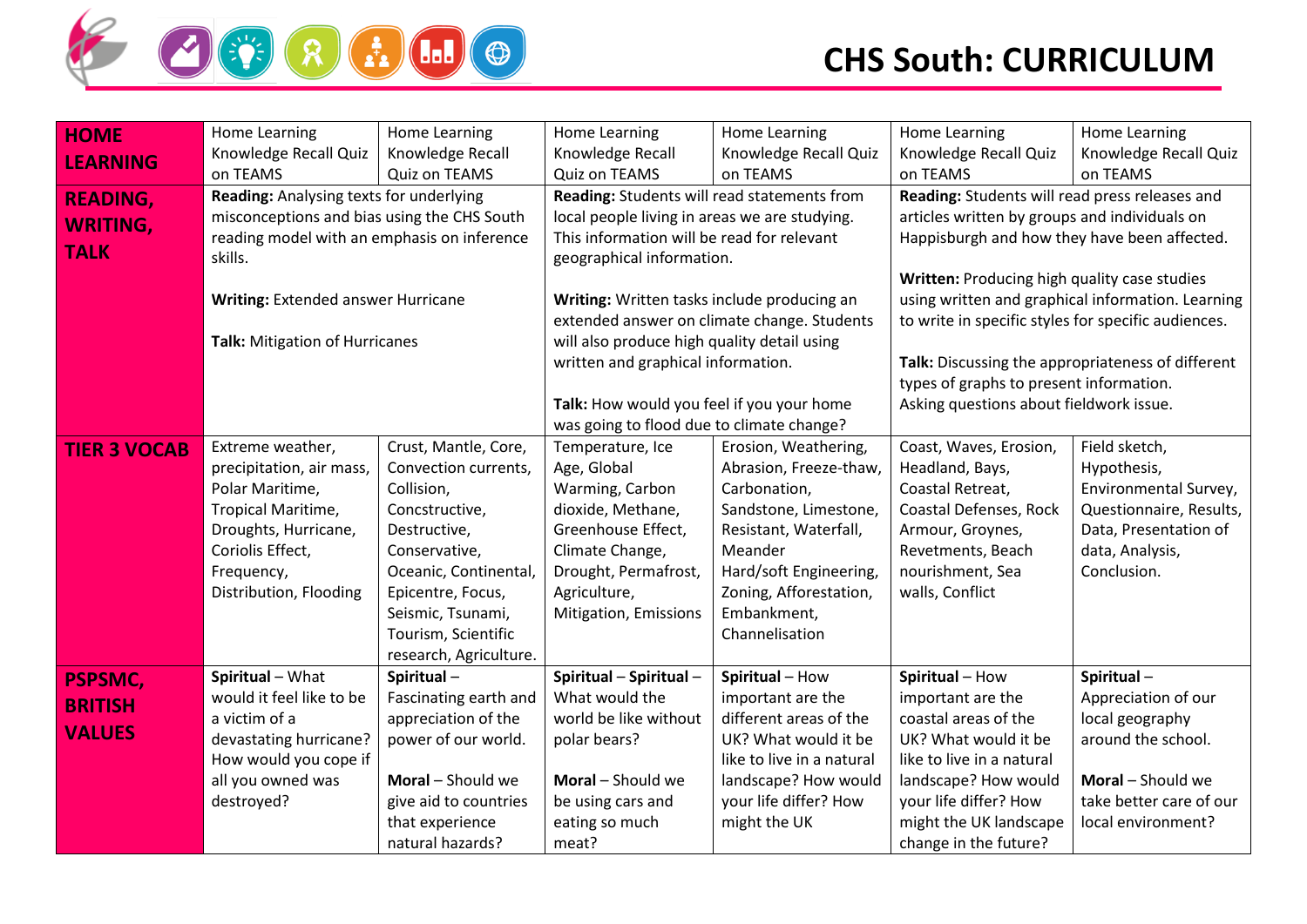

| Moral - Should we            |                         |                        | landscape change in             |                          | Social - working in           |
|------------------------------|-------------------------|------------------------|---------------------------------|--------------------------|-------------------------------|
| provide disaster relief      | Social - working in     | Social - working in    | the future?                     | Moral - Disturbing the   | ethnically, culturally        |
| to less developed            | ethnically, culturally  | ethnically, culturally | <b>Moral</b> $-$ Disturbing the | rates of erosion at the  | and gender mixed              |
| countries when a             | and gender mixed        | and gender mixed       | flow of rivers                  | coast can cause more     | groups; students              |
| hurricane hits? Can we       | groups; students        | groups; students       | upstream can impact             | damage further along     | explore the                   |
| help a country that          | explore the             | explore the causes     | further downstream.             | the coast. Should we     | environmental needs           |
| gets regular natural         | distinctive             | and impacts of         | Should we protect high          | protect high risk areas  | around our school.            |
| disasters?                   | landscapes in Iceland   | climate change.        | risk areas from                 | from flooding?           |                               |
|                              | and China.              |                        | flooding?                       |                          | Cultural - Explored           |
|                              |                         | British values -       |                                 | Social - working in      | through analysing our         |
| Social - working in          | Cultural - developed    | Democracy; Rule of     | Social - working in             | ethnically, culturally   | school communities            |
| ethnically, culturally       | through looking at      | Law; Individual        | ethnically, culturally          | and gender mixed         | attitude to our school        |
| and gender mixed             | the cultures of China   | Liberty; Mutual        | and gender mixed                | groups; students         | environment.                  |
| groups; students             | and Iceland,            | respect; Tolerance of  | groups; students                | explore the challenges   |                               |
| explore the impacts of       | specifically looking at | different faiths and   | explore the challenges          | of living on the east    | <b>British values -</b>       |
| hazards                      | landscape and           | beliefs.               | with development                | coast of the UK.         | Democracy; Rule of            |
|                              | physical processes      |                        |                                 |                          | Law; Individual Liberty;      |
| <b>Cultural</b> - Comparison | within.                 |                        | Cultural - developed            | Cultural - developed     | Mutual respect;               |
| of two different             |                         |                        | through looking at              | through looking at       | <b>Tolerance of different</b> |
| locations of extreme         | <b>British values -</b> |                        | physical landscape of           | physical landscape of    | faiths and beliefs.           |
| weather.                     | Democracy; Rule of      |                        | the UK in particular,           | the UK in particular,    |                               |
|                              | Law; Individual         |                        | fluvial processes.              | coastal processes.       |                               |
| <b>British values -</b>      | Liberty; Mutual         |                        |                                 |                          |                               |
| Democracy; Rule of           | respect; Tolerance of   |                        | <b>British values -</b>         | British values -         |                               |
| Law; Individual              | different faiths and    |                        | Democracy; Rule of              | Democracy; Rule of       |                               |
| Liberty; Mutual              | beliefs.                |                        | Law; Individual Liberty;        | Law; Individual Liberty; |                               |
| respect; Tolerance of        |                         |                        | Mutual respect;                 | Mutual respect;          |                               |
| different faiths and         |                         |                        | Tolerance of different          | Tolerance of different   |                               |
| beliefs                      |                         |                        | faiths and beliefs.             | faiths and beliefs.      |                               |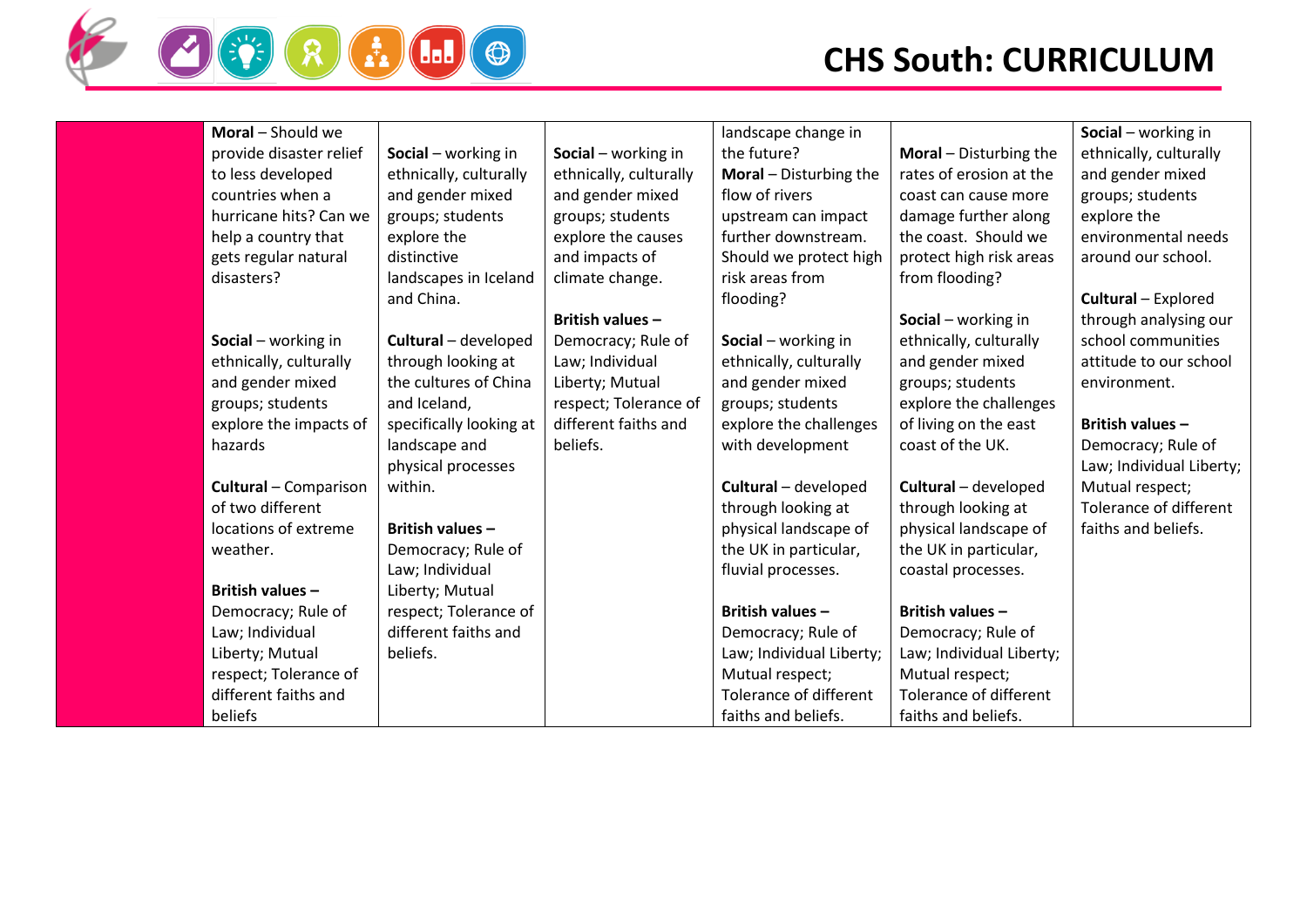

| <b>Year Group</b>                     | <b>9 Compulsory Foundation</b>                                                                                                                                                                                                                                                                                                                                                                                                                                 |                                                                                                                                                                                                                                                                                                                                                         |                                                                                                                                                                                                                                                                                                                                                                                                                                                                                                                  |                                                                                                                                                                                                                                                                                                                                                                                                                                                     |                                                                                                                                                                                                                                                                                                                                                                                                                                                                                                                                                                                                                                                                                                                                              |                                                                                                                                                                                                                                                                                                                                                                                                                                                        |
|---------------------------------------|----------------------------------------------------------------------------------------------------------------------------------------------------------------------------------------------------------------------------------------------------------------------------------------------------------------------------------------------------------------------------------------------------------------------------------------------------------------|---------------------------------------------------------------------------------------------------------------------------------------------------------------------------------------------------------------------------------------------------------------------------------------------------------------------------------------------------------|------------------------------------------------------------------------------------------------------------------------------------------------------------------------------------------------------------------------------------------------------------------------------------------------------------------------------------------------------------------------------------------------------------------------------------------------------------------------------------------------------------------|-----------------------------------------------------------------------------------------------------------------------------------------------------------------------------------------------------------------------------------------------------------------------------------------------------------------------------------------------------------------------------------------------------------------------------------------------------|----------------------------------------------------------------------------------------------------------------------------------------------------------------------------------------------------------------------------------------------------------------------------------------------------------------------------------------------------------------------------------------------------------------------------------------------------------------------------------------------------------------------------------------------------------------------------------------------------------------------------------------------------------------------------------------------------------------------------------------------|--------------------------------------------------------------------------------------------------------------------------------------------------------------------------------------------------------------------------------------------------------------------------------------------------------------------------------------------------------------------------------------------------------------------------------------------------------|
| <b>Rationale/</b><br><b>Narrative</b> | physical fieldwork.                                                                                                                                                                                                                                                                                                                                                                                                                                            |                                                                                                                                                                                                                                                                                                                                                         |                                                                                                                                                                                                                                                                                                                                                                                                                                                                                                                  |                                                                                                                                                                                                                                                                                                                                                                                                                                                     | The natural world contains a rich diversity of distinctive landscapes and ecosystems which are constantly changing through physical processes<br>and human interactions. In Year 9 students get the opportunity to explore the natural world they live in, to understand why it looks the way it<br>does and appreciate its value. It includes investigation of global hazards which humans face as well as an examination of how the climate is<br>changing and what this means for the world today. Students then study the distinctive coastal and river landscapes of the UK, the features of<br>these landscapes and the management of them. Students then applying their understanding of distinctive landscapes when completing their |                                                                                                                                                                                                                                                                                                                                                                                                                                                        |
|                                       | <b>Autumn 1</b>                                                                                                                                                                                                                                                                                                                                                                                                                                                | <b>Autumn 2</b>                                                                                                                                                                                                                                                                                                                                         | <b>Spring 1</b>                                                                                                                                                                                                                                                                                                                                                                                                                                                                                                  | <b>Spring 2</b>                                                                                                                                                                                                                                                                                                                                                                                                                                     | <b>Summer 1</b>                                                                                                                                                                                                                                                                                                                                                                                                                                                                                                                                                                                                                                                                                                                              | <b>Summer 2</b>                                                                                                                                                                                                                                                                                                                                                                                                                                        |
| <b>KNOWLEDGE</b>                      | · Global atmospheric<br>circulation & causes<br>of extreme weather<br>• Extreme wind,<br>precipitation and<br>temperature in<br>contrasting<br>countries<br>• Tropical Storm<br>distribution,<br>frequency and<br>conditions<br>• UK Flash Flooding<br>• Drought<br>distribution,<br>frequency and<br>conditions<br>· Drought - El Niño &<br>La Niña<br>• CASE STUDY - Flash<br>Flooding in<br>Yorkshire (location,<br>causes,<br>consequences &<br>responses) | • Tectonic plates &<br>Earth structure<br>• Plate Boundaries<br>(constructive,<br>destructive,<br>conservative,<br>collision &<br>hotspots)<br>$\bullet$ Earthquakes -<br>shallow vs deep<br>• Volcanoes - shield<br>vs composite<br>• Managing the<br>impact of tectonic<br>hazards<br>• CASE STUDY -<br><b>Tectonic Hazards in</b><br>Nepal / Kashmir | • Pattern of past<br>climate change<br>• Evidence for<br>climate change (sea<br>ice positions, ice<br>cores, global<br>temperature data,<br>paintings and<br>diaries)<br>• Causes of global<br>climate change<br>• The Enhanced<br><b>Greenhouse Effect</b><br>• Global effects of<br>climate change in<br>the 21st century<br>(social, economic &<br>environmental)<br>• Effects of climate<br>change on the UK in<br>the 21st century<br>(social, economic &<br>environmental<br>threats and<br>opportunities) | • Built and natural<br>landscapes<br>• The upland,<br>lowland & glaciated<br>landscapes of the<br>UK (geology,<br>climate and human<br>activity)<br>• Weathering, mass<br>movement &<br>erosion<br>• Transportation &<br>deposition<br>• Coastal landforms<br>(headlands, bays,<br>cave, arch, stack,<br>beach and spit)<br>• CASE STUDY -<br>Dorset coastline<br>(location,<br>landforms, geology<br>& climate, human<br>activity &<br>management) | <b>River Landforms</b><br>$\bullet$<br>(waterfall, gorge,<br>v-shaped valley,<br>floodplain, levee,<br>meander, ox-bow<br>lake)<br><b>CASE STUDY-</b><br>$\bullet$<br>River Eden<br>(location,<br>landforms,<br>geology &<br>climate, human<br>activity &<br>management)<br><b>UNIT 2: PEOPLE AND</b><br>SOCIETY - 2. Human<br><b>Fieldwork</b><br>• Understanding of<br>the kinds of<br>question capable<br>of being<br>investigated<br>through fieldwork<br>and an<br>understanding of<br>the geographical                                                                                                                                                                                                                                 | <b>UNIT 1: OUR</b><br><b>NATURAL WORLD-</b><br>1. Physical Fieldwork<br>• Understanding of<br>the kinds of<br>question capable of<br>being investigated<br>through fieldwork<br>and an<br>understanding of<br>the geographical<br>enquiry processes<br>appropriate to<br>investigate these.<br>• Understanding of<br>the range of<br>techniques and<br>methods used in<br>fieldwork, including<br>observation and<br>different kinds of<br>measurement |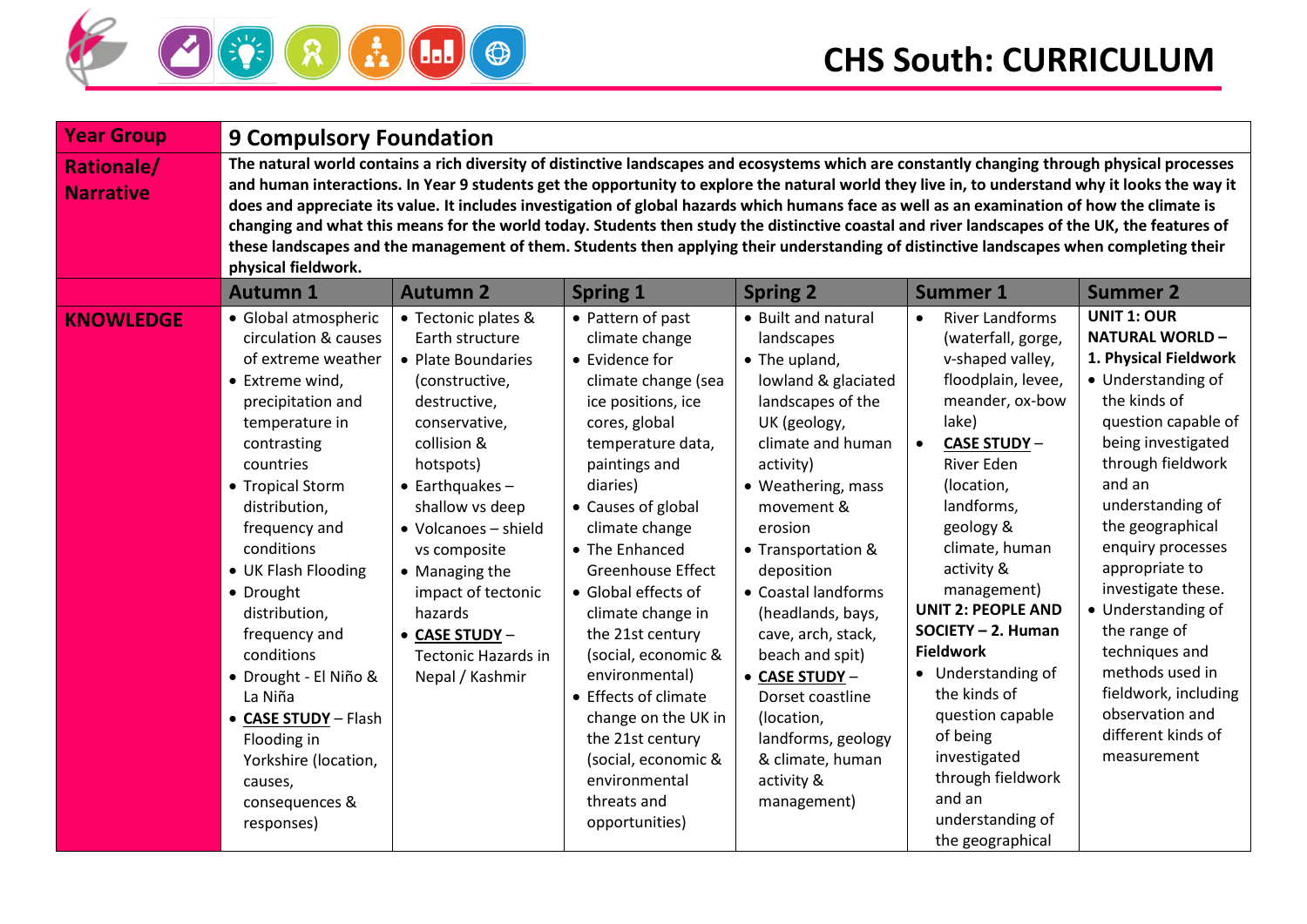

|                    | • CASE STUDY -<br>Drought in Ethiopia<br>(location, causes,<br>consequences &<br>responses)                                                                                                                                                                                                                                                                                                                                                                                                                                                                                                                                                                                                                                                                                                                                                                                                                                                                                                                                                                                                                                                                                                                                                                                                                                                                                                          |                                |                           | enquiry processes<br>appropriate to<br>investigate these.<br>Understanding of<br>the range of<br>techniques and<br>methods used in<br>fieldwork,<br>including<br>observation and<br>different kinds of<br>measurement. |                            |
|--------------------|------------------------------------------------------------------------------------------------------------------------------------------------------------------------------------------------------------------------------------------------------------------------------------------------------------------------------------------------------------------------------------------------------------------------------------------------------------------------------------------------------------------------------------------------------------------------------------------------------------------------------------------------------------------------------------------------------------------------------------------------------------------------------------------------------------------------------------------------------------------------------------------------------------------------------------------------------------------------------------------------------------------------------------------------------------------------------------------------------------------------------------------------------------------------------------------------------------------------------------------------------------------------------------------------------------------------------------------------------------------------------------------------------|--------------------------------|---------------------------|------------------------------------------------------------------------------------------------------------------------------------------------------------------------------------------------------------------------|----------------------------|
| <b>SKILLS</b>      | Students are required to develop a range of geographical skills throughout their course of study. These skills may be assessed across any of the<br>examined components. The full list of geographical skills is given below. Some geographical skills are specific to particular subject content; these<br>are indicated in the 'integrated skills' sections within the topics throughout the specification.<br>Atlas and map skills:<br>recognise and describe distributions and patterns of both human and physical features at a range of scales using a variety of maps and atlases<br>draw, label, annotate, understand and interpret sketch maps<br>recognise and describe patterns of vegetation, land use and communications infrastructure, as well as other patterns of human and physical<br>$\bullet$<br>landscapes<br>describe and identify the site, situation and shape of settlements<br>$\bullet$<br><b>Graphical skills:</b><br>label and annotate different diagrams, maps, graphs, sketches and photographs.<br>use and interpret aerial, oblique, ground and satellite photographs from a range of different landscapes.<br>$\bullet$<br>use maps in association with photographs and sketches and understand links to directions.<br>$\bullet$<br>Data and information research skills: use online census sources to obtain population and local geo-demographic information. |                                |                           |                                                                                                                                                                                                                        |                            |
| <b>ASSESSMENTS</b> | <b>Marking Point 1 &amp; 2</b>                                                                                                                                                                                                                                                                                                                                                                                                                                                                                                                                                                                                                                                                                                                                                                                                                                                                                                                                                                                                                                                                                                                                                                                                                                                                                                                                                                       | <b>Marking Point 1 &amp; 2</b> | <b>Marking Point 3</b>    | <b>Marking Point 1 &amp; 2</b>                                                                                                                                                                                         | <b>Marking Point 3</b>     |
|                    | Students will complete one or two class-based                                                                                                                                                                                                                                                                                                                                                                                                                                                                                                                                                                                                                                                                                                                                                                                                                                                                                                                                                                                                                                                                                                                                                                                                                                                                                                                                                        | Students will                  | They will also            | Students will                                                                                                                                                                                                          | They will also             |
|                    | exam questions on an element of the <b>Global</b>                                                                                                                                                                                                                                                                                                                                                                                                                                                                                                                                                                                                                                                                                                                                                                                                                                                                                                                                                                                                                                                                                                                                                                                                                                                                                                                                                    | complete one or two            | complete a 'big test'     | complete one or two                                                                                                                                                                                                    | complete a 'big test'      |
|                    | Hazards topic they are studying this term.                                                                                                                                                                                                                                                                                                                                                                                                                                                                                                                                                                                                                                                                                                                                                                                                                                                                                                                                                                                                                                                                                                                                                                                                                                                                                                                                                           | class-based exam               | by way of a <b>Global</b> | class-based exam                                                                                                                                                                                                       | by way of a                |
|                    |                                                                                                                                                                                                                                                                                                                                                                                                                                                                                                                                                                                                                                                                                                                                                                                                                                                                                                                                                                                                                                                                                                                                                                                                                                                                                                                                                                                                      | questions on an                | <b>Hazards and</b>        | questions on an                                                                                                                                                                                                        | <b>Geographical Skills</b> |
|                    |                                                                                                                                                                                                                                                                                                                                                                                                                                                                                                                                                                                                                                                                                                                                                                                                                                                                                                                                                                                                                                                                                                                                                                                                                                                                                                                                                                                                      | element of the                 | <b>Distinctive</b>        | element of the                                                                                                                                                                                                         | exam paper at the          |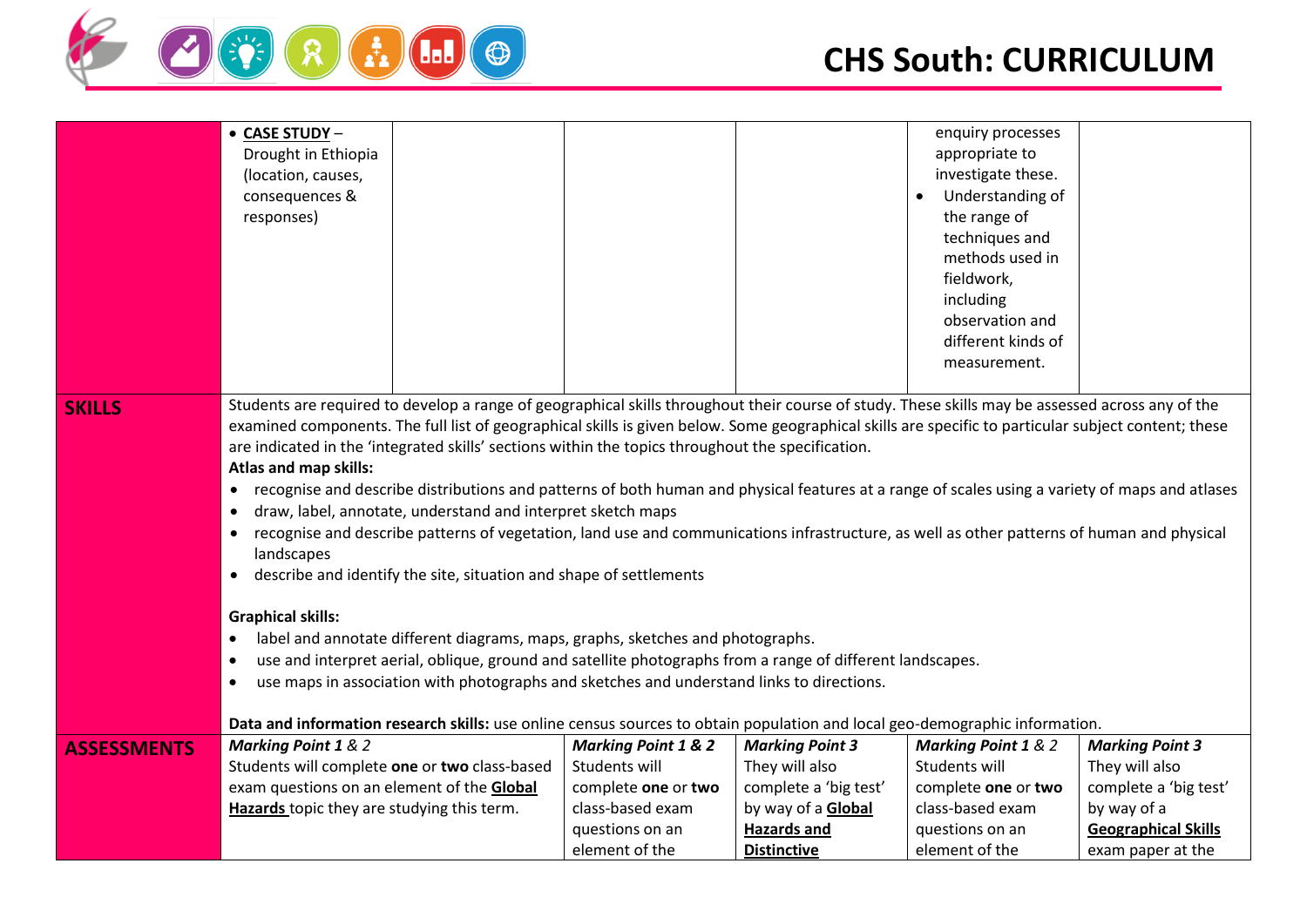

|                      | This will be identified using a PLC, so they are                                |                    | <b>Changing Climate</b> | Landscapes exam         | <b>Geographical Skills</b>                  | end of the topic                                |
|----------------------|---------------------------------------------------------------------------------|--------------------|-------------------------|-------------------------|---------------------------------------------|-------------------------------------------------|
|                      | specific to the areas that need to be improved.                                 |                    | topic they are          | paper at the end of     | topic they are                              | which will test their                           |
|                      | They will be 4-, 6- or 8-mark questions which                                   |                    | studying this term.     | the topic which will    | studying this term.                         | knowledge and                                   |
|                      | require developed and evidenced responses.                                      |                    |                         | test their knowledge    | This will be identified                     | application of the                              |
|                      |                                                                                 |                    | This will be identified | and application of the  | using a PLC, so they                        | content and themes                              |
|                      | <b>Marking Point 3</b>                                                          |                    | using a PLC so they     | content and themes      | are specific to the                         | covered in this topic.                          |
|                      | They will also complete a 'big test' by way of a                                |                    | are specific to the     | covered in this topic.  | areas that need to be                       |                                                 |
|                      | Global Hazards exam paper at the end of the                                     |                    | areas that need to be   |                         | improved. They will                         | They will also have                             |
|                      | topic which will test their knowledge and                                       |                    | improved. They will     | They will also have     | be 4-, 6- or 8-mark                         | regular 'low-stakes'                            |
|                      |                                                                                 |                    | be 4-, 6- or 8-mark     |                         | questions which                             |                                                 |
|                      | application of the content and themes covered                                   |                    |                         | regular 'low-stakes'    |                                             | tests by way of                                 |
|                      | in this topic.                                                                  |                    | questions which         | tests by way of         | require developed<br>and evidenced          | multiple-choice tests                           |
|                      |                                                                                 |                    | require developed       | multiple-choice tests   |                                             | or short quizzes.                               |
|                      | They will also have regular 'low-stakes' tests                                  |                    | and evidenced           | or short quizzes.       | responses.                                  | These will assess their                         |
|                      | by way of multiple-choice tests or short                                        |                    | responses.              | These will assess their |                                             | knowledge of the                                |
|                      | quizzes. These will assess their knowledge of                                   |                    |                         | knowledge of the        |                                             | topic currently being                           |
|                      | the topic currently being studied, as well as<br>those that have been finished. |                    |                         | topic currently being   |                                             | studied, as well as                             |
|                      |                                                                                 |                    |                         | studied, as well as     |                                             | those that have been                            |
|                      |                                                                                 |                    |                         | those that have been    |                                             | finished.                                       |
|                      |                                                                                 |                    |                         | finished                |                                             |                                                 |
| <b>HOME</b>          | Home Learning                                                                   | Home Learning      | Home Learning           | Home Learning           | Home Learning                               | Home Learning                                   |
| <b>LEARNING</b>      | Knowledge Recall                                                                | Knowledge Recall   | Knowledge Recall        | Knowledge Recall        | Knowledge Recall                            | Knowledge Recall                                |
|                      | Quiz on                                                                         | Quiz on            | Quiz on                 | Quiz on                 | Quiz on                                     | Quiz on                                         |
|                      | TEAMS/SENECA x2                                                                 | TEAMS/SENECA x2    | TEAMS/SENECA x2         | TEAMS/SENECA x2         | TEAMS/SENECA x2                             | TEAMS/SENECA x2                                 |
|                      | 1 Peer marked exam                                                              | 1 Peer marked exam | 1 Peer marked exam      | 1 Peer marked exam      | 1 Peer marked exam                          | 1 Peer marked exam                              |
|                      | question                                                                        | question           | question                | question                | question                                    | question                                        |
| <b>READING,</b>      | <b>Reading:</b>                                                                 |                    | Reading:                | <b>Reading:</b>         | <b>Reading:</b>                             |                                                 |
| <b>WRITING, TALK</b> | Pupils read at length from case study                                           |                    | Read current articles   | Articles on coastal     | Pupils investigate their chosen landscape   |                                                 |
|                      | information sheets and complete a Reading                                       |                    | on climate change       | erosion and the         |                                             | through articles in the news on their two areas |
|                      | Gathering information sheet.                                                    |                    | including political     | impact this has on      | of study - A river study and Salford Quays. |                                                 |
|                      | Pupils read articles from newspapers from                                       |                    | influence on the        | residents.              | Writing:                                    |                                                 |
|                      | Yorkshire Flooding 2019 newspaper reports.                                      |                    | topic.                  |                         | Pupils write an analytical report on data   |                                                 |
|                      | Reading newspaper reports on Ethiopian                                          |                    |                         | Writing:                | recorded from the field trip for both human |                                                 |
|                      | Drought 2015.                                                                   |                    | Writing:                | Pupils focus on         | and physical study.                         |                                                 |
|                      | Writing:                                                                        |                    |                         | mastering extended      | Talk:                                       |                                                 |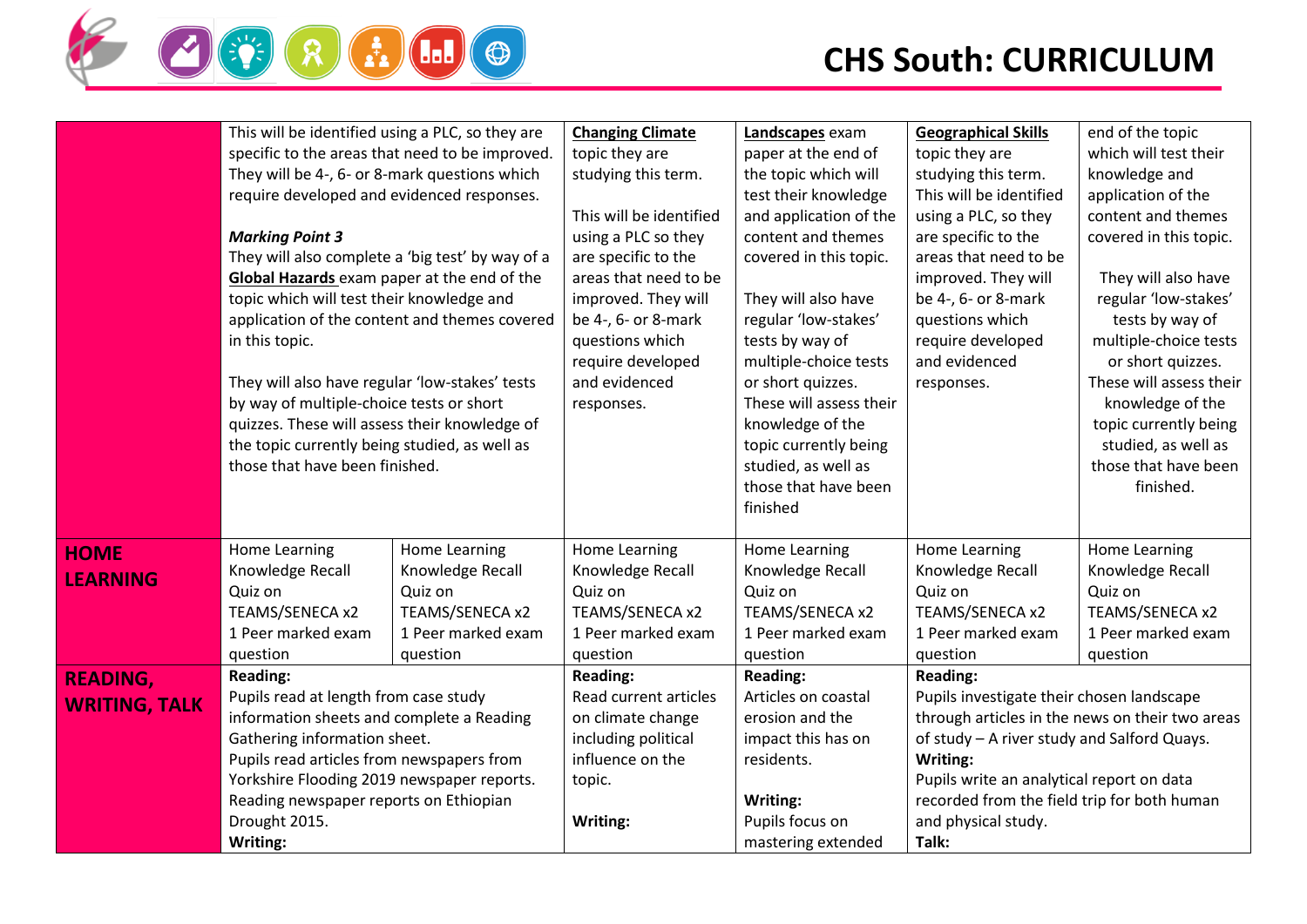

|                       | Pupils focus on explaining the events the         |                          | <b>Explaining current</b> | writing when                                   | Pupils discuss types of presentation           |                             |
|-----------------------|---------------------------------------------------|--------------------------|---------------------------|------------------------------------------------|------------------------------------------------|-----------------------------|
|                       | impacts of the flooding through an extended       |                          | impacts of climate        | explaining a process.                          | techniques using prompt role cards and justify |                             |
|                       | answer.                                           |                          | change and predict        | Pupils learn how                               | which is most appropriate for their data       |                             |
|                       | Talk:                                             |                          | how these might           | sequencing is most                             | collection.                                    |                             |
|                       | Think, pair, share on impacts of drought in       |                          | change in the future.     | important.                                     |                                                |                             |
|                       | Ethiopia.                                         |                          |                           |                                                |                                                |                             |
|                       |                                                   |                          | Talk:                     | Talk:                                          |                                                |                             |
|                       |                                                   |                          | Preparing a speech on     | Think, pair, share why                         |                                                |                             |
|                       |                                                   |                          | the causes of climate     | the UK landscape is so                         |                                                |                             |
|                       |                                                   |                          | change. Presenting        | special. Pupils discuss                        |                                                |                             |
|                       |                                                   |                          | this to the group.        | what makes it special                          |                                                |                             |
|                       |                                                   |                          |                           | to them and others.                            |                                                |                             |
| <b>TIER 3 VOCAB</b>   | Anti-cyclones, Atmospheric circulation,           |                          | Quaternary,               | Abrasion, Acid rain, Alluvium, Attrition,      |                                                | Primary Data;               |
|                       | Climate, Depressions, Weather; Convectional       |                          | Holocene,                 | Backwash, Base Level, Beach replenishment,     |                                                | Secondary Data;             |
|                       | rainfall, Frontal rainfall, Precipitation, Relief |                          | Pleistocene, Glacial,     | Bedding planes, Bedload, Biological processes, |                                                | Sample; Pilot study;        |
|                       | rainfall, Tropical storm; Coriolis effect,        |                          | Interglacial              | Canalisation, Catchment area, Cave, Chemical   |                                                | Random Sampling;            |
|                       | Distribution, Eye wall, Storm surge, Torrential;  |                          | Thermometer,              | processes, Confluence, Consolidated rock,      |                                                | <b>Systematic Sampling;</b> |
|                       | Anomalies, El Niño, Evaporation, La Niña,         |                          | Historical, Bias,         | Constructive Wave, Contour lines, Corrosion,   |                                                | Stratified sampling;        |
|                       | Monsoon; Arid, Desertification, Frequency,        |                          | Satellite, Ice Cores      | Corrosion, Crest, Deforestation, Delta,        |                                                | Risk Assessment; Data       |
|                       | Irrigation, Over-grazing; Magnetosphere,          |                          | Milankovitch, Orbit,      | Deposition, Destructive Wave, Discharge,       |                                                | presentation; Data          |
|                       | Convection, Magma, Continental, Oceanic;          |                          | Ellipse, Radiation, Axis  | Distributaries, Drainage Basin, Dredging,      |                                                | Analysis; Evaluation;       |
|                       | Subduction, Density, Trench, Ridge,               |                          | Combustion,               | Erosion, Estuary                               |                                                | Quantitative data;          |
|                       | Sedimentary; Focus, Epi-Centre, Magnitude,        |                          | Insulating, Thermal,      |                                                |                                                | Qualitative data;           |
|                       | Richter Scale, Widespread; Composition,           |                          | Emissions, Absorb         |                                                |                                                | Conclusion;                 |
|                       | Pyroclastic, Viscosity, Dormant, Extinct;         |                          | Permafrost,               |                                                |                                                | Hypothesis; Transect;       |
|                       | Preparedness, Mitigation, Shock-absorbers,        |                          | Expansion,                |                                                |                                                | Clinometer; Ranging         |
|                       | Flexible, Tensile; Afforestation, Drainage basin, |                          | Precipitation,            |                                                |                                                | Pole; Environmental         |
|                       | Flash flooding, Flood plain, Saturated;           |                          | Migration,                |                                                |                                                | Quality Survey;             |
|                       | Bankruptcy, Desalination, Economic,               |                          | Malnutrition              |                                                |                                                | Methods/                    |
|                       | Environmental, Over supply; Eurasian, Fold        |                          |                           |                                                |                                                | Methodology                 |
|                       | Mountain, Diarrhea, Refugees, Isolated.           |                          |                           |                                                |                                                |                             |
| <b>PSPSMC,</b>        | Spiritual-What                                    | Spiritual-What           | Spiritual - Imagine       | Spiritual - How                                | Moral - Should we                              | Spiritual-                  |
| <b>BRITISH VALUES</b> | would it feel like to be                          | would it feel like to be | how is climate change     | important are the                              | prevent flooding or                            | Appreciation for our        |
|                       | a victim of a                                     | a victim of an           | going to affect the       | different areas of the                         | leave the river to flow                        | local geography.            |
|                       | devastating                                       | earthquake? How          | world? What might         | UK? What would it be                           | its natural course.                            |                             |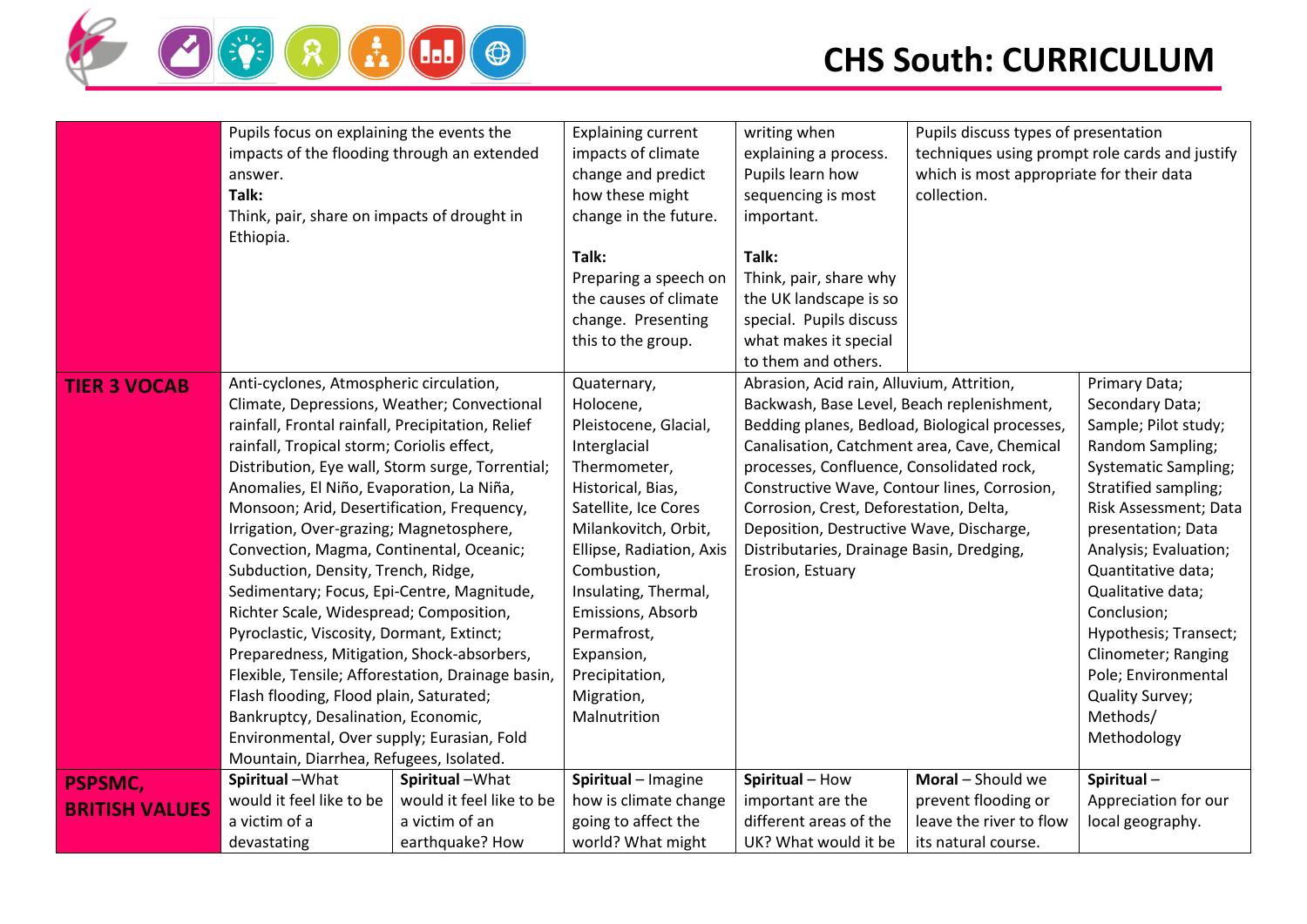

| hurricane? How          | would you cope if you   | the impact be on       | like to live in a natural |                         | Moral - Should we      |
|-------------------------|-------------------------|------------------------|---------------------------|-------------------------|------------------------|
| would you cope if all   | lost everything in an   | ecosystems? What       | landscape? How            | Social - working in     | use river defences to  |
| you owned was           | earthquake? Would       | are the impacts on     | would your life differ?   | ethnically, culturally  | prevent flooding or    |
| destroyed? How          | you be able to live in  | the UK?                | How might the UK          | and gender mixed        | let rivers run their   |
| would you feel if your  | fear of a volcanic      |                        | landscape change in       | groups; students        | natural course?        |
| farm was devastated     | eruption?               | Moral - Should we      | the future?               | explore the             |                        |
| by El Nino?             |                         | stop China producing   |                           | importance of           | Social - working in    |
|                         | Moral - Should          | so much C02? Is it     | Moral - Should our        | ecosystems and the      | ethnically, culturally |
| Moral - Should we       | developed countries     | right that we are not  | 'unique' UK               | UK landscape            | and gender mixed       |
| provide disaster relief | do more to support      | doing more to reduce   | landscapes be             |                         | groups; students       |
| to less developed       | less developed          | our C02 emissions?     | protected or              | Cultural - developed    | explore local          |
| countries when a        | countries when they     |                        | developed?                | through looking at the  | geography.             |
| hurricane hits? Can     | are struck by an        | Social - working in    |                           | River Eden and its      |                        |
| we help a country       | earthquake?             | ethnically, culturally | Social - working in       | surrounding             | British values-        |
| that gets regular       |                         | and gender mixed       | ethnically, culturally    | geography.              | Democracy; Rule of     |
| natural disasters?      | Social - working in     | groups; students       | and gender mixed          |                         | Law; Individual        |
|                         | ethnically, culturally  | explore the impacts    | groups; students          | <b>British values -</b> | Liberty; Mutual        |
| Social - working in     | and gender mixed        | of climate change      | explore the distinctive   | Democracy; Rule of      | respect; Tolerance of  |
| ethnically, culturally  | groups; students        |                        | landscapes of the UK      | Law; Individual         | different faiths and   |
| and gender mixed        | explore the impacts     | Cultural - developed   |                           | Liberty; Mutual         | beliefs.               |
| groups; students        | of natural hazards      | through looking at the | Cultural - developed      | respect; Tolerance of   |                        |
| explore the impacts     |                         | cultures of UK,        | through looking at the    | different faiths and    |                        |
| of natural hazards      | Cultural - developed    | Senegal, Russia and    | cultures of the UK,       | beliefs.                |                        |
|                         | through looking at the  | U.S.A                  | specifically looking at   |                         |                        |
| Cultural - developed    | cultures of Japan,      |                        | upland, glacial and       |                         |                        |
| through looking at the  | U.S.A and the           | British values -       | lowland areas             |                         |                        |
| cultures of Australia,  | Philippians             | Democracy; Rule of     |                           |                         |                        |
| Bangladesh and India    |                         | Law; Individual        | <b>British values -</b>   |                         |                        |
|                         | <b>British values -</b> | Liberty; Mutual        | Democracy; Rule of        |                         |                        |
| British values-         | Democracy; Rule of      | respect; Tolerance of  | Law; Individual           |                         |                        |
| Democracy; Rule of      | Law; Individual         | different faiths and   | Liberty; Mutual           |                         |                        |
| Law; Individual         | Liberty; Mutual         | beliefs.               | respect; Tolerance of     |                         |                        |
| Liberty; Mutual         | respect; Tolerance of   |                        | different faiths and      |                         |                        |
| respect; Tolerance of   | different faiths and    |                        | beliefs.                  |                         |                        |
|                         | beliefs.                |                        |                           |                         |                        |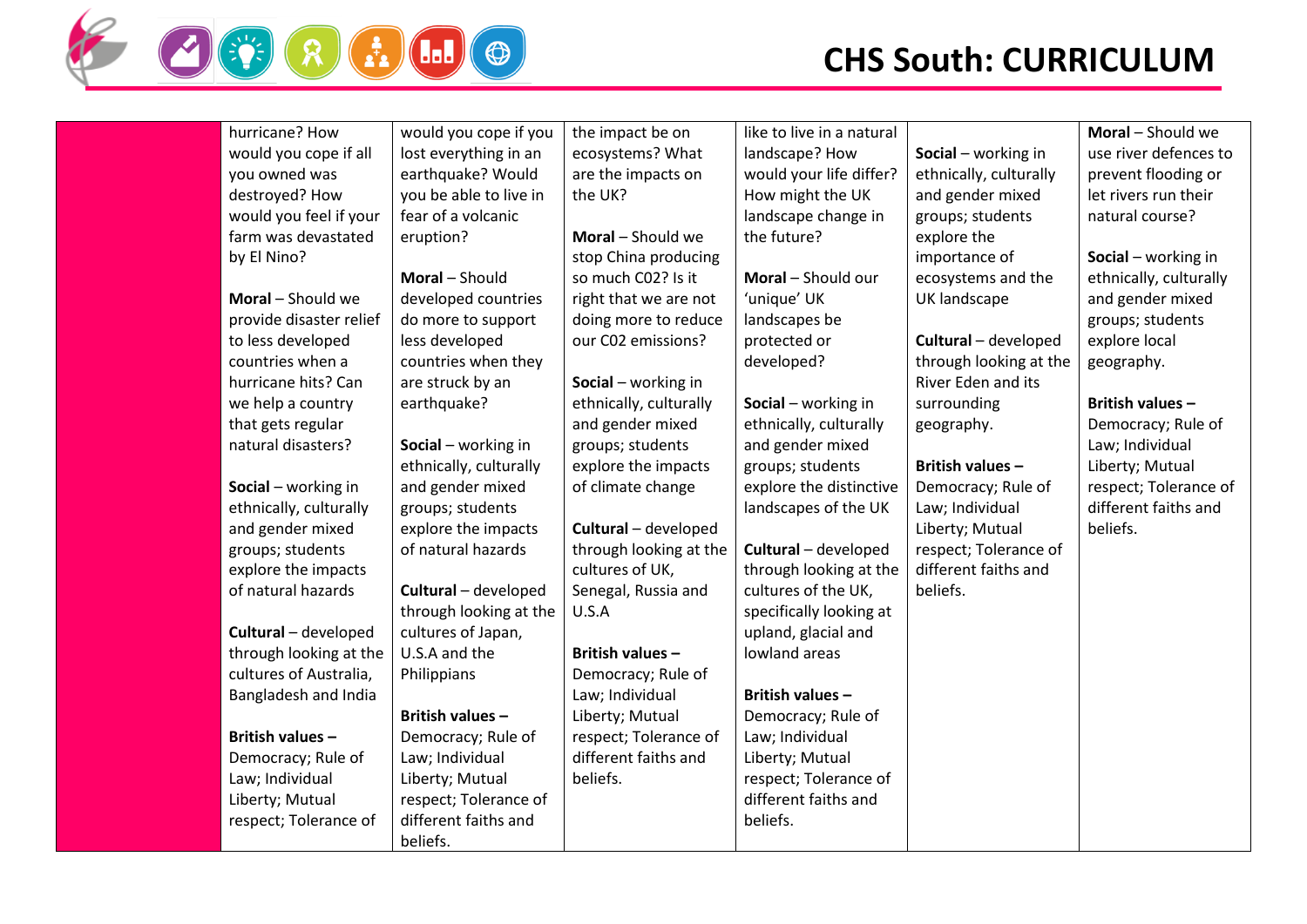

| different faiths and |  |  |  |
|----------------------|--|--|--|
| beliefs.             |  |  |  |
|                      |  |  |  |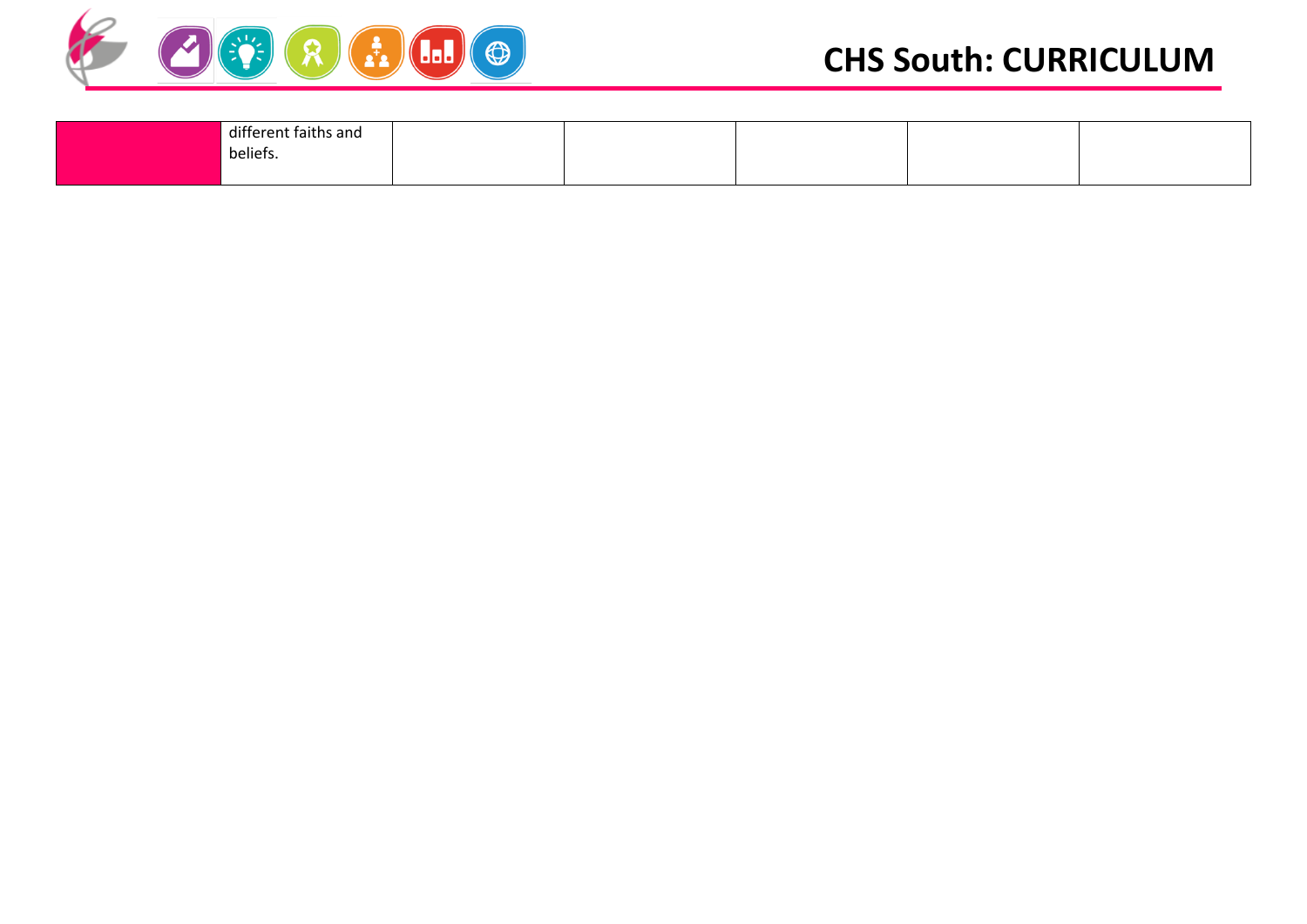

| <b>Year Group</b>                     | 10                                                                                                                                                                                                                                                                                                                                                                                               |                                                                                                                                                                                                                                                                                                                                                                                                                                           |                                                                                                                                                                                                                                                                                                                                                                                                                                        |                                                                                                                                                                                                                                                                                                                                                                                                                  |                                                                                                                                                                                                                                                                                                                                                                             |                                                                                                                                                                                                                                                                                                                                                                                                                                           |  |  |
|---------------------------------------|--------------------------------------------------------------------------------------------------------------------------------------------------------------------------------------------------------------------------------------------------------------------------------------------------------------------------------------------------------------------------------------------------|-------------------------------------------------------------------------------------------------------------------------------------------------------------------------------------------------------------------------------------------------------------------------------------------------------------------------------------------------------------------------------------------------------------------------------------------|----------------------------------------------------------------------------------------------------------------------------------------------------------------------------------------------------------------------------------------------------------------------------------------------------------------------------------------------------------------------------------------------------------------------------------------|------------------------------------------------------------------------------------------------------------------------------------------------------------------------------------------------------------------------------------------------------------------------------------------------------------------------------------------------------------------------------------------------------------------|-----------------------------------------------------------------------------------------------------------------------------------------------------------------------------------------------------------------------------------------------------------------------------------------------------------------------------------------------------------------------------|-------------------------------------------------------------------------------------------------------------------------------------------------------------------------------------------------------------------------------------------------------------------------------------------------------------------------------------------------------------------------------------------------------------------------------------------|--|--|
| <b>Rationale/</b><br><b>Narrative</b> |                                                                                                                                                                                                                                                                                                                                                                                                  | Students start the year writing up their fieldwork and ensuring that their understanding of this enquiry process is thorough and detailed. Then<br>they then complete Unit 1 by looking at the ecosystems that help sustain the life on Earth.                                                                                                                                                                                            |                                                                                                                                                                                                                                                                                                                                                                                                                                        |                                                                                                                                                                                                                                                                                                                                                                                                                  |                                                                                                                                                                                                                                                                                                                                                                             |                                                                                                                                                                                                                                                                                                                                                                                                                                           |  |  |
|                                       |                                                                                                                                                                                                                                                                                                                                                                                                  | Students then move onto Unit 2. In this unit students investigates patterns and processes that shape the human planet. They explore the<br>connections between people and places, questioning how these may change over time and space. They will examine the social, cultural,                                                                                                                                                           |                                                                                                                                                                                                                                                                                                                                                                                                                                        |                                                                                                                                                                                                                                                                                                                                                                                                                  |                                                                                                                                                                                                                                                                                                                                                                             |                                                                                                                                                                                                                                                                                                                                                                                                                                           |  |  |
|                                       |                                                                                                                                                                                                                                                                                                                                                                                                  | political and economic forces that make places unique; identify urban trends, how people live in cities and what the future holds. This unit                                                                                                                                                                                                                                                                                              |                                                                                                                                                                                                                                                                                                                                                                                                                                        |                                                                                                                                                                                                                                                                                                                                                                                                                  |                                                                                                                                                                                                                                                                                                                                                                             |                                                                                                                                                                                                                                                                                                                                                                                                                                           |  |  |
|                                       |                                                                                                                                                                                                                                                                                                                                                                                                  | provides the opportunity to study the causes of development inequalities across Zambia.                                                                                                                                                                                                                                                                                                                                                   |                                                                                                                                                                                                                                                                                                                                                                                                                                        |                                                                                                                                                                                                                                                                                                                                                                                                                  |                                                                                                                                                                                                                                                                                                                                                                             |                                                                                                                                                                                                                                                                                                                                                                                                                                           |  |  |
|                                       | Autumn 1                                                                                                                                                                                                                                                                                                                                                                                         | <b>Autumn 2</b>                                                                                                                                                                                                                                                                                                                                                                                                                           | <b>Spring 1</b>                                                                                                                                                                                                                                                                                                                                                                                                                        | <b>Spring 2</b>                                                                                                                                                                                                                                                                                                                                                                                                  | <b>Summer 1</b>                                                                                                                                                                                                                                                                                                                                                             | <b>Summer 2</b>                                                                                                                                                                                                                                                                                                                                                                                                                           |  |  |
| <b>KNOWLEDGE</b>                      | Recap - River<br>Landforms<br>(waterfall, gorge,<br>v-shaped valley,<br>floodplain, levee,<br>meander, ox-bow<br>lake)<br><b>CASE STUDY -</b><br><b>River Eden</b><br>(location,<br>landforms,<br>geology &<br>climate, human<br>activity &<br>management)<br>Unit 1: Our<br>Natural World -<br>4. Sustaining<br><b>Ecosystems</b><br>(interdependence<br>of climate, soil,<br>water, plants and | • Characteristics of<br><b>Polar Environments</b><br>(climate, nutrient<br>cycle, soil profile<br>and water cycle.<br>• Interdependence in<br><b>Polar Environments</b><br>• Human impacts in<br>polar environments<br>(scientific research,<br>indigenous people,<br>tourism, fishing,<br>whaling and<br>mineral<br>exploitation)<br>• CASE STUDY -<br>Small-scale<br>management<br>(sustainable<br>tourism)<br>• CASE STUDY -<br>Global | $\bullet$ Re-Urbanisation -<br>causes and<br>consequences<br>· patterns; culture;<br>challenges, e.g.,<br>squatter<br>settlements,<br>informal sector<br>jobs, health or<br>waste disposal<br>• CASE STUDY - How<br>is Lagos becoming<br>more sustainable?<br>• CASE STUDY -<br>London: location;<br>migration patterns;<br>culture; challenges,<br>e.g., housing<br>availability,<br>transport provision<br>and access to<br>services | <b>UNIT 2: PEOPLE AND</b><br><b>SOCIETY -</b><br>6. Dynamic<br><b>Development</b><br>Global<br>$\bullet$<br>Development-<br>definition and<br>distribution of<br>ACs, EDCs and<br><b>LIDCs</b><br>Economic & Social<br>$\bullet$<br>Measures of<br>Development-<br>GNI per capita<br>and Human<br>Development<br>Index<br>Human and<br>$\bullet$<br>physical causes of<br>the Development<br>Gap<br>The Cycle of | <b>CASE STUDY -</b><br>Zambia's<br>economic<br>development;<br>population,<br>society,<br>technology and<br>politics in the past<br>50 years<br>Zambia &<br>$\bullet$<br>Rostow's Model<br>of Development<br>Zambia & The<br>Millennium<br>Development<br>Goals<br>Zambia, Trade<br>and TNCs<br>$\bullet$<br>Zambia &<br>AID/debt relief<br>Zambia Top-down<br>development, | <b>UNIT 2: PEOPLE AND</b><br>SOCIETY - 2. Human<br><b>Fieldwork</b><br>• Understanding of<br>the kinds of<br>question capable<br>of being<br>investigated<br>through fieldwork<br>and an<br>understanding of<br>the geographical<br>enquiry processes<br>appropriate to<br>investigate these.<br>• Understanding of<br>the range of<br>techniques and<br>methods used in<br>fieldwork, including<br>observation and<br>different kinds of |  |  |
|                                       | animals)<br>Global<br>Ecosystems                                                                                                                                                                                                                                                                                                                                                                 | management (Earth<br>Summits, the<br><b>Antarctic Treaty</b>                                                                                                                                                                                                                                                                                                                                                                              | • CASE STUDY - How<br>is London becoming<br>more sustainable?                                                                                                                                                                                                                                                                                                                                                                          | Poverty - trade,<br>debt and political<br>unrest                                                                                                                                                                                                                                                                                                                                                                 | Kariba Dam                                                                                                                                                                                                                                                                                                                                                                  | measurement.                                                                                                                                                                                                                                                                                                                                                                                                                              |  |  |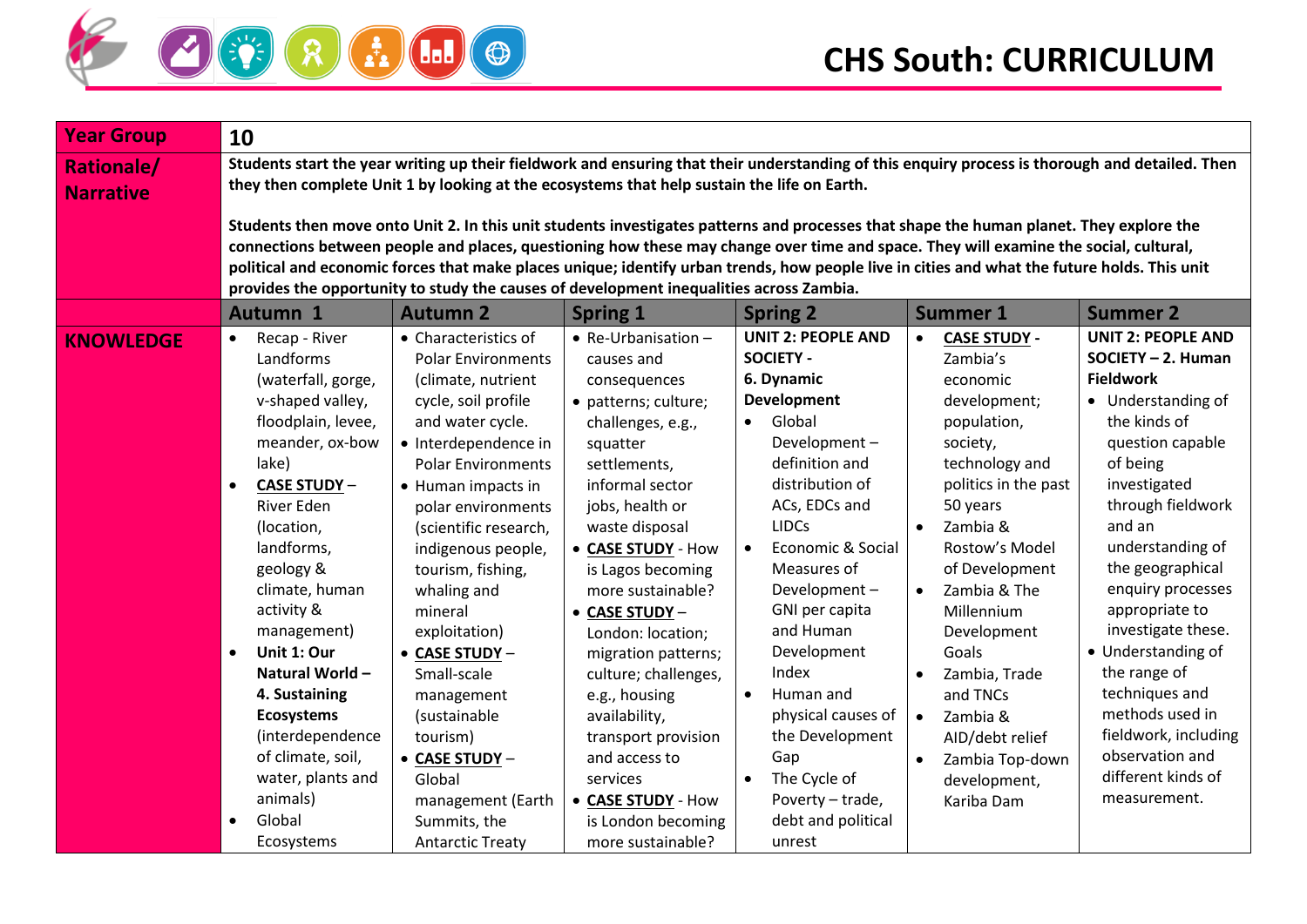

| (distribution,                   | and the Antarctic           | • Urbanisation in     | Top-down &<br>$\bullet$ | Zambia Bottom-<br>$\bullet$ |  |
|----------------------------------|-----------------------------|-----------------------|-------------------------|-----------------------------|--|
| climate, flora and               | Protocol)                   | $LIDCs - push$ and    | bottom-up               | up development,             |  |
| fauna of Polar                   | <b>UNIT 2: PEOPLE AND</b>   | pull factors or rural | strategies              | Room to Read                |  |
| Regions, coral                   | SOCIETY - 5. Urban          | to urban migration    |                         | <b>UNIT 1: OUR</b>          |  |
| reefs, grasslands,               | <b>Futures</b>              | and internal growth   |                         | <b>NATURAL WORLD-</b>       |  |
| temperate                        | • What is a city and        | • CASE STUDY -        |                         | 1. Physical Fieldwork       |  |
| forests, tropical                | why does it grow?           | Lagos: location;      |                         | • Understanding of          |  |
| forests, tropical                | • World cities and          | migration             |                         | the kinds of                |  |
| grasslands and                   | $megacities -$              |                       |                         | question capable            |  |
| hot deserts)                     | characteristics and         |                       |                         | of being                    |  |
| Characteristics of<br>$\bullet$  | changing                    |                       |                         | investigated                |  |
| Tropical                         | distribution since          |                       |                         | through fieldwork           |  |
| Rainforests                      | 1950                        |                       |                         | and an                      |  |
| (climate, nutrient               | $\bullet$ Suburbanisation - |                       |                         | understanding of            |  |
| cycle, soil profile              | causes and                  |                       |                         | the geographical            |  |
| and water cycle.                 | consequences                |                       |                         | enquiry processes           |  |
| Interdependence<br>$\bullet$     | • Counter-                  |                       |                         | appropriate to              |  |
| in Tropical                      | Urbanisation-               |                       |                         | investigate these.          |  |
| Rainforests                      | causes and                  |                       |                         | Understanding of            |  |
| Value of Tropical<br>$\bullet$   | consequences                |                       |                         | the range of                |  |
| Rainforests                      |                             |                       |                         | techniques and              |  |
| (goods & services)               |                             |                       |                         | methods used in             |  |
| Human impacts in<br>$\bullet$    |                             |                       |                         | fieldwork,                  |  |
| Tropical                         |                             |                       |                         | including                   |  |
| Rainforests                      |                             |                       |                         | observation and             |  |
| (logging, mineral                |                             |                       |                         | different kinds of          |  |
| extraction,                      |                             |                       |                         | measurement.                |  |
| agriculture and                  |                             |                       |                         |                             |  |
| tourism)                         |                             |                       |                         |                             |  |
| <b>CASE STUDY -</b><br>$\bullet$ |                             |                       |                         |                             |  |
| Sustainable                      |                             |                       |                         |                             |  |
| management in a                  |                             |                       |                         |                             |  |
| Costa Rica                       |                             |                       |                         |                             |  |
|                                  |                             |                       |                         |                             |  |
|                                  |                             |                       |                         |                             |  |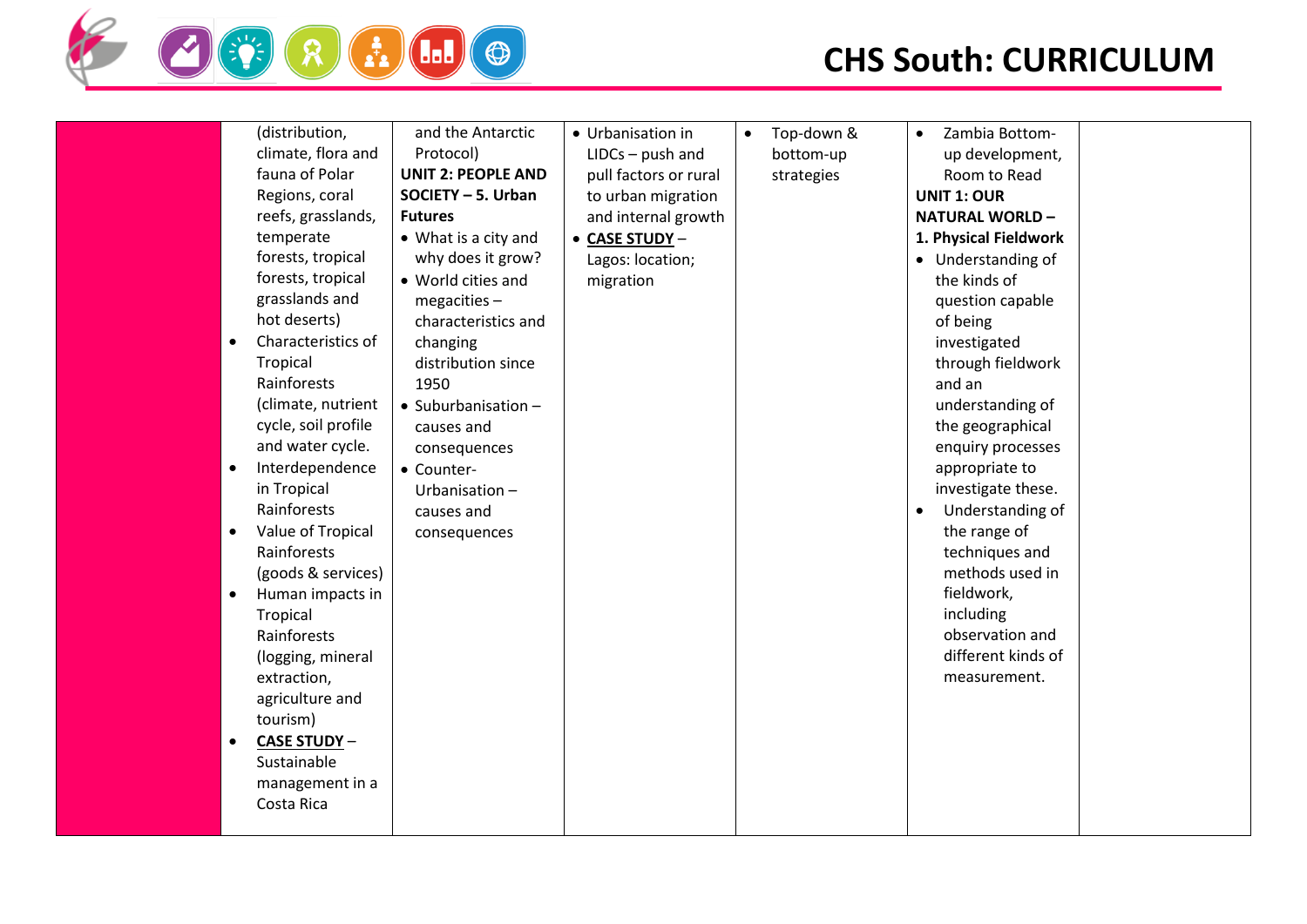

| <b>SKILLS</b>      | Students are required to develop a range of geographical skills throughout their course of study. These skills may be assessed across any of the<br>examined components. The full list of geographical skills is given below. Some geographical skills are specific to particular subject content; these<br>are indicated in the 'integrated skills' sections within the topics throughout the specification.<br>Atlas and map skills:<br>recognise and describe distributions and patterns of both human and physical features at a range of scales using a variety of maps and atlases<br>$\bullet$<br>draw, label, annotate, understand and interpret sketch maps<br>$\bullet$<br>recognise and describe patterns of vegetation, land use and communications infrastructure, as well as other patterns of human and physical<br>$\bullet$<br>landscapes<br>describe and identify the site, situation and shape of settlements<br>$\bullet$ |                            |                                                                                                          |                          |                         |                          |  |
|--------------------|-----------------------------------------------------------------------------------------------------------------------------------------------------------------------------------------------------------------------------------------------------------------------------------------------------------------------------------------------------------------------------------------------------------------------------------------------------------------------------------------------------------------------------------------------------------------------------------------------------------------------------------------------------------------------------------------------------------------------------------------------------------------------------------------------------------------------------------------------------------------------------------------------------------------------------------------------|----------------------------|----------------------------------------------------------------------------------------------------------|--------------------------|-------------------------|--------------------------|--|
|                    | <b>Graphical skills:</b>                                                                                                                                                                                                                                                                                                                                                                                                                                                                                                                                                                                                                                                                                                                                                                                                                                                                                                                      |                            |                                                                                                          |                          |                         |                          |  |
|                    |                                                                                                                                                                                                                                                                                                                                                                                                                                                                                                                                                                                                                                                                                                                                                                                                                                                                                                                                               |                            | label and annotate different diagrams, maps, graphs, sketches and photographs                            |                          |                         |                          |  |
|                    | $\bullet$                                                                                                                                                                                                                                                                                                                                                                                                                                                                                                                                                                                                                                                                                                                                                                                                                                                                                                                                     |                            | use and interpret aerial, oblique, ground and satellite photographs from a range of different landscapes |                          |                         |                          |  |
|                    | $\bullet$                                                                                                                                                                                                                                                                                                                                                                                                                                                                                                                                                                                                                                                                                                                                                                                                                                                                                                                                     |                            | use maps in association with photographs and sketches and understand links to directions                 |                          |                         |                          |  |
|                    | Data and information research skills:                                                                                                                                                                                                                                                                                                                                                                                                                                                                                                                                                                                                                                                                                                                                                                                                                                                                                                         |                            |                                                                                                          |                          |                         |                          |  |
|                    |                                                                                                                                                                                                                                                                                                                                                                                                                                                                                                                                                                                                                                                                                                                                                                                                                                                                                                                                               |                            | use online census sources to obtain population and local geo-demographic information                     |                          |                         |                          |  |
| <b>ASSESSMENTS</b> | Marking Point 1 & 2                                                                                                                                                                                                                                                                                                                                                                                                                                                                                                                                                                                                                                                                                                                                                                                                                                                                                                                           | <b>Marking Point 1</b>     | <b>Marking Point 1</b>                                                                                   | <b>Marking Point 1</b>   | <b>Marking Point 1</b>  | <b>Marking Point 1</b>   |  |
|                    | Students will                                                                                                                                                                                                                                                                                                                                                                                                                                                                                                                                                                                                                                                                                                                                                                                                                                                                                                                                 | Students will              | Students will                                                                                            | Students will            | Students will           | Students will            |  |
|                    | complete one or two                                                                                                                                                                                                                                                                                                                                                                                                                                                                                                                                                                                                                                                                                                                                                                                                                                                                                                                           | complete one or two        | complete one or two                                                                                      | complete one or two      | complete one or two     | complete one or two      |  |
|                    | class-based exam                                                                                                                                                                                                                                                                                                                                                                                                                                                                                                                                                                                                                                                                                                                                                                                                                                                                                                                              | class-based exam           | class-based exam                                                                                         | class-based exam         | class-based exam        | class-based exam         |  |
|                    | questions on an                                                                                                                                                                                                                                                                                                                                                                                                                                                                                                                                                                                                                                                                                                                                                                                                                                                                                                                               | questions on an            | questions on an                                                                                          | questions on an          | questions on an         | questions on an          |  |
|                    | element of the Our                                                                                                                                                                                                                                                                                                                                                                                                                                                                                                                                                                                                                                                                                                                                                                                                                                                                                                                            | element of the <b>Cold</b> | element of the Urban                                                                                     | element of the           | element of the          | element of the           |  |
|                    | <b>Natural World topic</b>                                                                                                                                                                                                                                                                                                                                                                                                                                                                                                                                                                                                                                                                                                                                                                                                                                                                                                                    | <b>Environment and</b>     | Futures topic they are                                                                                   | <b>Dynamic</b>           | Fieldwork element       | <b>Fieldwork element</b> |  |
|                    | they are studying this                                                                                                                                                                                                                                                                                                                                                                                                                                                                                                                                                                                                                                                                                                                                                                                                                                                                                                                        | <b>Urban Futures topic</b> | studying this term.                                                                                      | <b>Development</b> topic | they are studying this  | they are studying this   |  |
|                    | term. This will be                                                                                                                                                                                                                                                                                                                                                                                                                                                                                                                                                                                                                                                                                                                                                                                                                                                                                                                            | they are studying this     | This will be identified                                                                                  | they are studying this   | term. This will be      | term. This will be       |  |
|                    | identified using a PLC,                                                                                                                                                                                                                                                                                                                                                                                                                                                                                                                                                                                                                                                                                                                                                                                                                                                                                                                       | term. This will be         | using a PLC, so they                                                                                     | term. This will be       | identified using a PLC, | identified using a PLC,  |  |
|                    | so they are specific to                                                                                                                                                                                                                                                                                                                                                                                                                                                                                                                                                                                                                                                                                                                                                                                                                                                                                                                       | identified using a PLC,    | are specific to the                                                                                      | identified using a PLC,  | so they are specific to | so they are specific to  |  |
|                    | the areas that need to                                                                                                                                                                                                                                                                                                                                                                                                                                                                                                                                                                                                                                                                                                                                                                                                                                                                                                                        | so they are specific to    | areas that need to be                                                                                    | so they are specific to  | the areas that need to  | the areas that need to   |  |
|                    | be improved. They                                                                                                                                                                                                                                                                                                                                                                                                                                                                                                                                                                                                                                                                                                                                                                                                                                                                                                                             | the areas that need to     | improved. They will                                                                                      | the areas that need to   | be improved. They       | be improved. They        |  |
|                    | will be 4-, 6- or 8-                                                                                                                                                                                                                                                                                                                                                                                                                                                                                                                                                                                                                                                                                                                                                                                                                                                                                                                          | be improved. They          | be 4-, 6- or 8-mark                                                                                      | be improved. They        | will be 4-, 6- or 8-    | will be 4-, 6- or 8-     |  |
|                    | mark questions which                                                                                                                                                                                                                                                                                                                                                                                                                                                                                                                                                                                                                                                                                                                                                                                                                                                                                                                          | will be 4-, 6- or 8-       | questions which                                                                                          | will be 4-, 6- or 8-     | mark questions which    | mark questions which     |  |
|                    | require developed                                                                                                                                                                                                                                                                                                                                                                                                                                                                                                                                                                                                                                                                                                                                                                                                                                                                                                                             | mark questions which       | require developed                                                                                        | mark questions which     | require developed       | require developed        |  |
|                    | and evidenced                                                                                                                                                                                                                                                                                                                                                                                                                                                                                                                                                                                                                                                                                                                                                                                                                                                                                                                                 | require developed          | and evidenced                                                                                            | require developed        | and evidenced           | and evidenced            |  |
|                    | responses.                                                                                                                                                                                                                                                                                                                                                                                                                                                                                                                                                                                                                                                                                                                                                                                                                                                                                                                                    |                            | responses.                                                                                               |                          | responses.              | responses.               |  |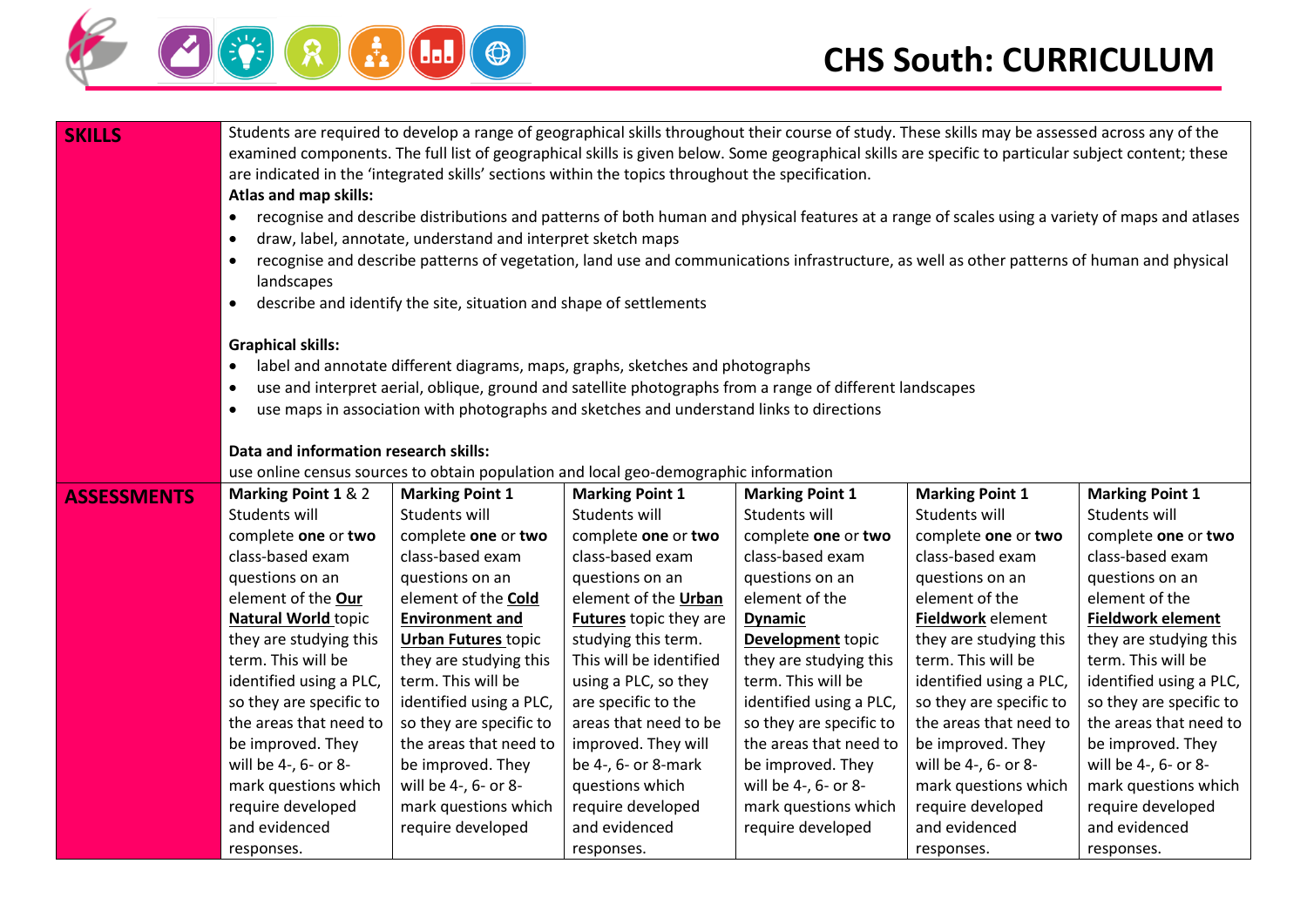

| ക<br>$\blacksquare$ |
|---------------------|
|---------------------|

|                 |                    | and evidenced             |                         | and evidenced           |                         |                            |
|-----------------|--------------------|---------------------------|-------------------------|-------------------------|-------------------------|----------------------------|
|                 |                    | responses.                | <b>Marking Point 2</b>  | responses.              | <b>Marking Point 2</b>  | <b>Marking Point 2</b>     |
|                 |                    |                           | They will also          |                         | They will also          | They will also             |
|                 |                    | <b>Marking Point 2</b>    | complete a 'Progress    | <b>Marking Point 2</b>  | complete a 'Progress    | complete a 'Progress       |
|                 |                    | They will also            | Test' by way of a UK    | They will also          | Test' by way of a       | Test' by way of a          |
|                 |                    | complete a 'Progress      | in the 21st Century     | complete a 'Progress    | Fieldwork element       | <b>Geographical Skills</b> |
|                 |                    | Test' by way of a         | exam paper at the       | Test' by way of a       | exam paper at the       | exam paper at the          |
|                 |                    | <b>Urban Futures exam</b> | end of the topic        | <b>Dynamic</b>          | end of the topic        | end of the topic           |
|                 |                    | paper at the end of       | which will test their   | Development exam        | which will test their   | which will test their      |
|                 |                    | the topic which will      | knowledge and           | paper at the end of     | knowledge and           | knowledge and              |
|                 |                    | test their knowledge      | application of the      | the topic which will    | application of the      | application of the         |
|                 |                    | and application of the    | content and themes      | test their knowledge    | content and themes      | content and themes         |
|                 |                    | content and themes        | covered in this topic.  | and application of the  | covered in this topic.  | covered in this topic.     |
|                 |                    | covered in this topic.    |                         | content and themes      |                         |                            |
|                 |                    |                           | They will also have     | covered in this topic.  | They will also have     | They will also have        |
|                 |                    | They will also have       | regular 'low-stakes'    |                         | regular 'low-stakes'    | regular 'low-stakes'       |
|                 |                    | regular 'low-stakes'      | tests by way of         | They will also have     | tests by way of         | tests by way of            |
|                 |                    | tests by way of           | multiple-choice tests   | regular 'low-stakes'    | multiple-choice tests   | multiple-choice tests      |
|                 |                    | multiple-choice tests     | or short quizzes.       | tests by way of         | or short quizzes.       | or short quizzes.          |
|                 |                    | or short quizzes.         | These will assess their | multiple-choice tests   | These will assess their | These will assess their    |
|                 |                    | These will assess their   | knowledge of the        | or short quizzes.       | knowledge of the        | knowledge of the           |
|                 |                    | knowledge of the          | topic currently being   | These will assess their | topic currently being   | topic currently being      |
|                 |                    | topic currently being     | studied, as well as     | knowledge of the        | studied, as well as     | studied, as well as        |
|                 |                    | studied, as well as       | those that have been    | topic currently being   | those that have been    | those that have been       |
|                 |                    | those that have been      | finished.               | studied, as well as     | finished.               | finished.                  |
|                 |                    | finished.                 |                         | those that have been    |                         |                            |
|                 |                    |                           |                         | finished.               |                         |                            |
| <b>HOME</b>     | Home Learning      | Home Learning             | Home Learning           | Home Learning           | <b>Home Learning</b>    | Home Learning              |
| <b>LEARNING</b> | Knowledge Recall   | Knowledge Recall          | Knowledge Recall        | Knowledge Recall        | Knowledge Recall        | Knowledge Recall           |
|                 | Quiz on            | Quiz on                   | Quiz on                 | Quiz on                 | Quiz on                 | Quiz on                    |
|                 | TEAMS/SENECA x2    | TEAMS/SENECA x2           | TEAMS/SENECA x2         | TEAMS/SENECA x2         | TEAMS/SENECA x2         | TEAMS/SENECA x2            |
|                 | 1 Peer marked exam | 1 Peer marked exam        | 1 Peer marked exam      | 1 Peer marked exam      | 1 Peer marked exam      | 1 Peer marked exam         |
|                 | question           | question                  | question                | question                | question                | question                   |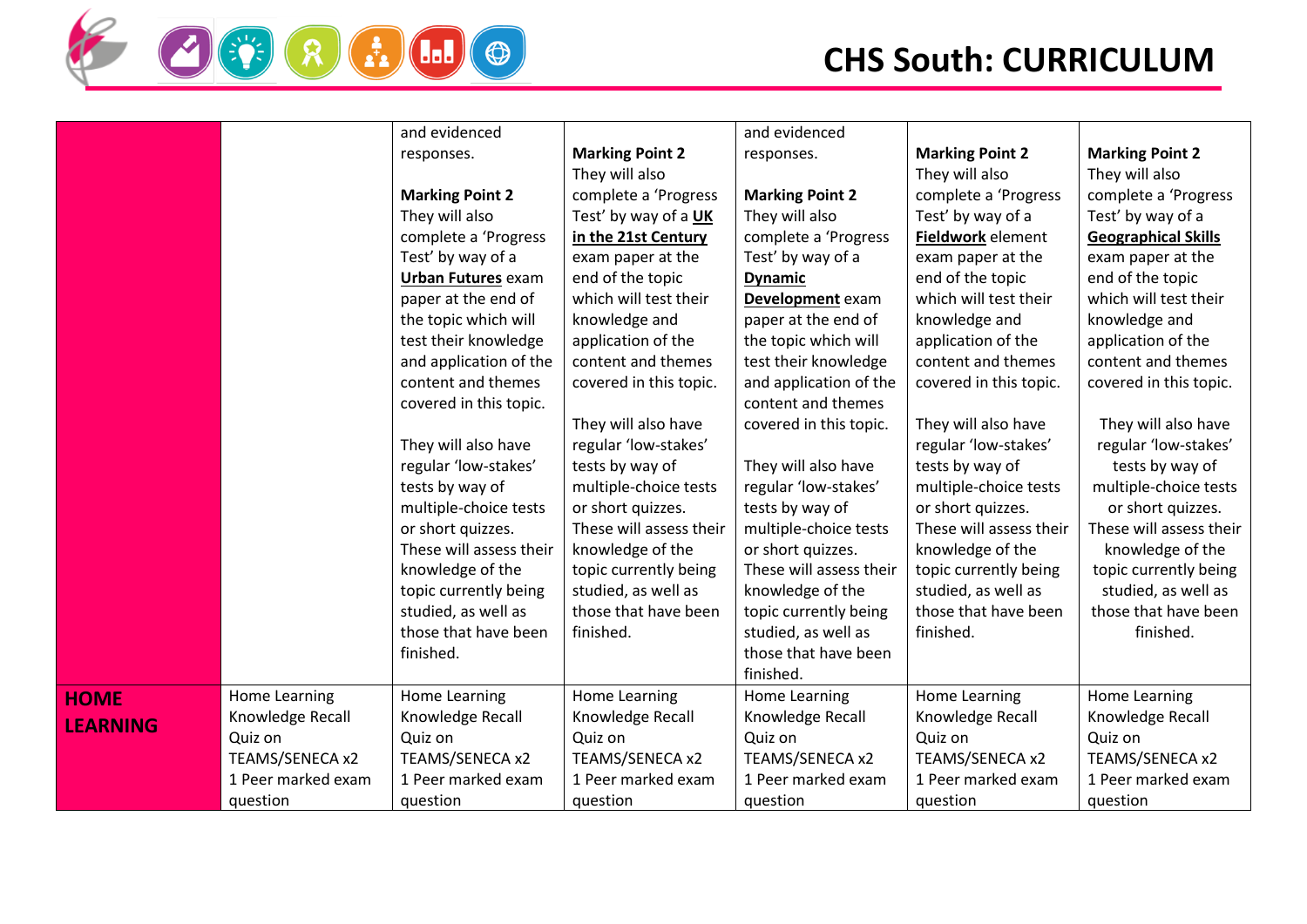

| <b>READING,</b>      | <b>Reading: Learning</b> | <b>Reading: Reading</b> | <b>Reading: News</b>                           | <b>Reading: Learning</b> | <b>Reading:</b>                               | <b>Reading:</b>         |
|----------------------|--------------------------|-------------------------|------------------------------------------------|--------------------------|-----------------------------------------------|-------------------------|
| <b>WRITING, TALK</b> | new vocabulary.          | news report on Polar    | reports on Lagos.                              | new vocabulary.          | News reports on                               | Reading articles on     |
|                      | Students should look     | Environments. Pupils    | Pupils will identify key                       | Students can look up     | Zambia's economic                             | river/urban area to be  |
|                      | up the meaning of        | will have to form       | terminology in                                 | unfamiliar words.        | development.                                  | investigated.           |
|                      |                          | opinions.               | relation to urban                              |                          |                                               |                         |
|                      |                          |                         | environments.                                  | Writing:                 | Writing:                                      | Writing:                |
|                      |                          | Writing:                |                                                | Focus on analyzing       | Evaluating whether                            | Writing a report from   |
|                      |                          | Focus on evaluating     | Writing:                                       | and describing           | bottom up or top-                             | analyzing primary       |
|                      | unfamiliar words.        | impacts of human        | Focus on evaluating                            | statistical population   | down support more                             | data collected.         |
|                      |                          | activity in Polar       | how sustainable                                | data.                    | effective in Zambia.                          |                         |
|                      | Writing: focus on        | Environments.           | Lagos is.                                      |                          |                                               | Talk:                   |
|                      | describing location of   |                         |                                                | Talk:                    | Talk:                                         | Talk trios interpreting |
|                      | biomes.                  | Talk:                   | Talk:                                          | Think, pair, share of    | Talk trios on different                       | the data collected.     |
|                      |                          | Focus on language       | Pupils use talk trios to                       | causes of uneven         | types of support for                          |                         |
|                      |                          | used to give opinions   | investigate                                    | development.             | LIDC's such as                                |                         |
|                      | Talk:                    | on impact of human      | sustainability of                              | Evaluate which has       | Zambia.                                       |                         |
|                      | Think, pair, share to    | activity in Cold        | Lagos.                                         | had the greatest         |                                               |                         |
|                      | encourage people to      | Environments.           |                                                | impact on                |                                               |                         |
|                      | talk about what they     |                         |                                                | development.             |                                               |                         |
|                      | are learning.            |                         |                                                |                          |                                               |                         |
| <b>TIER 3 VOCAB</b>  | Biotic, Abiotic,         | Abiotic, Biome, Biotic, | Amenity value, Built landscape, Brownfield     |                          | Advanced country (AC), Appropriate            |                         |
|                      | Producer, Consumer,      | Carbon sink,            | land, Central Business District (CBD), Charity |                          | technology, Asylum, Birth rate, Bottom-up     |                         |
|                      | Decomposer               | Carnivore, Cash crop,   | shops, Commuter range, Consumer goods,         |                          | development strategy Calories, Cash crop,     |                         |
|                      | Biome, Coniferous,       | Climate zone,           | Consumption, Conurbation, Counter-             |                          | Communicable disease, Co-operative, Death     |                         |
|                      | Savannah,                | Coniferous,             | urbanisation, Deforestation,                   |                          | rate, Demography, Dependency ratio,           |                         |
|                      | Temperate,               | Conservation areas,     | Deindustrialisation, Development, Disposable   |                          | Development, Disposable income, Economic      |                         |
|                      | Deciduous                | Convectional rainfall,  | income, Economic core region, Emigrant         |                          | indicator, Emerging and developing country    |                         |
|                      | Leeching,                | Co-operative,           |                                                |                          | (EDC), Emigrant                               |                         |
|                      | Transpiration, Humus,    | Deciduous,              |                                                |                          | Primary Data; Secondary Data; Sample; Pilot   |                         |
|                      | Litter, Humid            | Deforestation,          |                                                |                          | study; Random Sampling; Systematic            |                         |
|                      | Habitat, Ecosystem,      | Desertification,        |                                                |                          | Sampling; Stratified sampling; Risk           |                         |
|                      | Climate, Root-uptake,    | Drought, Eco-homes,     |                                                |                          | Assessment; Data presentation; Data Analysis; |                         |
|                      | <b>Bacteria</b>          | Ecosystem services,     |                                                |                          | Evaluation; Quantitative data; Qualitative    |                         |
|                      | Carbon Cycle,            | Ecotourism, Endemic,    |                                                |                          | data; Conclusion; Hypothesis; Transect;       |                         |
|                      | Nutrient Cycle,          | Environmental impact    |                                                |                          |                                               |                         |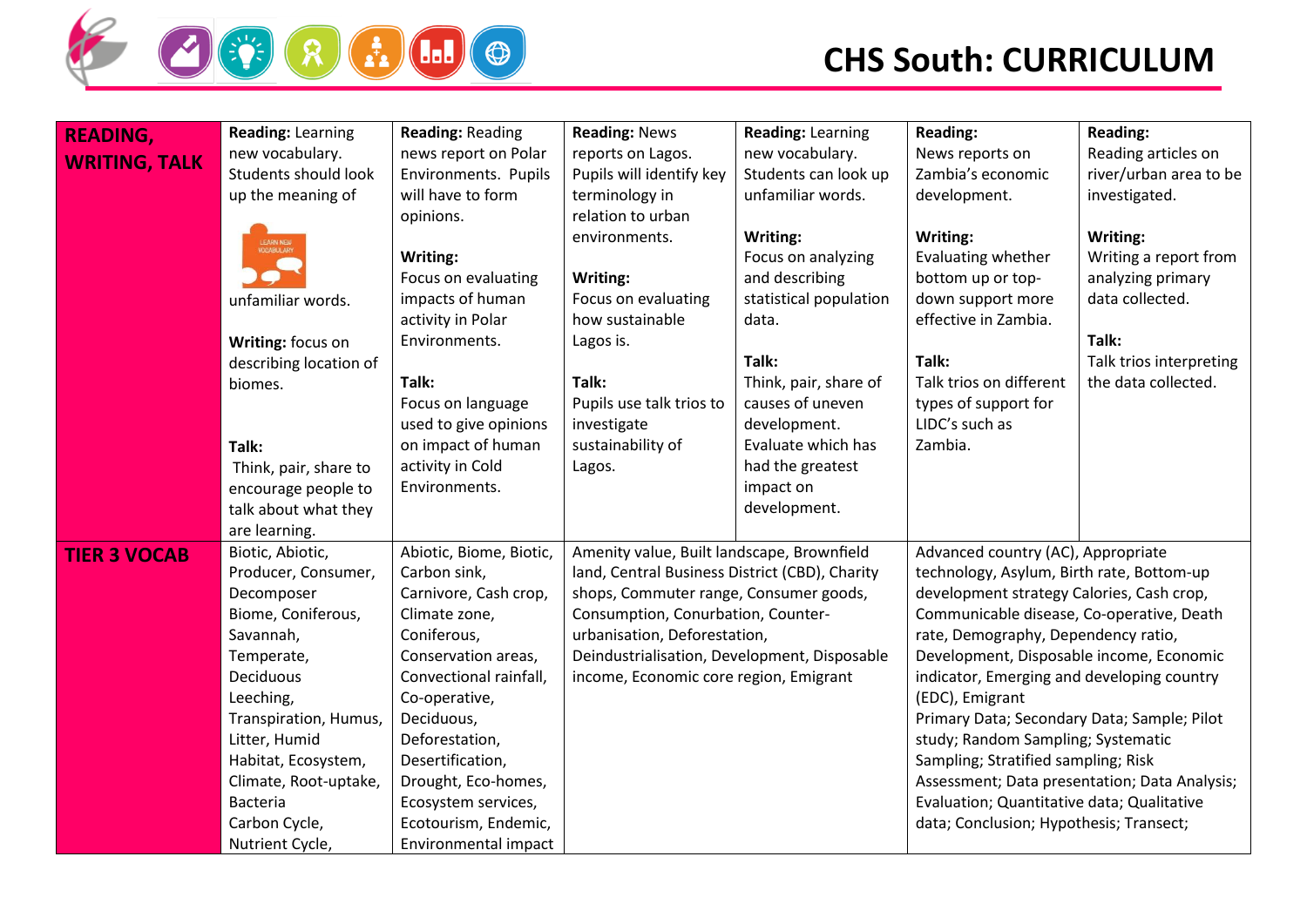

|                       | Hydrological Cycle,       | assessment, Erosion,     |                                                 | Clinometer; Ranging Pole; Environmental          |
|-----------------------|---------------------------|--------------------------|-------------------------------------------------|--------------------------------------------------|
|                       | Habitat, Tourism          | Eutrophication,          |                                                 | Quality Survey; Methods/ Methodology             |
|                       | Deforestation,            | Evaporation, Evapo-      |                                                 |                                                  |
|                       | Mining, Agriculture,      | transpiration,           |                                                 |                                                  |
|                       | Surface run-off,          | <b>Extensive farming</b> |                                                 |                                                  |
|                       | Eutrophication            |                          |                                                 |                                                  |
|                       | Active Layer,             |                          |                                                 |                                                  |
|                       | Permafrost, Winter        |                          |                                                 |                                                  |
|                       | Sun, Polar Night, Ice     |                          |                                                 |                                                  |
|                       | Sheet                     |                          |                                                 |                                                  |
|                       | Parent material,          |                          |                                                 |                                                  |
|                       | Weathering, Thawing,      |                          |                                                 |                                                  |
|                       | Deficient, Arid           |                          |                                                 |                                                  |
|                       | Over-fishing,             |                          |                                                 |                                                  |
|                       | Exploitation, Spillage,   |                          |                                                 |                                                  |
|                       | Degradation, Fish         |                          |                                                 |                                                  |
|                       | stocks                    |                          |                                                 |                                                  |
|                       | Eco-tourism,              |                          |                                                 |                                                  |
|                       | Afforestation,            |                          |                                                 |                                                  |
|                       | Socially, Responsible     |                          |                                                 |                                                  |
|                       | Monitoring,               |                          |                                                 |                                                  |
|                       | Sustainability,           |                          |                                                 |                                                  |
|                       | Pollution, Tourism        |                          |                                                 |                                                  |
|                       | Protocol, Treaty,         |                          |                                                 |                                                  |
|                       | Signatories,              |                          |                                                 |                                                  |
|                       | Exploitation,             |                          |                                                 |                                                  |
| <b>PSPSMC,</b>        | Spiritual - What          | Spiritual - What         | Spiritual - What would it feel like to be a     | Spiritual - Imagine the time it takes for a rock |
| <b>BRITISH VALUES</b> | would the world be        | would a world            | citizen in a less developed country? How        | in a river to erode. Imagine the thousands of    |
|                       | like without gorillas,    | without oil look like?   | would your day differ than what you currently   | years needed to smooth a large angular           |
|                       | lions and polar bears?    | Will we be able to       | have? How would you feel about this?            | boulder to a smooth pebble. Confucius says       |
|                       |                           | survive? How might       |                                                 | "Time flows away like the water in the river"    |
|                       | Moral - Should we be      | things change in the     | Moral - Is all development good? Why does       |                                                  |
|                       | cutting down so much      | future if we have no     | the development gap exist? Is it getting wider? | Moral - Should rivers be allowed to be           |
|                       | rainforest? Is it fair to | oil? Is food going to    | Should more developed countries help less       | natural, but flood urban areas, or manage        |
|                       | stop the people who       | be a problem in the      | developed countries more?                       |                                                  |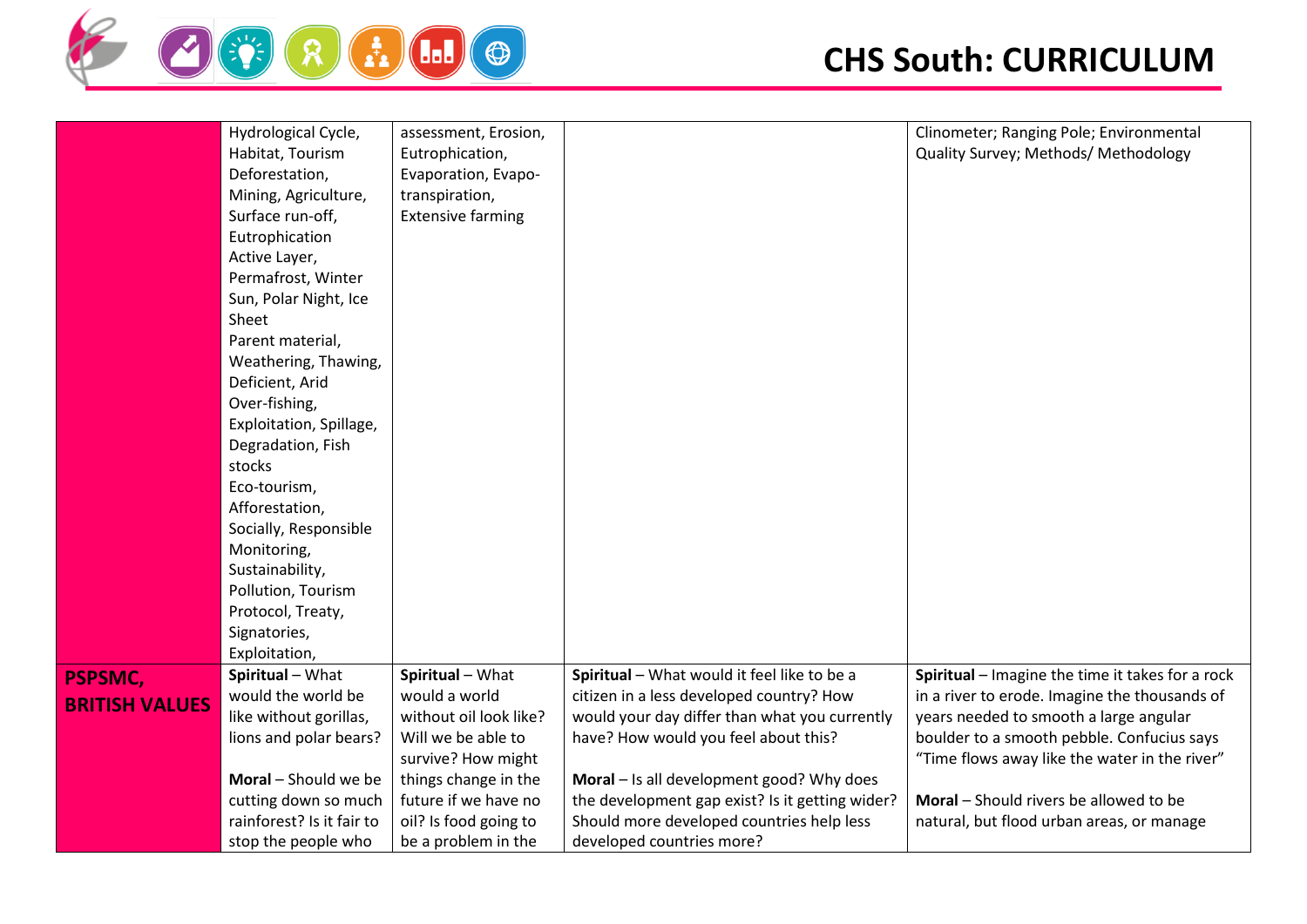

| live in the rainforest  | future? Can we feed     |                                                    | them and potentially make the flooding worse   |
|-------------------------|-------------------------|----------------------------------------------------|------------------------------------------------|
| from making a living?   | out planet? Should      | Social - working in ethnically, culturally and     | in the long-term? Why do you think that?       |
|                         | we feed out planet?     | gender mixed groups; students explore the          |                                                |
| Social - working in     |                         | challenges with development                        | Social - working in ethnically, culturally and |
| ethnically, culturally  | Moral - Should          |                                                    | gender mixed groups; students explore the      |
| and gender mixed        | population be           | <b>Cultural</b> – developed through looking at the | challenges with physical fieldwork.            |
| groups; students        | allowed to reach 10,    | cultures of China, Nigeria and India               |                                                |
| explore the threats to  | or 15 billion if we     |                                                    |                                                |
| rainforest and polar    | know that it will       | British values - Democracy; Rule of Law;           |                                                |
| ecosystems              | cause suffering and     | Individual Liberty; Mutual respect; Tolerance      |                                                |
|                         | starvation.             | of different faiths and beliefs.                   |                                                |
| <b>British values -</b> |                         |                                                    |                                                |
| Democracy; Rule of      | Social - working in     |                                                    |                                                |
| Law; Individual         | ethnically, culturally  |                                                    |                                                |
| Liberty; Mutual         | and gender mixed        |                                                    |                                                |
| respect; Tolerance of   | groups; students        |                                                    |                                                |
| different faiths and    | explore the             |                                                    |                                                |
| beliefs.                | challenges of living in |                                                    |                                                |
|                         | a megacity              |                                                    |                                                |
|                         |                         |                                                    |                                                |
|                         | Cultural - developed    |                                                    |                                                |
|                         | through looking at the  |                                                    |                                                |
|                         | cultures of Australia,  |                                                    |                                                |
|                         | Bangladesh and India    |                                                    |                                                |
|                         |                         |                                                    |                                                |
|                         | British values -        |                                                    |                                                |
|                         | Democracy; Rule of      |                                                    |                                                |
|                         | Law; Individual         |                                                    |                                                |
|                         | Liberty; Mutual         |                                                    |                                                |
|                         | respect; Tolerance of   |                                                    |                                                |
|                         | different faiths and    |                                                    |                                                |
|                         | beliefs.                |                                                    |                                                |
|                         |                         |                                                    |                                                |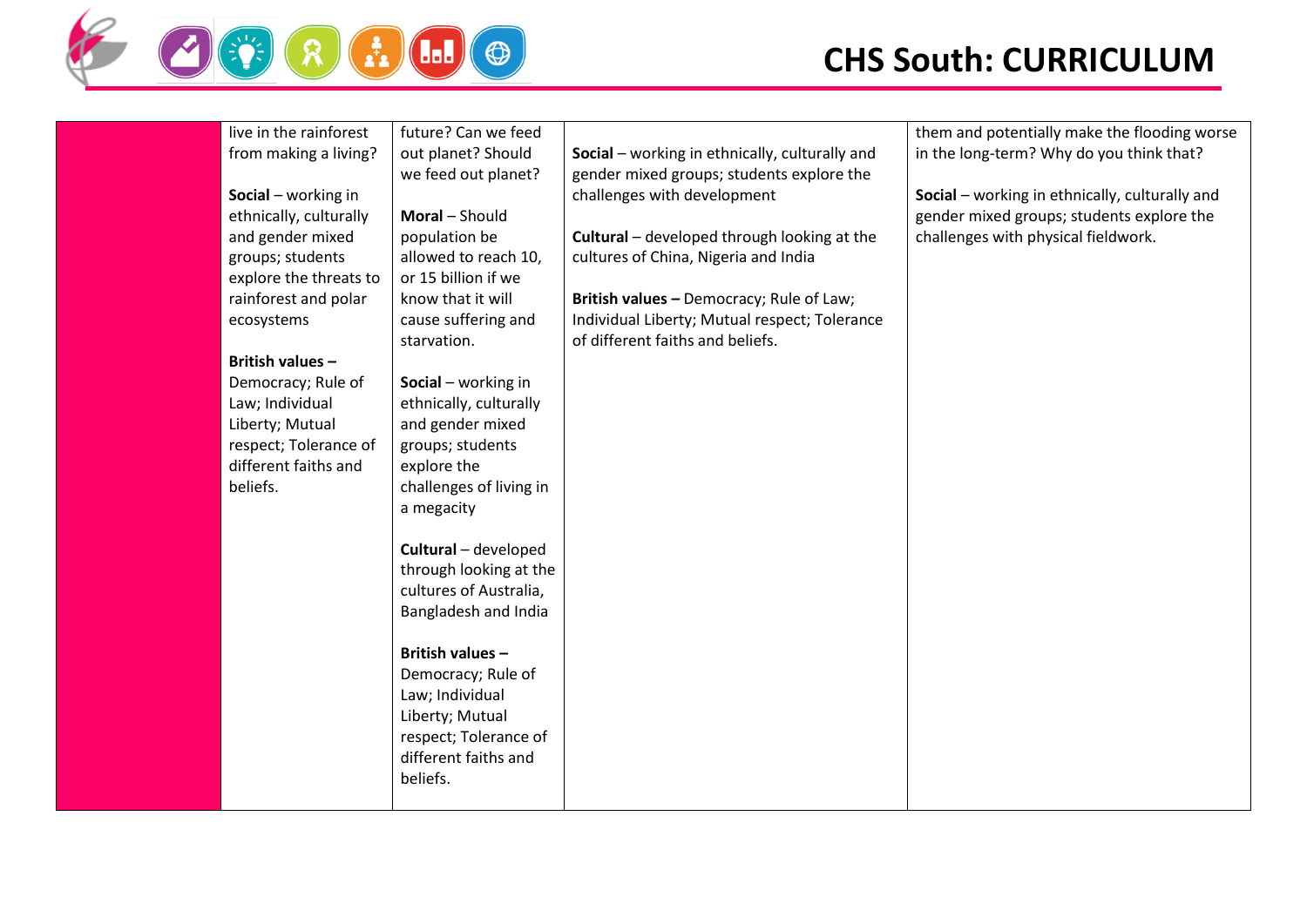

| <b>Year Group</b>                     | 11                                                                                                                                                                                                                                                                                                                                                                                                                                                                                                                                                                                                                                                                                                                                                                                                                                                                                                                                                                                                                                                                                                                                                                                                                                                                                                                                                                                                  |                                                                                                                                                                                                                    |                                                                                                                                                                                                               |                                                                |                                                                                                                   |  |
|---------------------------------------|-----------------------------------------------------------------------------------------------------------------------------------------------------------------------------------------------------------------------------------------------------------------------------------------------------------------------------------------------------------------------------------------------------------------------------------------------------------------------------------------------------------------------------------------------------------------------------------------------------------------------------------------------------------------------------------------------------------------------------------------------------------------------------------------------------------------------------------------------------------------------------------------------------------------------------------------------------------------------------------------------------------------------------------------------------------------------------------------------------------------------------------------------------------------------------------------------------------------------------------------------------------------------------------------------------------------------------------------------------------------------------------------------------|--------------------------------------------------------------------------------------------------------------------------------------------------------------------------------------------------------------------|---------------------------------------------------------------------------------------------------------------------------------------------------------------------------------------------------------------|----------------------------------------------------------------|-------------------------------------------------------------------------------------------------------------------|--|
| <b>Rationale/</b><br><b>Narrative</b> | The UK's significance in the 21st century and one of the biggest threats to human society - our attempts to feed an ever-increasing global<br>population.                                                                                                                                                                                                                                                                                                                                                                                                                                                                                                                                                                                                                                                                                                                                                                                                                                                                                                                                                                                                                                                                                                                                                                                                                                           |                                                                                                                                                                                                                    |                                                                                                                                                                                                               |                                                                |                                                                                                                   |  |
|                                       | Autumn 1                                                                                                                                                                                                                                                                                                                                                                                                                                                                                                                                                                                                                                                                                                                                                                                                                                                                                                                                                                                                                                                                                                                                                                                                                                                                                                                                                                                            | <b>Autumn 2</b>                                                                                                                                                                                                    | <b>Spring 1</b>                                                                                                                                                                                               | <b>Spring 2</b>                                                | <b>Summer 1</b>                                                                                                   |  |
| <b>KNOWLEDGE</b>                      | <b>UNIT 2: PEOPLE AND</b><br><b>SOCIETY</b><br><b>Dynamic Development</b><br>6.1 Why are some<br>countries richer than<br>others?<br>&<br><b>Dynamic Development</b><br>6.2 Are LIDCs likely to stay<br>poor?                                                                                                                                                                                                                                                                                                                                                                                                                                                                                                                                                                                                                                                                                                                                                                                                                                                                                                                                                                                                                                                                                                                                                                                       | <b>UNIT 2: PEOPLE AND</b><br><b>SOCIETY</b><br>UK in the 21st Century<br>7.1. How is the UK<br>changing in the 21st<br>century?<br>&<br>UK in the 21st Century<br>7.2 Is the UK losing its<br>global significance? | <b>UNIT 2: PEOPLE AND</b><br><b>SOCIETY</b><br><b>Resource Reliance</b><br>8.1. Will we run out of<br>natural resources?<br>&<br><b>Resource Reliance</b><br>8.2. Can we feed nine<br>billion people by 2050? | <b>GCSE SKILLS</b><br>Cartographic<br>Statistical<br>Fieldwork | <b>UNIT 1: OUR NATURAL</b><br><b>WORLD</b><br>Revision<br><b>UNIT 2: PEOPLE AND</b><br><b>SOCIETY</b><br>Revision |  |
| <b>SKILLS</b>                         | Students are required to develop a range of geographical skills throughout their course of study. These skills may be assessed across any of<br>the examined components. The full list of geographical skills is given below. Some geographical skills are specific to particular subject content;<br>these are indicated in the 'integrated skills' sections within the topics throughout the specification.<br>Atlas and map skills:<br>recognise and describe distributions and patterns of both human and physical features at a range of scales using a variety of maps and<br>atlases<br>draw, label, annotate, understand and interpret sketch maps<br>$\bullet$<br>recognise and describe patterns of vegetation, land use and communications infrastructure, as well as other patterns of human and<br>physical landscapes<br>describe and identify the site, situation and shape of settlements<br>$\bullet$<br><b>Graphical skills:</b><br>label and annotate different diagrams, maps, graphs, sketches and photographs<br>use and interpret aerial, oblique, ground and satellite photographs from a range of different landscapes<br>$\bullet$<br>use maps in association with photographs and sketches and understand links to directions<br>$\bullet$<br>Data and information research skills: use online census sources to obtain population and local geo-demographic information |                                                                                                                                                                                                                    |                                                                                                                                                                                                               |                                                                |                                                                                                                   |  |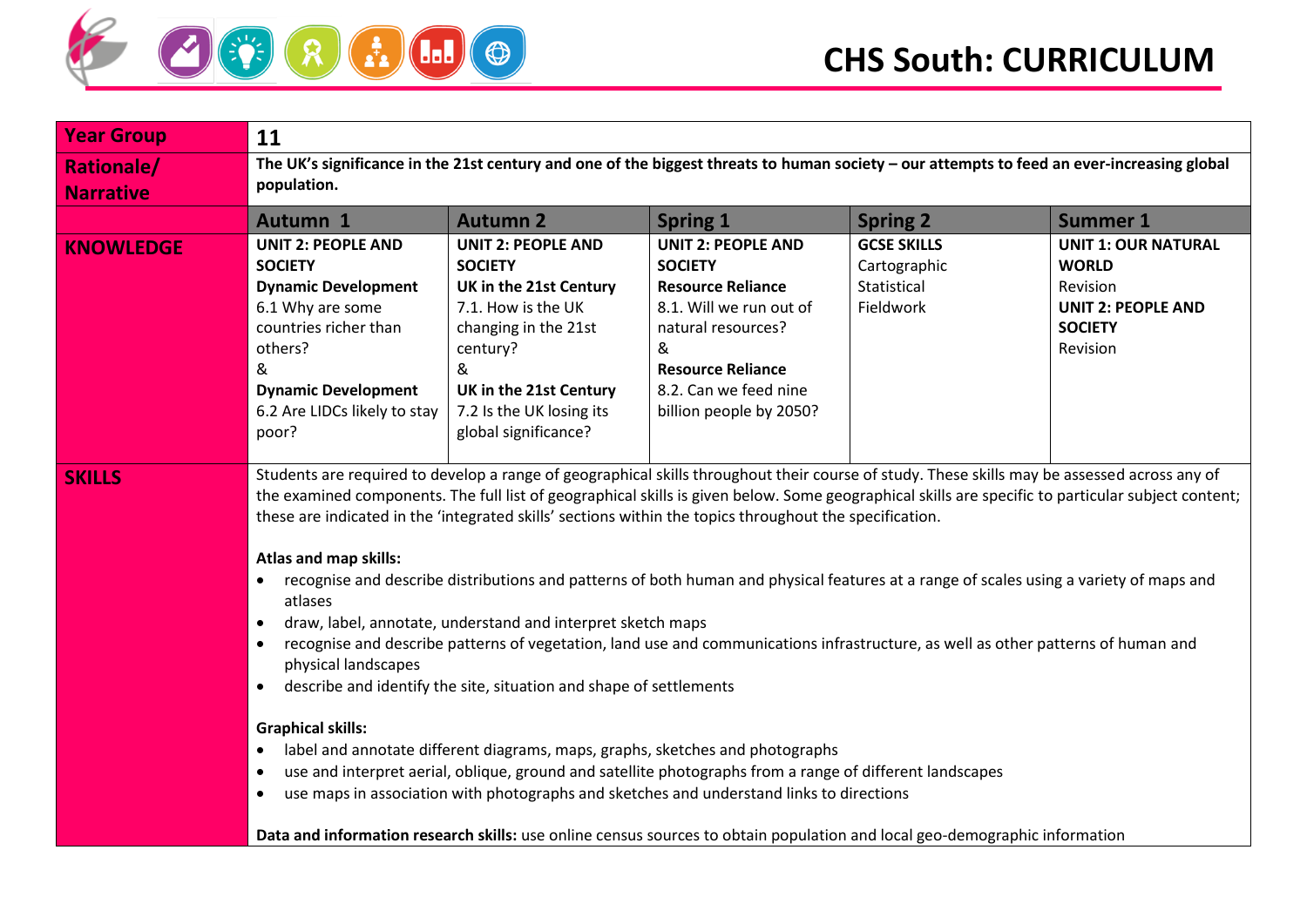

### **ASSESSMENTS** Marking Point 1

Students will complete **one** or **two** class-based exam questions on an element of the **Dynamic Development** topic they are studying this term. This will be identified using a PLC, so they are specific to the areas that need to be improved. They will be 4-, 6- or 8 mark questions which require developed and evidenced responses.

#### **Marking Point 2**

This will be a piece of **Home Learning** which will test their knowledge and application of the content and themes covered in this topic.

#### **Marking Point 3**

They will also complete a 'big test' by way of a **Dynamic Development** exam paper at the end of the topic which will test their knowledge and application of the content and themes covered in this topic.

**Marking Point 1** Students will complete **one** or **two** class-based exam questions on an element of the **UK in the 21st Century** topic they are studying this term. This will be identified using a PLC, so they are specific to the areas that need to be improved. They will be 4-, 6- or 8 mark questions which require developed and evidenced responses.

#### **Marking Point 2**

This will be a piece of **Home Learning** which will test their knowledge and application of the content and themes covered in this topic.

#### **Marking Point 3**

They will also complete a 'big test' by way of a **UK in the 21st Century** exam paper at the end of the topic which will test their knowledge and application of the content and themes covered in this topic.

**Marking Point 1** Students will complete **one** or **two** class-based exam questions on an element of the **Resource Reliance** topic they are studying this term. This will be identified using a PLC, so they are specific to the areas that need to be improved. They will be 4-, 6- or 8-mark questions which require developed and evidenced responses.

#### **Marking Point 2**

This will be a piece of **Home Learning** which will test their knowledge and application of the content and themes covered in this topic.

#### **Marking Point 3**

They will also complete a 'big test' by way of a **Resource Reliance** exam paper at the end of the topic which will test their knowledge and application of the content and themes covered in this topic.

**Marking Point 1**

Students will complete **one** or **two** class-based exam questions on an element of the **GCSE Skills** topic they are studying this term. This will be identified using a PLC so they are specific to the areas that need to be improved. They will be 4, 6 or 8 mark questions which require developed and evidenced responses.

#### **Marking Point 2**

This will be a piece of **Home Learning** which will test their knowledge and application of the content and themes covered in this topic.

#### **Marking Point 3**

They will also complete a 'big test' by way of a **GCSE Skills** exam paper at the end of the topic which will test their knowledge and application of the content and themes covered in this topic.

The will also have regular 'low-stakes' tests by way

#### **Marking Point 1**

Students will complete **one** or **two** class-based exam questions on an element of the **GCSE** topic they are revising in class. This will be identified using a PLC so they are specific to the areas that need to be improved. They will be 4, 6 or 8 mark questions which require developed and evidenced responses.

#### **Marking Point 2**

This will be a piece of **Home Learning** which will test their knowledge and application of the content and themes covered in this topic.

#### **Marking Point 3**

They will also complete a 'big test' by way of a **GCSE** exam paper at the end of the year which will test their knowledge and application of the content and themes covered in Year 9 and Year 10.

The will also have regular 'low-stakes' tests by way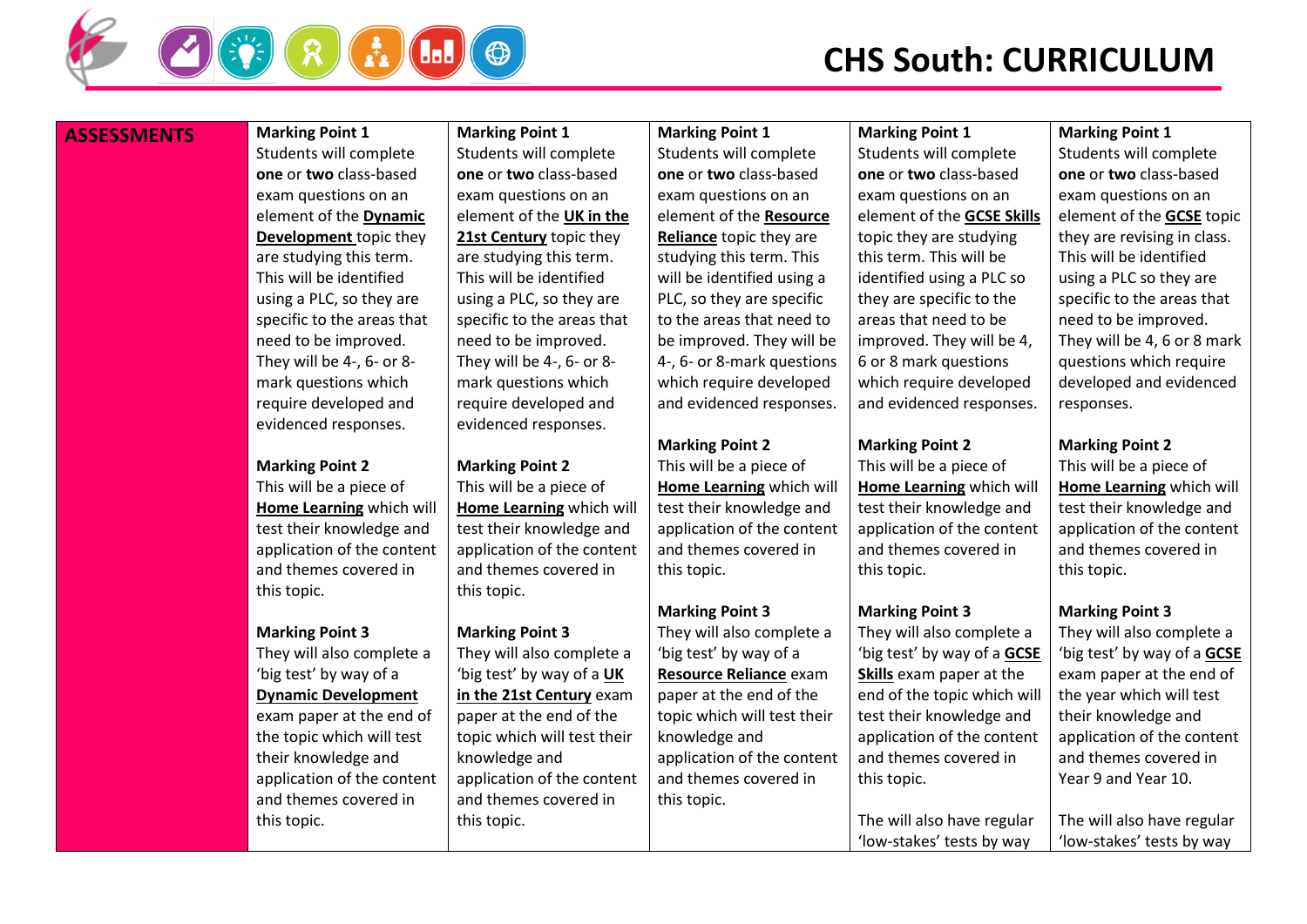

|                      | The will also have regular  | The will also have regular  | The will also have regular  | of multiple choice tests or | of multiple choice tests or |
|----------------------|-----------------------------|-----------------------------|-----------------------------|-----------------------------|-----------------------------|
|                      | 'low-stakes' tests by way   | 'low-stakes' tests by way   | 'low-stakes' tests by way   | short quizzes. These will   | short quizzes. These will   |
|                      | of multiple choice tests or | of multiple choice tests or | of multiple choice tests or | assess their knowledge of   | assess their knowledge of   |
|                      | short quizzes. These will   | short quizzes. These will   | short quizzes. These will   | the topic currently being   | the topic currently being   |
|                      | assess their knowledge of   | assess their knowledge of   | assess their knowledge of   | studied, as well as those   | studied, as well as those   |
|                      | the topic currently being   | the topic currently being   | the topic currently being   | that have been finished.    | that have been finished.    |
|                      | studied, as well as those   | studied, as well as those   | studied, as well as those   |                             |                             |
|                      | that have been finished.    | that have been finished.    | that have been finished.    |                             |                             |
| <b>HOME LEARNING</b> | Home Learning               | Home Learning               | Home Learning               | Home Learning               | Home Learning               |
|                      | Knowledge Recall Quiz on    | Knowledge Recall Quiz on    | Knowledge Recall Quiz on    | Knowledge Recall Quiz on    | Knowledge Recall Quiz on    |
|                      | TEAMS x2                    | TEAMS x2                    | TEAMS x2                    | TEAMS x2                    | TEAMS x2                    |
|                      | 1 Peer marked exam          | 1 Peer marked exam          | 1 Peer marked exam          | 1 Peer marked exam          | 1 Peer marked exam          |
|                      | question                    | question                    | question                    | question                    | question                    |
| <b>TIER 3 VOCAB</b>  | Advanced country (AC),      | Ageing population Back      | Biofuel, Cash crop,         |                             |                             |
|                      | Appropriate technology,     | offices, Balance of trade,  | Community energy,           |                             |                             |
|                      | Asylum, Birth rate,         | Birth rate, Brownfield      | Consumer goods,             |                             |                             |
|                      | Bottom-up development       | land, Central Business      | Consumption,                |                             |                             |
|                      | strategy Calories, Cash     | District (CBD), Charity     | Convenience goods, Co-      |                             |                             |
|                      | crop, Communicable          | shops, Commuter range,      | operative, Eco-homes,       |                             |                             |
|                      | disease, Co-operative,      | Conservation areas,         | Eco-towns, Energy gap,      |                             |                             |
|                      | Death rate, Demography,     | Consumer goods,             | Eutrophication, Exports,    |                             |                             |
|                      | Dependency ratio,           | Conurbation,                | <b>Extensive farming</b>    |                             |                             |
|                      | Development, Disposable     | Convenience goods,          |                             |                             |                             |
|                      | income, Economic            | Cumulative causation,       |                             |                             |                             |
|                      | indicator, Emerging and     | Death rate, Deciduous,      |                             |                             |                             |
|                      | developing country (EDC),   | Deindustrialisation,        |                             |                             |                             |
|                      | Emigrant                    | Demographic transition      |                             |                             |                             |
|                      |                             | model, Demography,          |                             |                             |                             |
|                      |                             | Dependency ratio,           |                             |                             |                             |
|                      |                             | Dependent, Disposable       |                             |                             |                             |
|                      |                             | income, Economic core       |                             |                             |                             |
|                      |                             | region, Economic hub,       |                             |                             |                             |
|                      |                             | Economic indicator,         |                             |                             |                             |
|                      |                             |                             |                             |                             |                             |
|                      |                             | Economies of scale, e-      |                             |                             |                             |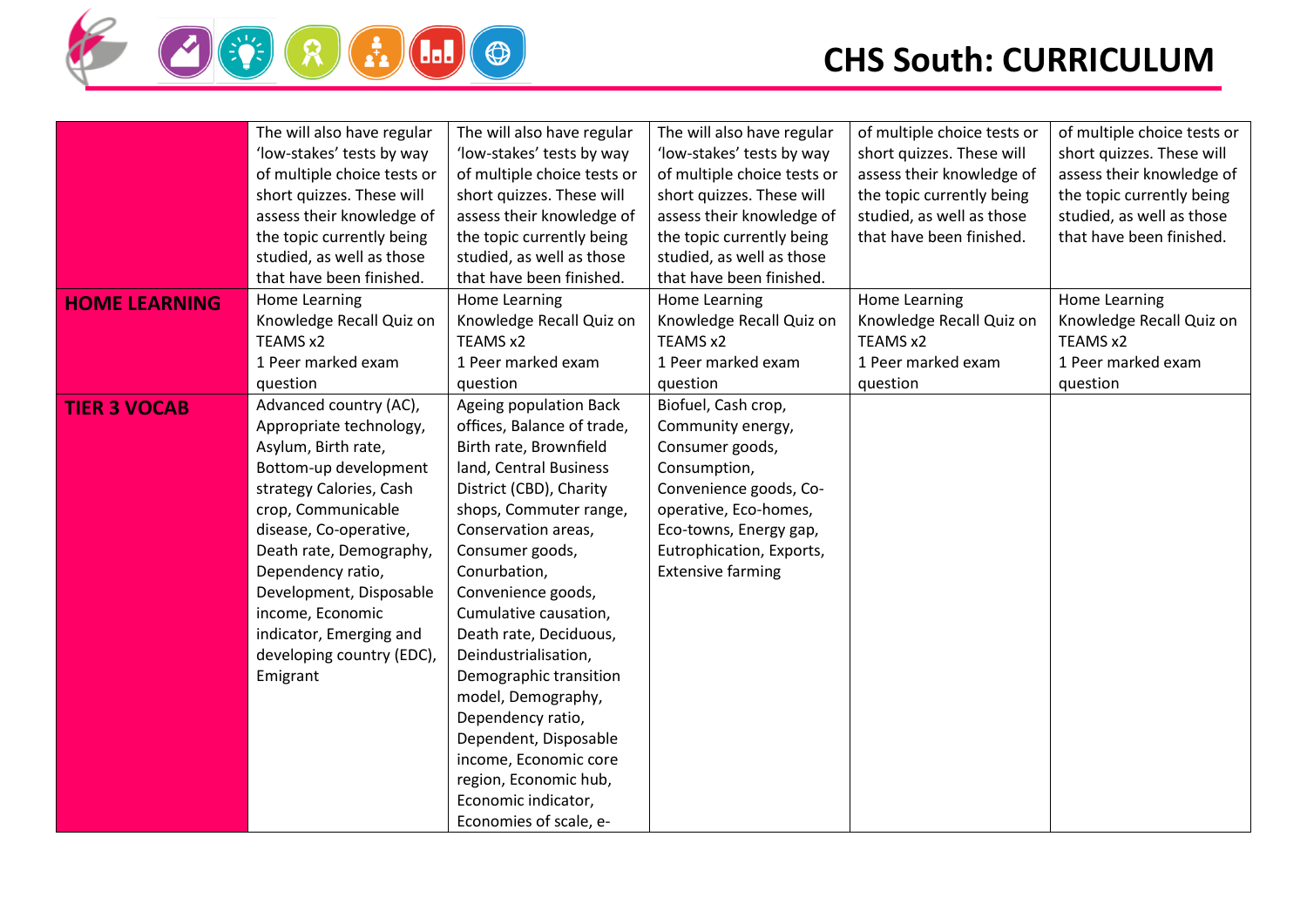

|                      |                                | tailing, Exponential        |                            |                            |  |
|----------------------|--------------------------------|-----------------------------|----------------------------|----------------------------|--|
|                      |                                | growth                      |                            |                            |  |
| <b>SMSC, BRITISH</b> | Spiritual - What would it      | Spiritual - What is it like | Spiritual - What would a   | Moral - Should             |  |
| <b>VALUES</b>        | feel like to be a citizen in a | to be a citizen of the UK?  | world without oil look     | population be allowed to   |  |
|                      | less developed country?        | What rights do we have      | like? Will we be able to   | reach 10, or 15 billion if |  |
|                      | How would your day             | that others don't? Do we    | survive? How might things  | we know that it will cause |  |
|                      | differ than what you           | have a positive impact on   | change in the future if we | suffering and starvation.  |  |
|                      | currently have? How            | the cultures of countries   | have no oil? Is food going |                            |  |
|                      | would you feel about           | we interact with? Is the    | to be a problem in the     | Social - working in        |  |
|                      | this?                          | UK such a good place to     | future? Can we feed out    | ethnically, culturally and |  |
|                      |                                | live?                       | planet? Should we feed     | gender mixed groups;       |  |
|                      | Moral $-$ Is all               |                             | out planet?                | students explore the       |  |
|                      | development good? Why          | Moral - Should the UK be    |                            | challenges of living in a  |  |
|                      | does the development           | involved in conflicts in    |                            | megacity                   |  |
|                      | gap exist? Is it getting       | other countries? Do we      |                            |                            |  |
|                      | wider? Should more             | have a right to interfere,  |                            | Cultural - developed       |  |
|                      | developed countries help       | or is it our duty? Is       |                            | through looking at the     |  |
|                      | less developed countries       | immigration good for the    |                            | cultures of Australia,     |  |
|                      | more?                          | UK or a challenge?          |                            | Bangladesh and India       |  |
|                      |                                |                             |                            |                            |  |
|                      | Social - working in            | Social - working in         |                            | British values-            |  |
|                      | ethnically, culturally and     | ethnically, culturally and  |                            | Democracy; Rule of Law;    |  |
|                      | gender mixed groups;           | gender mixed groups;        |                            | Individual Liberty; Mutual |  |
|                      | students explore the           | students explore the        |                            | respect; Tolerance of      |  |
|                      | challenges with                | complexities of the UK      |                            | different faiths and       |  |
|                      | development                    |                             |                            | beliefs.                   |  |
|                      |                                | Cultural - developed        |                            |                            |  |
|                      | Cultural - developed           | through looking at the      |                            |                            |  |
|                      | through looking at the         | cultures of the UK and its  |                            |                            |  |
|                      | cultures of China, Nigeria     | impact on the wider         |                            |                            |  |
|                      | and India                      | world                       |                            |                            |  |
|                      |                                |                             |                            |                            |  |
|                      | British values-                | <b>British values -</b>     |                            |                            |  |
|                      | Democracy; Rule of Law;        | Democracy; Rule of Law;     |                            |                            |  |
|                      | Individual Liberty; Mutual     | Individual Liberty; Mutual  |                            |                            |  |